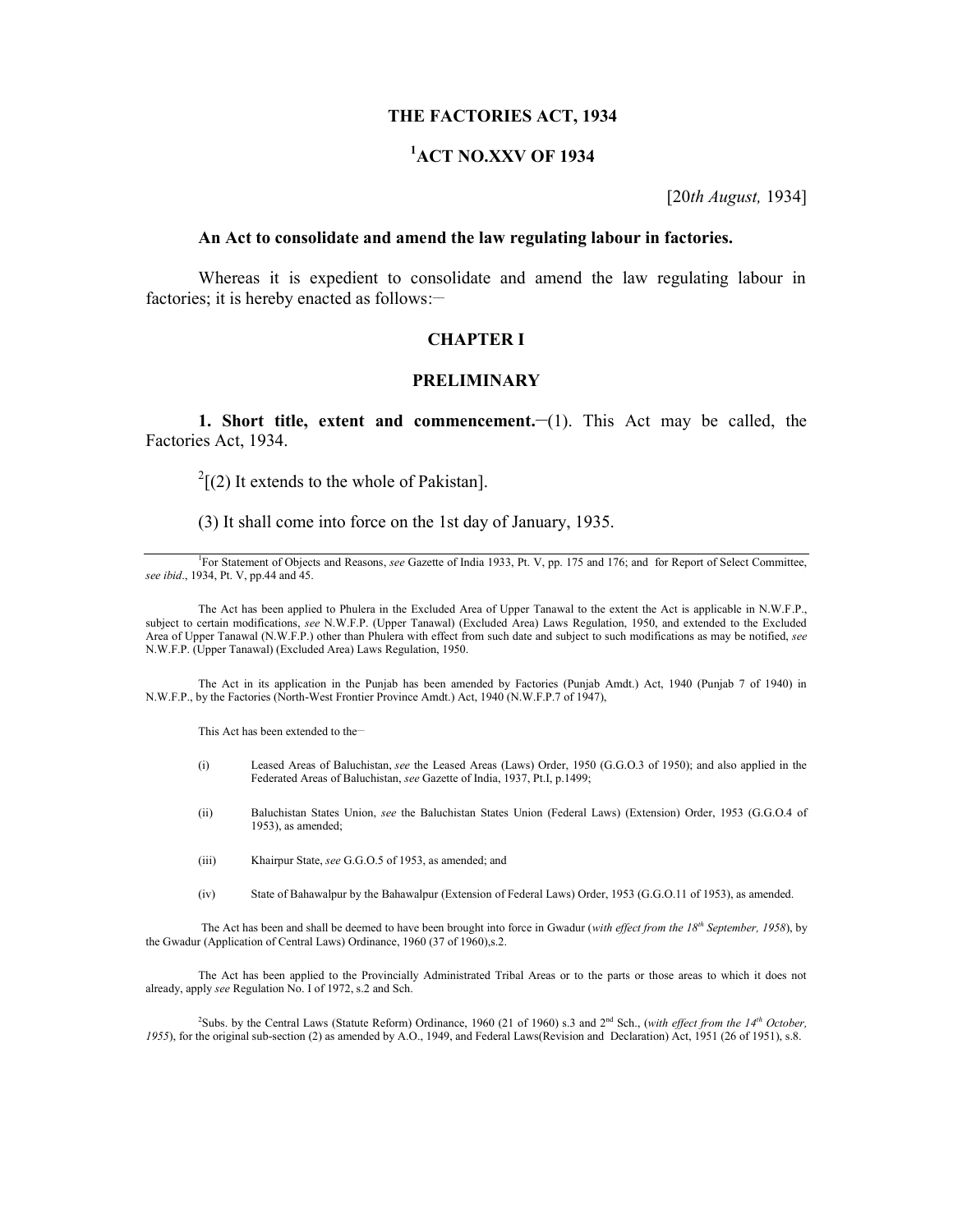**2. Definitions.\_\_** In this Act, unless there is anything repugnant in the subject or context.-

- (a) "adolescent" means a person who has completed his fifteenth but has not completed his seventeenth year ;
- (b) "adult" means a person who has completed his seventeenth year ;
- (c) "child" means a person who has not completed his fifteenth year ;
- (d) "day" means a period of twenty-four hours beginning at midnight;
- (e) "week" means a period of seven days beginning at midnight on Saturday night;
- (f) "power" means electric energy, and any other form of energy which is mechanically transmitted and is not generated by human or animal agency ;
- (g) "manufacturing process" means any process-
	- (i) for making, altering, repairing, ornamenting, finishing or packing, or otherwise treating any article or substance with a view to its use, sale, transport, delivery or disposal, or
	- (ii) for pumping oil, water or sewage, or
	- (iii) for generating, transforming or transmitting power;
- (h) "worker" means a person employed,  $\frac{1}{1}$  directly or through an agency] whether for wages or not, in any manufacturing process, or in cleaning any part of the machinery or premises used for a manufacturing process, or in any other kind of work whatsoever incidental to or connected with the manufacturing process or connected with the subject of the manufacturing process, but does not include any person solely employed in a clerical capacity in any room or place where no manufacturing process is being carried on;
- (j) "factory" means any premises, including the precincts thereof. whereon  $2$ [ten] or more workers are working, or were working on any day of the preceding twelve months, and in any part of which a manufacturing process is being carried on  $3$ [or is ordinarily carried on whether with or without the aid of power];

but does not include a mine subject to the operation of the Mines Act, 1923 (IV of 1923).

(k) "machinery" includes all plant whereby power is generated, transformed, transmitted or applied;

<sup>&</sup>lt;sup>1</sup>Ins., by the Factories (Amdt) Act, 1973 (16 of 1973), s. 2 (*w.e. f, 7<sup>th</sup> February, 1973*). <sup>2</sup>Subs., *ibid* for "twenty",<br><sup>3</sup>Subs., *ibid.*, for certain words.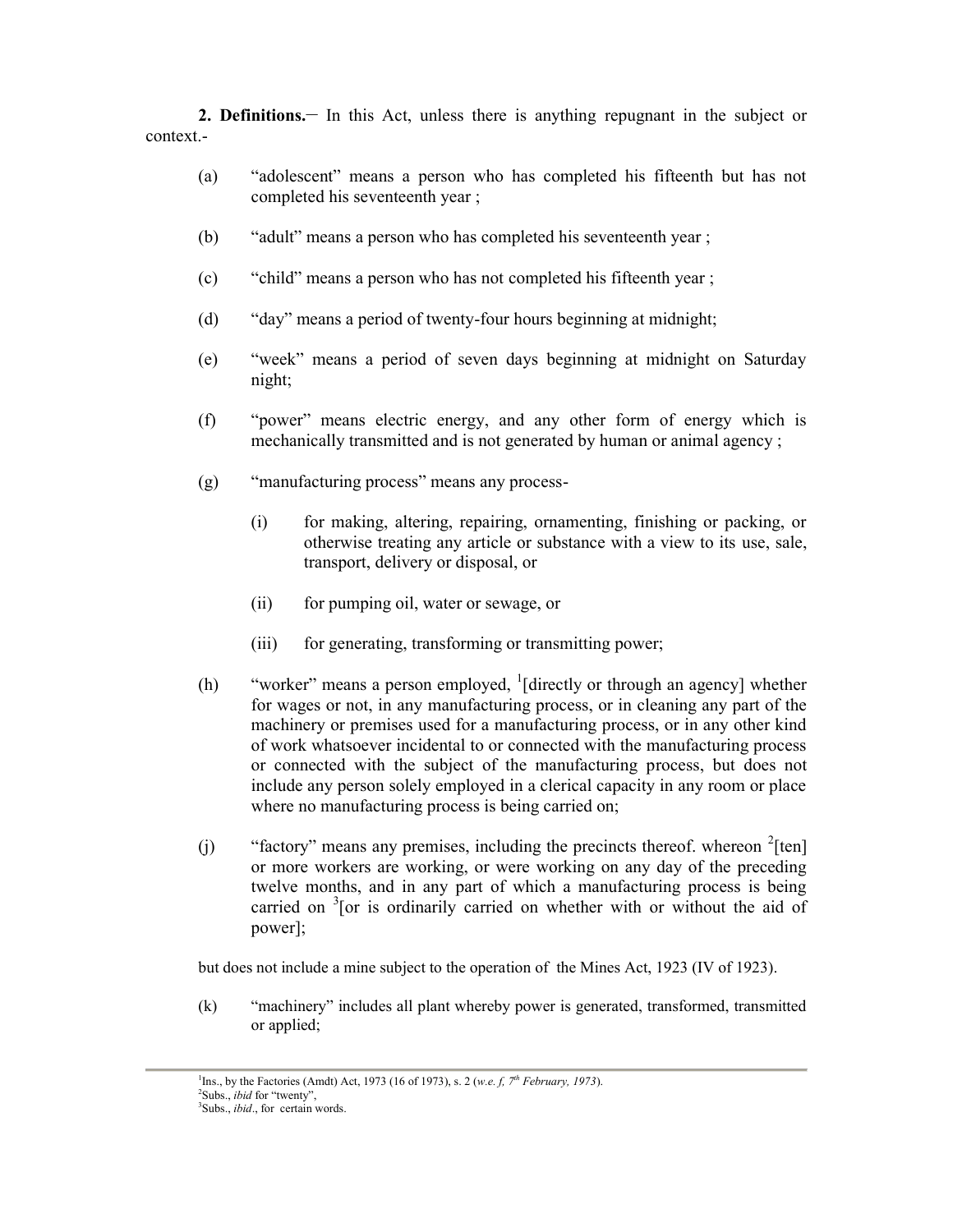(l) "occupier" of a factory means the person who has ultimate control over the affairs of the factory:

Provided that where the affairs of a factory are entrusted to a managing agent, such agent shall be deemed to be the occupier of the factory;

- (m) where work of the same kind is carried out by two or more sets of workers working during different periods of the day, each of such sets is called a "relay", and the period or periods for which it works is called a "shift"; and
- (n) "prescribed" means prescribed by rules made by the  $\frac{1}{2}$ [Provincial Government] under this Act.

**3. References to time of day.** Reference to time of day in this Act are references<sup> $-2*$ </sup> \* \*  $3*$  \*, to  $4*$  Standard Time, which is five  $4* * *$  hours ahead of Greenwich Mean Time, $5*$ 

 $6*$  \* \* \* \* \* \* \*

Provided that for any area,  $7* * *$  in which  $4*$  Standard Time is not ordinarily observed the  $8$  [Provincial Government] may make rules—

- (*i*) specifying the area,
- (*ii*) defining the local mean time ordinarily observed therein, and
- (*iii*) permitting such time to be observed in all or any of the factories situated in the area.

 $1$ Subs. by A. O., 1937, for "L. G.".

<sup>2</sup>The brackets, letter and words "(a) in British India" omitted by A. O., 1949, (*w. e. f 28th March, 1949*).

<sup>3</sup>The words "excluding Burma" omitted by A. O., 1937.

<sup>4</sup>The word "Indian" and "and a half" omitted by the Factories (Amdt.) Act, 1973 (16 of 1973) (*w. e. f*  $7<sup>th</sup>$  *Feburary, 1973*), s. 3.

<sup>5</sup>The word "and" omitted by A.O., 1949.

<sup>6</sup>Clause (b) omitted by A.O., 1937.

<sup>7</sup>The words "in British India" omitted by A. O. 1949.

<sup>8</sup>Subs. by A.O., 1937, for "L.G.".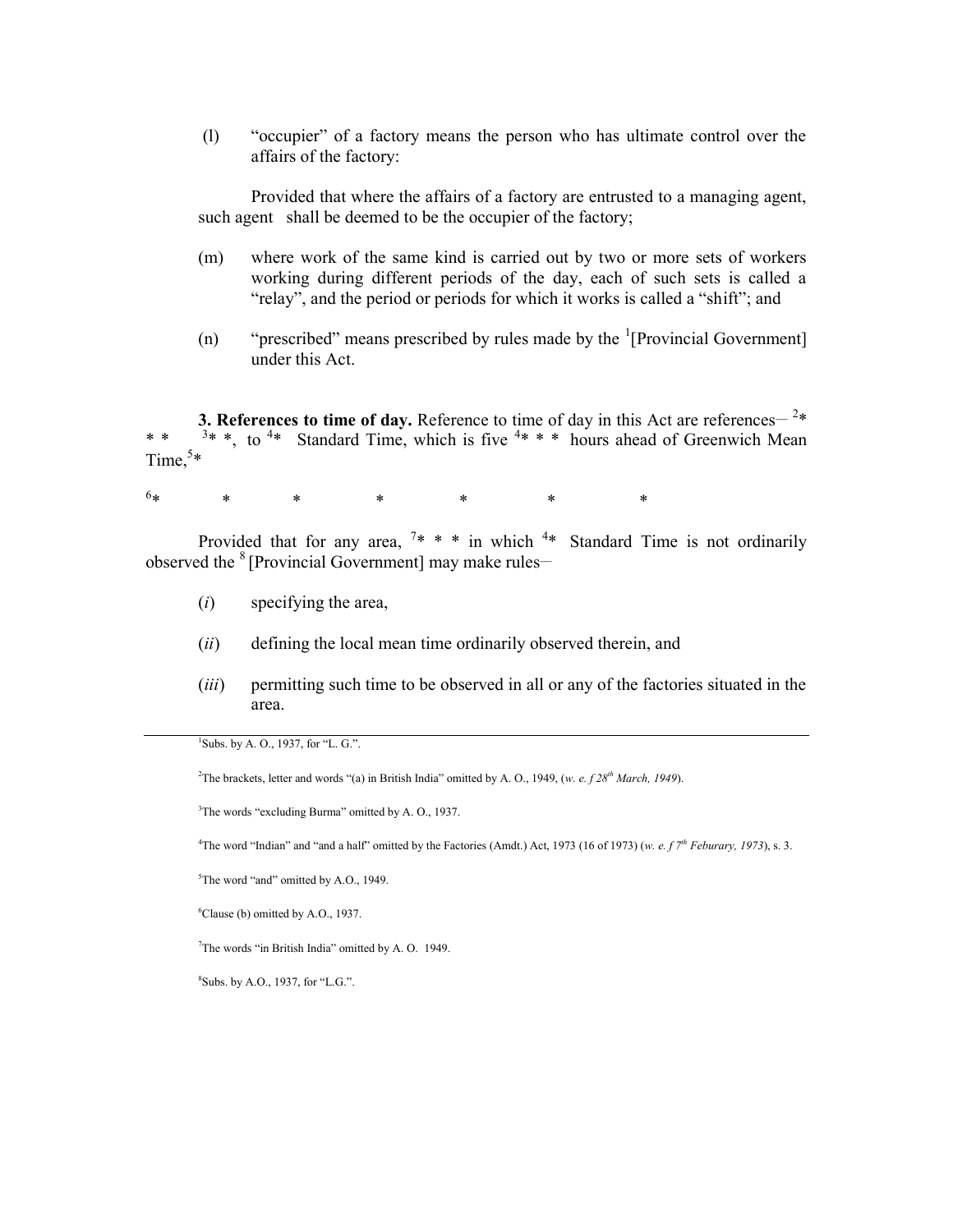**4. Seasonal factories.—(1)** For the purposes of this Act, a factory which is exclusively engaged in one or more of the following manufacturing processes, namely, cotton ginning, cotton or jute pressing, the decortications of groundnuts, the manufacture of coffee, indigo, lac, rubber, sugar (including gur) or tea, or any manufacturing process which is incidental to or connected with any of the aforesaid processes, is a seasonal factory:

(1) Provided that the <sup>1</sup>[Provincial Government] may, by notification in the <sup>2</sup>[official Gazette], declare any such factory in which manufacturing processes are ordinarily carried on for more than one hundred and eighty working days in the year, not to be a seasonal factory for the purposes of this Act.

(2) The <sup>1</sup>[Provincial Government] may, by notification in the <sup>2</sup>[official Gazette], declare any specified factory in which manufacturing processes are ordinarily carried on for not more than one hundred and eighty working days in the year and cannot be carried on except during particular seasons or at times dependent on the irregular action of natural forces, to be a seasonal factory for the purposes of this Act.

 $^3$  [5. Power to apply provisions applicable to factories to certain other places.— $(1)$ The Provincial Government may, by notification in official Gazette, declare that all or any of the provisions of this Act applicable to factories shall apply to any place wherein a manufacturing process is being carried on or is ordinarily carried on whether with or without the use of power whenever  $\frac{4}{3}$  [five] or more workers are working therein or have worked therein any one day of the twelve months immediately preceding.

(2) A notification under sub-section (1) may be made in respect of any one such place or in respect of any class of such places or generally in respect of all such places.

(3) Notwithstanding anything contained in clause (j) of section 2, a place to which all or any of the provisions of this Act applicable to factories are for the time being applicable in pursuance of a declaration under sub-section (1) shall, to the extent to which such provisions are so made applicable but not otherwise, deemed to be a factory.]

**6. Power to declare departments to be separate factories. The <sup>1</sup>[Provincial** Government] may, by order in writing, direct that the different departments or branches of a specified factory shall be treated as separate factories for all or any of the purposes of this Act.

**7. Power to exempt on a change in the factory. Where the <sup>1</sup>[Provincial** Government] is satisfied that, following upon a change of occupier of a factory or in the manufacturing process carried on therein, the number of workers for the time being working in the factory is less than twenty and is not likely to be twenty or more on any day during the ensuing twelve months, it may, by order in writing, exempt such factory from operation of this Act:

Provided that any exemption so granted shall cease to have effect on and after any day on which twenty or more workers work in the factory.

 ${}^{1}$ Subs.by A. O., 1937, for "L.G.".

<sup>&</sup>lt;sup>2</sup>Subs. *ibid*. for "local official Gazette".

<sup>&</sup>lt;sup>3</sup>Subs. by the Factories (Amdt.) Act, 1941 (16 of 1941), s. 2, for the original section 5. <sup>4</sup>Subs. by the Factories (Amdt.) Act 16 of 1973, s. 4, for "ten".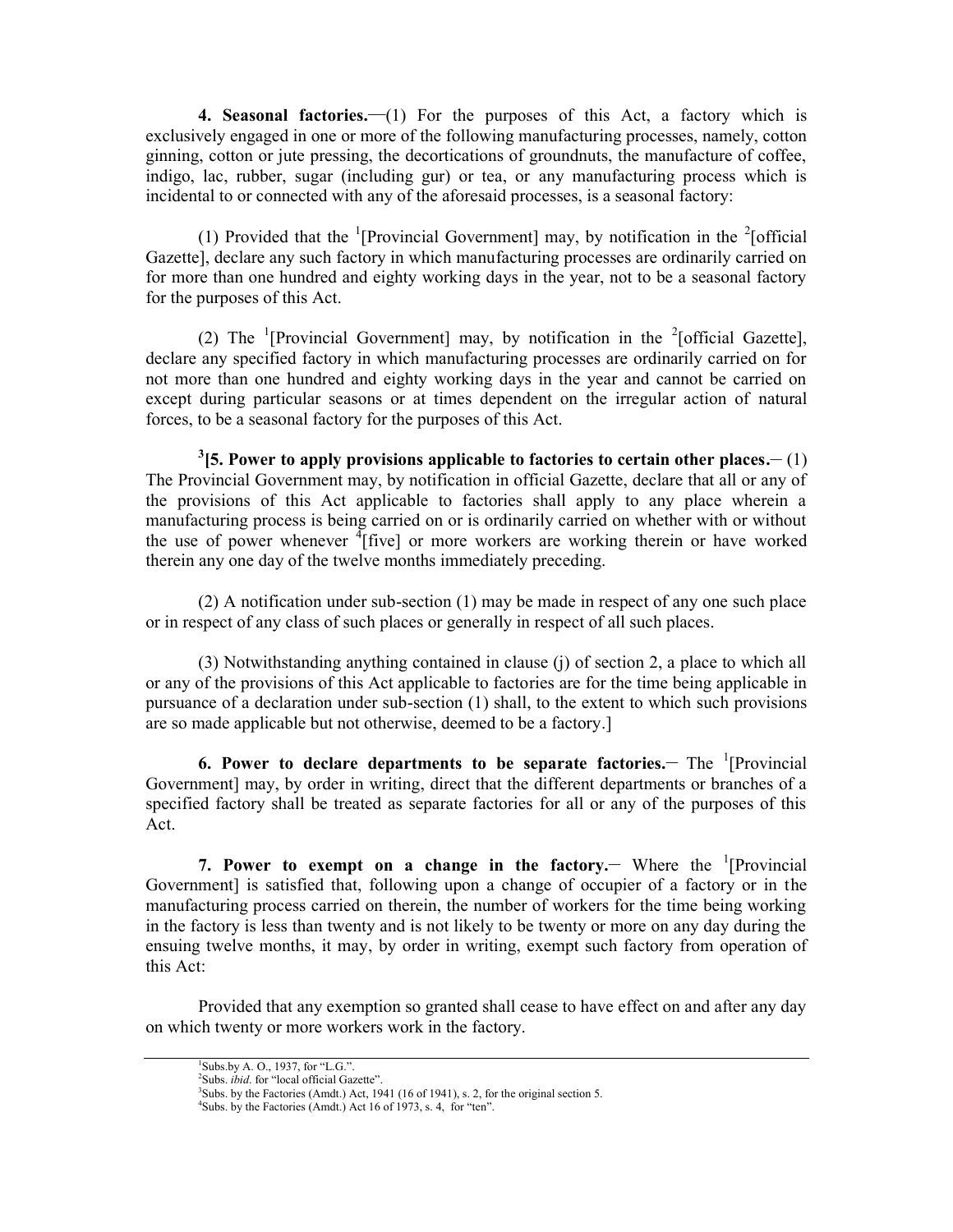**1 [7A. Exemption from certain provisions of the Act.** The provisions of section 14, clause (b) of sub-section  $(1)$  of section 15 sections 16, 17, 18, 21, 22, 23, 25 and sub-section (3) of section 33Q shall not apply in the first instance to any factory wherein not more than nineteen workers are working or were working on any one day of the twelve months immediately preceding:

Provided that the Provincial Government may, by notification in the official Gazette, apply all or any of the said provisions to any such factory or class of such factories.]

**8. Power to exempt during public emergency.** In any case of public emergency the <sup>2</sup>[Provincial Government] may, by notification in the  $3$ [official Gazette], exempt any factory from any or all of the provisions of this Act for such period as  $\frac{4}{1}$  may think fit.

**9. Notice to Inspector before commencement of work.**  $\qquad$  **(1) Before work is begun** in any factory after the commencement of this Act, or before work is begun in any seasonal factory each season, the occupier shall send to the Inspector a written notice containing-

- (a) the name of the factory and its situation,
- (b) the address to which communications relating to the factory should be sent,
- (c) the nature of the manufacturing processes to be carried on in the factory,
- (d) the nature and amount of the power to be used,  $5*$
- (e) the name of the person who shall be the manager of the factory for the purposes of this Act,  $^6$ [and]
- (f) such other particulars as may be prescribed for the purposes of this Act].

 $\int$ <sup>7</sup>[(1-A) In respect of all factories which come within the scope of this Act for the first time on the commencement of the Factories (Amendment) Ordinance, 1972 (XLII of 1972) the occupier shall send a written notice to the Inspector containing particulars specified in sub-section (1) within thirty days of such commencement.

(2) Whenever another person is appointed as manager, the occupier shall send to the Inspector a written notice of the charge, within seven days from the date in which the new manager assumes charge.

(3) During any period for which no person has been designated as manager of a factory under this section, or during which the person designated does not manage the factory, any person found acting as manager, or, if no such person is found, the occupier himself, shall be deemed to be the manager of the factory for the purposes of this Act.

<sup>&</sup>lt;sup>1</sup>Ins by the Factories (Amdt.) Act, 1973 (16 of 1973), s. 5.

<sup>&</sup>lt;sup>2</sup>Subs. by A. O. 1937. for "G.G. in C.".<br><sup>3</sup>Subs. *ibid.*, for "Gazette of India".<br><sup>4</sup>Subs. *ibid.*, for "he".

<sup>&</sup>lt;sup>5</sup>The word "and" at the end of clause (d) omitted by the Factories (Amdt.) Act, 1944 (14 of 1944), s. 2.

<sup>6</sup>The word "and" and cl. (*f*) added by the Factories (Amdt.) Act, 1944 (14 of 1944), s. 2.

 $<sup>7</sup>$  Ins. by the Factories (Amdt.) Act, 1973 (16 of 1973), s. 6.</sup>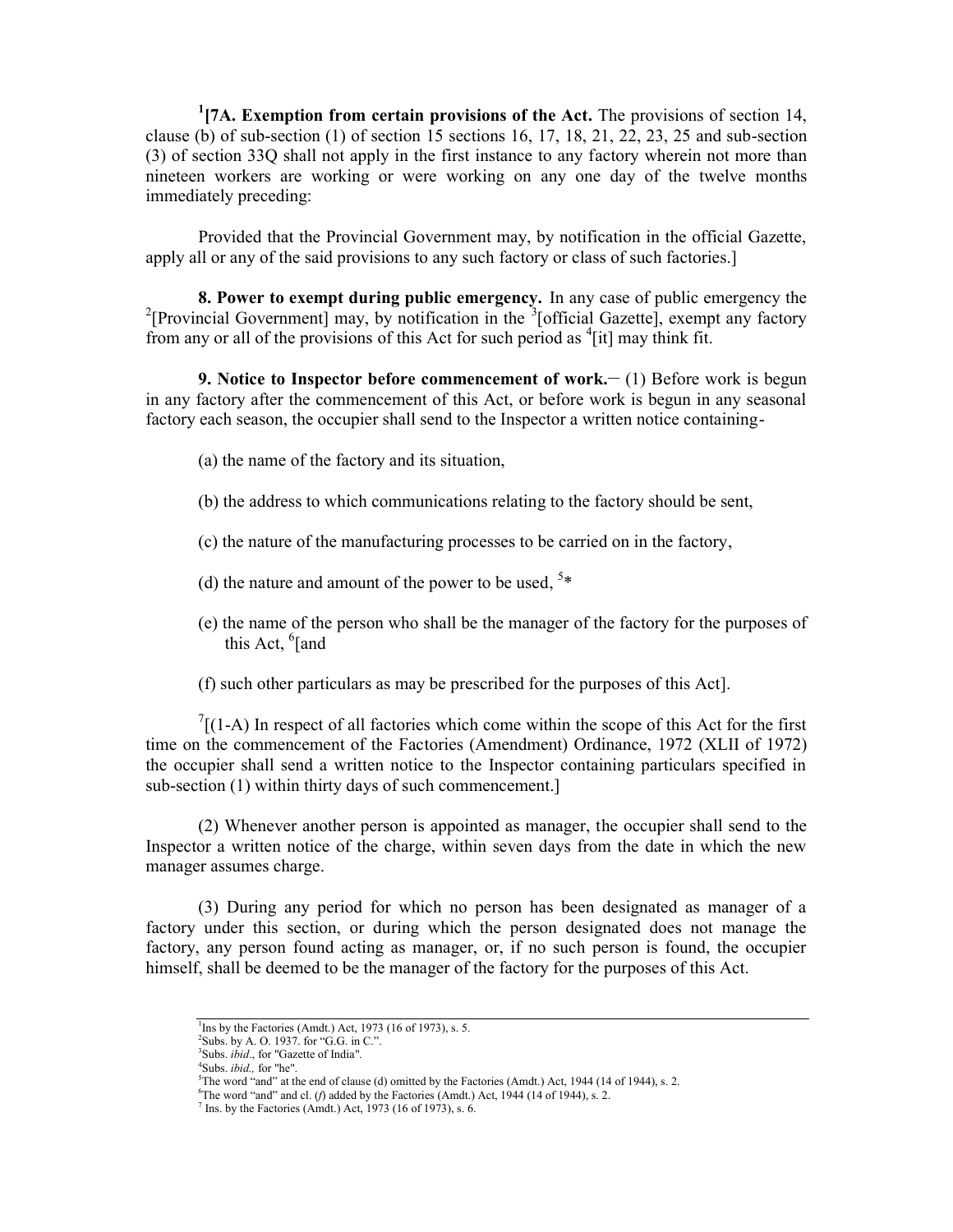### **CHAPTER II**

## **THE INSPECTING STAFF**

**10. Inspectors**.  $\left(1\right)$  the <sup>1</sup>[Provincial Government] may, by notification in the <sup>2</sup>[official Gazette], appoint such persons as it thinks fit to be inspectors for the purposes of this Act within such local limits as it may assign to them respectively.

(2) The <sup>1</sup>[Provincial Government] may, by notification as aforesaid, appoint any person to be a Chief Inspector, who shall, in addition to the powers conferred on a Chief Inspector under this Act, exercise the powers of an Inspector throughout the Province.

(3) No person shall be appointed to be an Inspector under sub-section (1) or a Chief Inspector under sub-section (2) or, having been so appointed, shall continue to hold office, who is or becomes directly or indirectly interested in a factory or in any process or business carried on therein or in any patent or machinery connected therewith.

(4) Every District Magistrate shall be an Inspector for his district.

(5) The  $\rm$ <sup>1</sup> [Provincial Government] may also, by notification as aforesaid, appoint such public officers as it thinks fit to be additional Inspectors for all or any of the purposes of the Act, within such local limits as it may assign to them respectively.

(6) In any area where there are more Inspectors than one, the  $(1)$ Provincial Government] may, by notification as aforesaid declare the powers which such Inspectors shall respectively exercise, and the Inspectors to whom the prescribed notices are to be sent.

(7) Every Chief Inspector and Inspector shall be deemed to be a public servant within the meaning of the Pakistan Penal Code (XLV of 1860) and shall be officially subordinate to such authority as the  $\frac{1}{2}$  [Provincial Government] may specify in this behalf.

**11. Powers of Inspector.** Subject to any rules made by the <sup>1</sup>[Provincial Government] in this behalf, an Inspector may, within the local limits for which he is appointed,-

(a) enter with such assistants (if any). being persons  $\frac{3}{1}$  in the service of the state] or of any municipal or other public authority, as he thinks fit, any place which is or which he has reason to believe to be, used as a factory or capable of being declared to be a factory under the provisions of section 5;

 ${}^{1}$ Subs by A. O., 1937 for "L.G.".

<sup>2</sup>Subs. *ibid.*, for "local official Gazette".

<sup>3</sup>The original words "in the employment of Government", were first subs by A. O., 1937 and then amended by A. O., 1961 Art 2 and Sch. (*with effect from the 23 March 1956*) to read as above.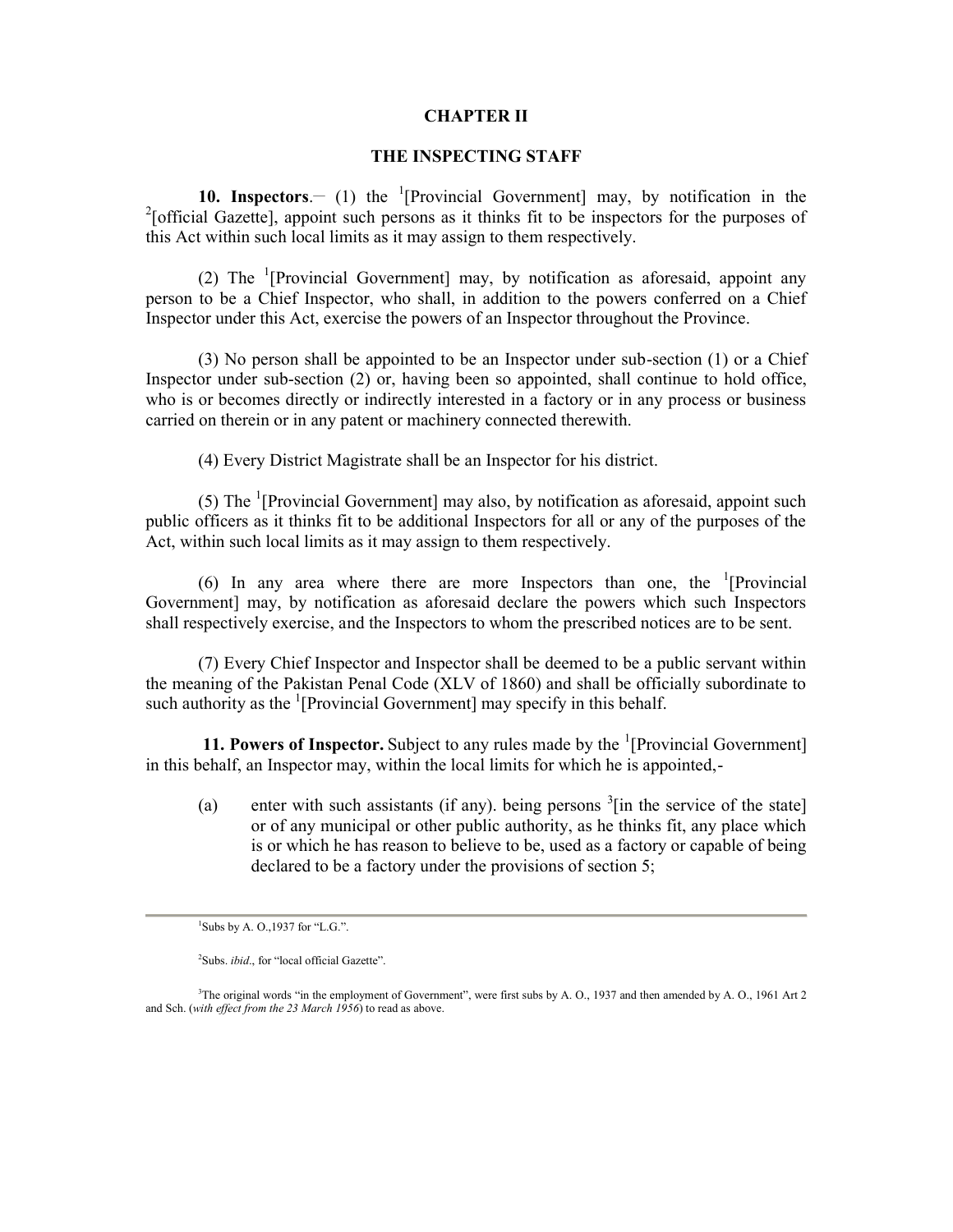- (b) make such examination of the premises and plant and of any prescribed registers, and take on the spot or otherwise such evidence of any persons as he may deem necessary for carrying out the purposes of this Act; and
- (c) exercise such other powers as may be necessary for carrying out the purposes of this Act:

Provided that no one shall be required under this section to answer any question or give any evidence tending to criminate himself.

**12. Certifying surgeons.** (1) The <sup>1</sup>[Provincial Government] may appoint such registered medical practitioners as it thinks fit to be certifying surgeons for the purposes of this Act within such local limits as it may assign to them respectively.

(2) A certifying surgeon may authorise any registered medical practitioner to exercise any of his powers under this Act:

Provided that a certificate of fitness for employment granted by such authorised practitioner shall be valid for a period of three months only, unless it is confirmed toy the certifying surgeon himself after examination of the person concerned.

*Explanation*.- In this section a "registered medical practitioner" means any person registered  $2$ <sup>\*</sup> \* \* under any Act of  $3$ [the  $4$ [Federal] Legislature or any Provincial Legislature (21  $\&$  22 Vict., c 90.)] providing for the maintenance of a register of medical practitioners, and includes, in any area where no such register is maintained, any person declared by the <sup>5</sup>[Provincial Government], by notification in the  ${}^{6}$ [official Gazette], to be a registered medical practitioner for the purposes of this section.

4 Subs. by F.A.O., 1975, Art. 2 and Table (*w.e.f. 28th July 1975*), for "Central".

<sup>5</sup> Subs. by A.O., 1937 (*w.e.f. 1st April, 1937*), for "L.G.".

<sup>6</sup> Subs. ibid., for "Local official Gazette".

<sup>1</sup> Subs. by A.O., 1937, for "L.G.".

<sup>&</sup>lt;sup>2</sup> Certain words omitted by the Federal Laws (Revision and Declaration) Ordinance, 1981 (27 of 1981), s. 3 and Sch., II.

<sup>&</sup>lt;sup>3</sup> Subs. by A.O., 1949 (*w.e.f. 28th March, 1949*), for certain words.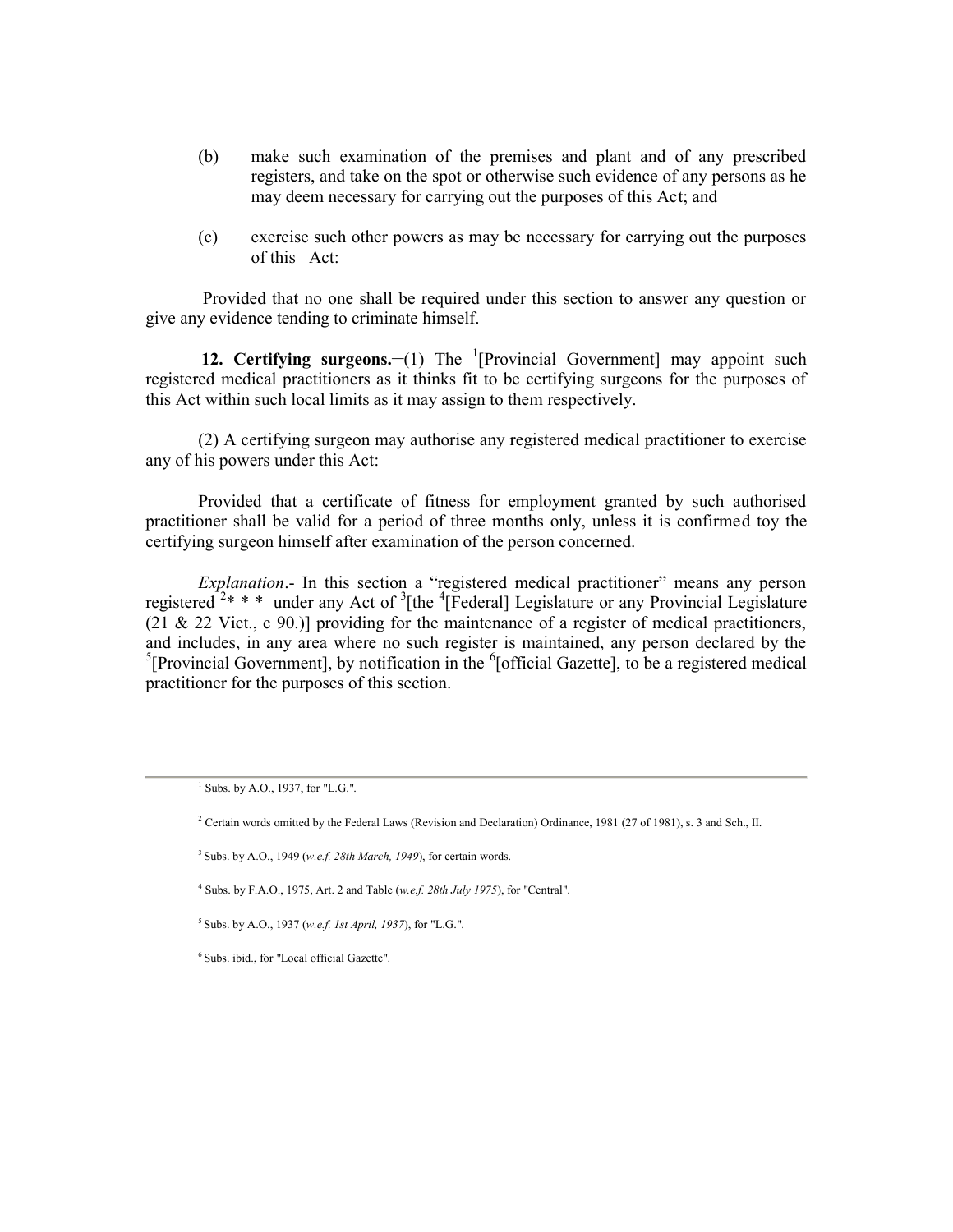# **1 [CHAPTER III**

# **HEALTH AND SAFETY**

**13. Cleanliness.\_\_** (1) Every factory shall be kept clean and free from effluvia arising from any drain, privy or other nuisance, and in particular,—

- (a) accumulation of dirt and refuse shall be removed daily by sweeping or by any other effective method from the floors and benches of workrooms and from staircases and passages and disposed of in a suitable manner ;
- (b) the floor of every workroom shall be cleaned at least once in every week by washing, using disinfectant where necessary or by some other effective method ;
- (c) where the floor is liable to become wet in the course of any manufacturing process to such extent as is capable of being drained, effective means of drainage shall be provided and maintained ;
- (d) all inside walls and partitions, all ceilings, or tops, of rooms, and walls, sides and tops or passages and stair-cases shall-
	- (i) where they are painted or varnished, be repainted or revarnished at least once in every five years ;
	- (ii) where they are painted or varnished and hazy smooth impervious surfaces, be cleaned at least once in every fourteen months, by such methods as may be prescribed ;
	- (iii) in any other case, kept white-washed or colour washed and the whitewashing or colour washing shall be carried out at least once in every fourteen months ; and
- (e) the dates on which the processes required by clause (d) are carried out shall be entered in the prescribed register.

(2) If, in view of the nature of the operations carried on in a factory it is not possible for the occupier to comply with all or any of the provisions of sub-section (1), the Provincial Government may, by an order, exempt such factory or class or description of factories from any of the provisions of that sub-section and specify alternative methods for keeping the factory in a clean state.

<sup>&</sup>lt;sup>1</sup>Subs by the Labour Laws (Amdt.) Ordinance, 1972 (9 of 1972), s. 2 and First and the 4<sup>th</sup> Schedule (*w. e. f 13<sup>th</sup> April 1972*) for the exitsing Chapter III, which had been amended previously from time to time by various enactments.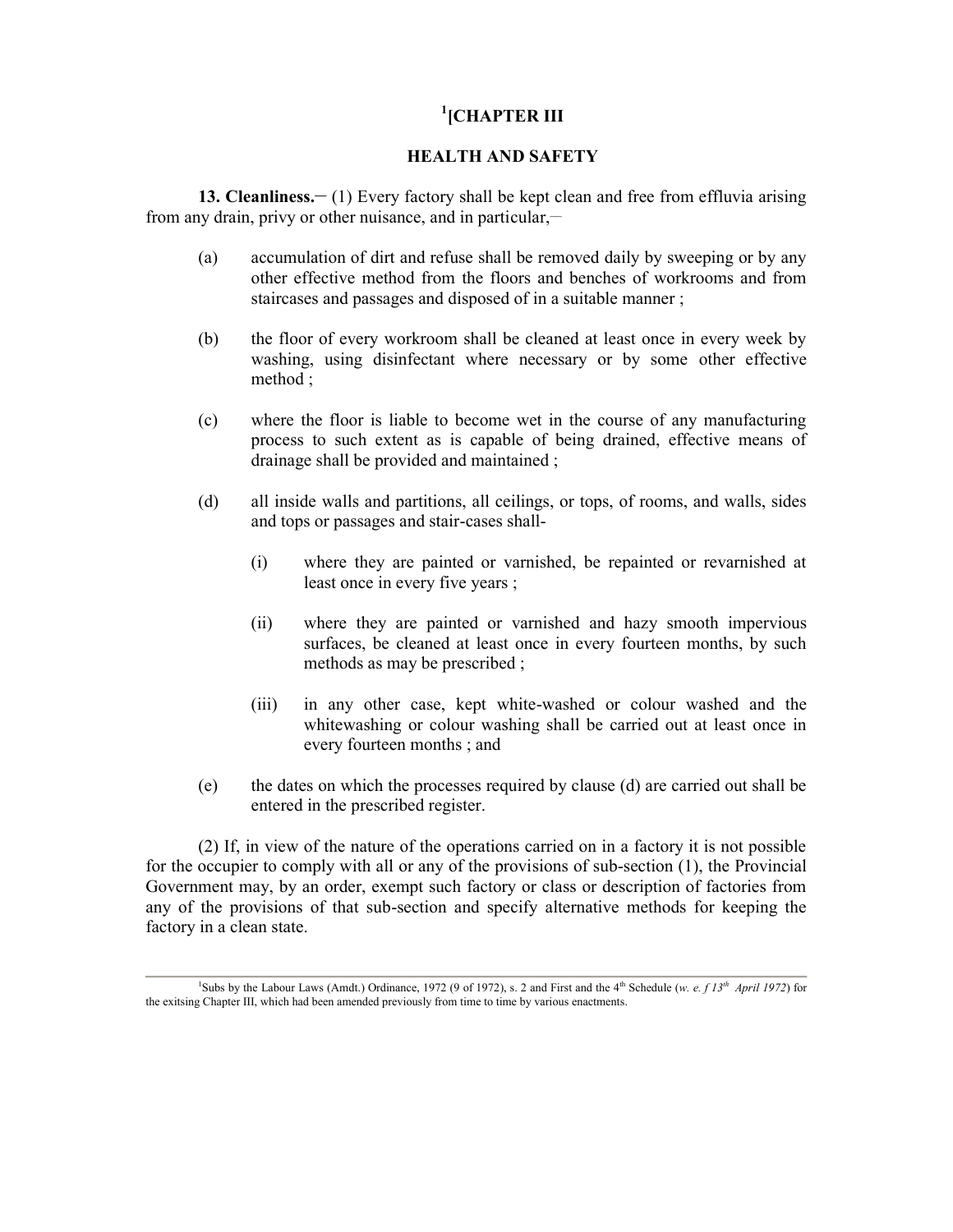**14. Disposal of wastes and effluents.**  $\lnot$  [1] Effective arrangements shall be made in every factory for the disposal of wastes and effluents due to the manufacturing process carried on therein.

(2) The Provincial Government may make rules prescribing the arrangements to be made under sub-section (1) or requiring that the arrangements made in accordance with that sub-section shall be subject to the approval of such authority as may be prescribed.

**15. Ventilation and temperature.** (1) Effective and suitable provisions shall be made in every factory for securing and maintaining in every work-room-

- (a) adequate ventilation by the circulation of fresh air, and
- (b) such temperature as will secure to workers therein reasonable conditions of comfort and prevent injury to health, and in particular-
	- (*i*) the walls and roofs shall he of such material and so designed that such temperature shall not be exceeded but kept as low as practicable ;
	- (*ii*) where the nature of the work carried on in the factory involves, or is likely to involve, the production of excessively high temperature, such adequate measures as are practicable, shall be taken to protect the workers there-from by separating the process which produces such temperature from the work-room by insulating the hot parts or by other effective means.

(2) The Provincial Government may prescribe a standard of adequate ventilation and reasonable temperature for any factory or class or description of factories or parts thereof and direct that a thermometer shall be provided and maintained in such place and position as may be specified.

(3) If it appears to the Provincial Government that in any factory or class or description of factories excessively high temperature can be reduced by such methods as white-washing, spraying or insulating and screening outside walls or roofs or windows, or by raising the level of the roof, or by insulating the roof either by an air space and double roof or by the use of insulating roof materials, or by other methods, it may prescribe such of these or other methods to be adopted in the factory.

**16. Dust and fume.** (1) In every factory in which, by reason of the manufacturing process carried on, there is given off any dust or fume or other impurity of such a nature and to such an extent as is likely to be injurious or offensive to the workers employed therein, effective measures shall be taken to prevent its accumulation in any work-room and its inhalation by workers and if any exhaust appliance is necessary for this purpose, it shall be applied as near as possible to the point of origin of the dust, fume or other impurity, and such point shall be enclosed so far as possible.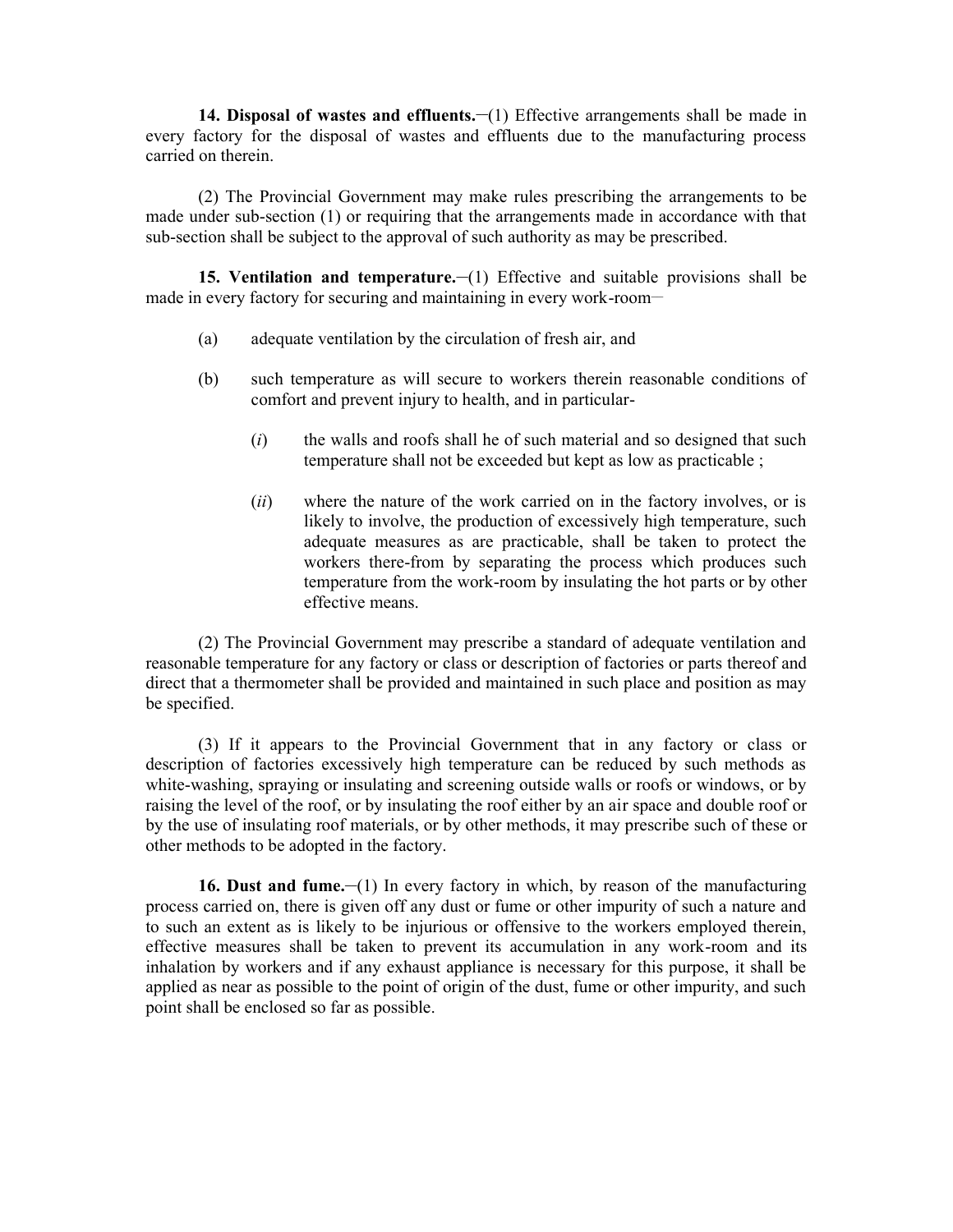(2) In any factory no stationary internal combustion engine shall be operated unless the exhaust is conducted into open air and exhaust pipes are insulated to prevent scalding and radiation heat, and no internal combustion engine shall be operated in any room unless effective measures have been taken to prevent such accumulation of fumes there from as are likely to be injurious to the workers employed in the work-room.

**17. Artificial humidification.** (1) The Provincial Government may, in respect of all factories in which humidity of the air is artificially increased, make rules-

- (a) prescribing standards of humidification ;
- (b) regulating the methods used for artificially increasing the humidity of the air ;
- (c) directing prescribed tests for determining the humidity of the air to be correctly carried out and recorded; and
- (d) Prescribing methods to be adopted for securing adequate ventilation and cooling of the air in the work-rooms.

(2) In any factory in which the humidity of the air is artificially increased, the water used for the purpose shall be taken from a public supply, or other source of drinking water, or shall be effectively purified before it is so used.

(3) If it appears to an Inspector that the water used in a factory for increasing humidity which is required to be effectively purified under sub-section (2) is not effectively purified, he may serve on the Manager of the factory an order in writing specifying the measures which, in his opinion, should be adopted, and requiring them to be carried out before a specified date.

**18. Overcrowding.** (1) No work-room in any factory shall be overcrowded to an extent injurious to the health of the workers employed therein.

(2) Without prejudice to the generality of the provisions of sub-section (1) there shall be provided for every worker employed in a workroom-

- (a) at least three hundred and fifty cubic feet of space in the ease of a factory in existence on the date of the commencement of the Labour Laws (Amendment) Ordinance, 1972; and
- (b) at least five hundred cubic feet of space in the case of a factory built after the commencement of the Labour Laws (Amendment) Ordinance, 1972.

*Explanation.*- For the purpose of this sub-section no account shall be taken of a space which is more than fourteen feet above the level of the floor of the room.

(3) If the Chief Inspector by order in writing so requires, there shall be posted in each work-room of a factory a notice specifying the maximum number of workers who may in compliance with the provisions of this section be employed in the room.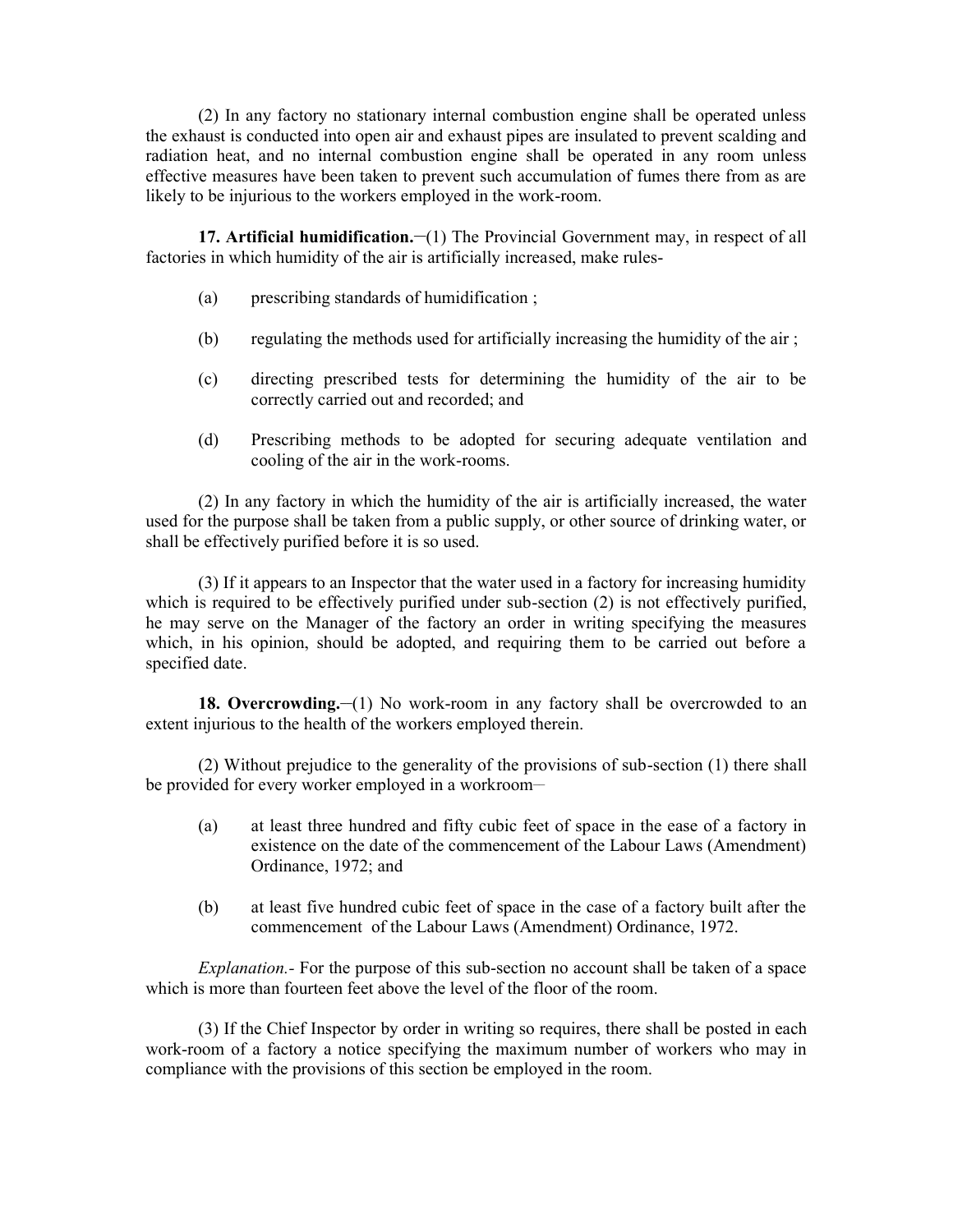(4) The Chief Inspector may, by order in writing, exempt, subject to such conditions as he may think fit to impose, any work-room from the provisions of this section if he is satisfied that compliance therewith in respect of such room is not necessary for the purpose of health of the workers employed therein.

**19. Lighting.** (1) In every part of a factory where workers are working or passing, there shall be provided and maintained-

- (a) sufficient and suitable lighting, natural or artificial, or both ; and
- (b) emergency lighting of special points in work-room and passages to function automatically in case of a failure of the ordinary electric supply system.

(2) In every factory all glazed windows and sky-lights used for the lighting of the work-room shall be kept clean on both the outer and inner surfaces and free from obstruction as far as possible under the rules framed under sub-section (3) of section 15.

(3) In every factory effective provisions shall, so far as is practicable, be made for the prevention of-

- (a) glare either directly from any source of light or by reflection from a smooth or polished surface ; and
- (b) the formation of shadows to such an extent as to cause eye strain or risk of accident to any worker.

(4) The Provincial Government may prescribe standards of sufficient and suitable lighting for factories or for any class or description of factories or for any manufacturing process.

**20. Drinking Water.** (1) In every factory effective arrangements shall be made to provide and maintain at suitable points conveniently situated for all workers employed therein a sufficient supply of whole-some drinking water.

(2) All such points shall be legibly marked "Drinking Water" in a language understood by the majority of the workers and no such point shall be situated within twenty feet of any washing place, urinal or latrine, unless a shorter distance is approved in writing by the Chief Inspector.

(3) In every factory wherein more than two hundred and fifty workers are ordinarily employed, provision shall be made for cooling the drinking water during the hot weather by effective-means and for distribution thereof and arrangements shall also be made for-

- (a) the daily renewal of water if not laid on ; and
- (b) a sufficient number of cups or other drinking vessels, unless the water is being delivered in an upward jet.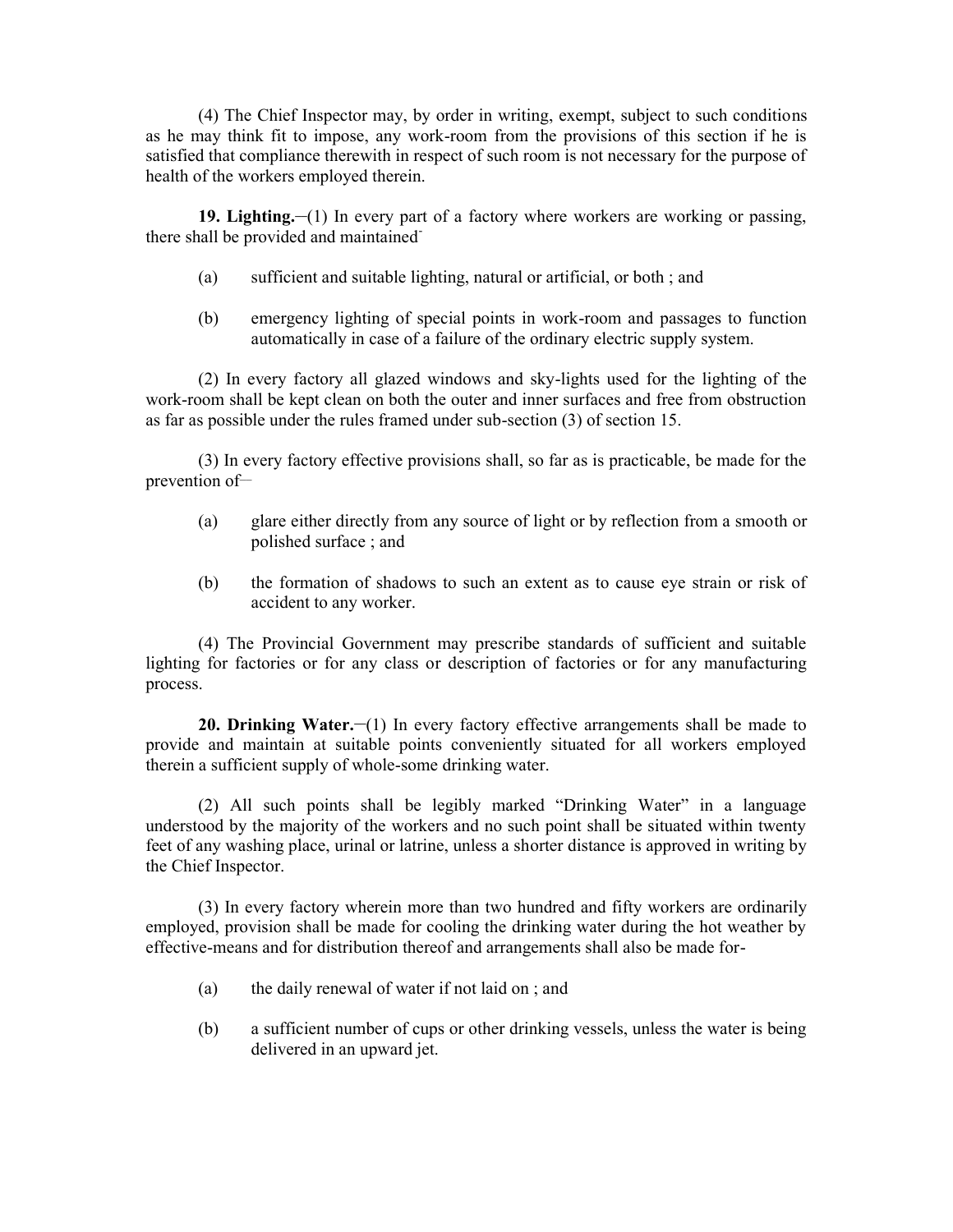(4) The Provincial Government may, in respect of all factories or any class or description of factories, make rules for securing compliance with the provisions of this section.

## **21. Latrines and urinals.**  $\lnot$  **(1) In every factory-**

- (a) sufficient latrines and urinals of prescribed types shall be provided conveniently situated and accessible to workers at all times while they are in the factory;
- (b) enclosed latrines and urinals shall be provided separately for male and female workers;
- (c) such latrines and urinals shall be adequately lighted and ventilated and no latrine and urinal shall, unless specially exempted in writing by the Chief Inspector, communicate with any work-room except through an intervening open space or ventilated passage;
- (d) all such latrines and urinals shall be maintained in a clean and sanitary condition at all times with suitable detergents or disinfectants or with both ;
- (e) the floors and internal walls of the latrines and urinals and the sanitary blocks shall, up to a height of three feet, be finished to provide a smooth polished imperious surface; and
- (f) washing facilities shall be provided near every sanitary convenience.

(2) The Provincial Government may prescribe the number of latrines and urinals to be provided in any factory in proportion to the number of male and female workers ordinarily employed therein and such further matters in respect of sanitation in the factories as it may deem fit.

**22. Spittoons.<sup>** $-$ **(1)</sup>** In every factory there shall be provided, at convenient places, a sufficient number of spittoons which shall be maintained in a clean and hygienic condition.

(2) The Provincial Government may make rules prescribing the type and the number of spittoons to be provided and their location in any factory and such further matters as may be deemed necessary relating to their maintenance in a clean and hygienic condition.

(3) No person shall spit within the premises of a factory except in the spittoons provided for the purpose. A notice containing this provision and the penalty for its violation shall be prominently displayed at suitable places in the premises.

(4) Whosoever spits in contravention of sub-section (3) shall be punishable with a fine not exceeding two rupees.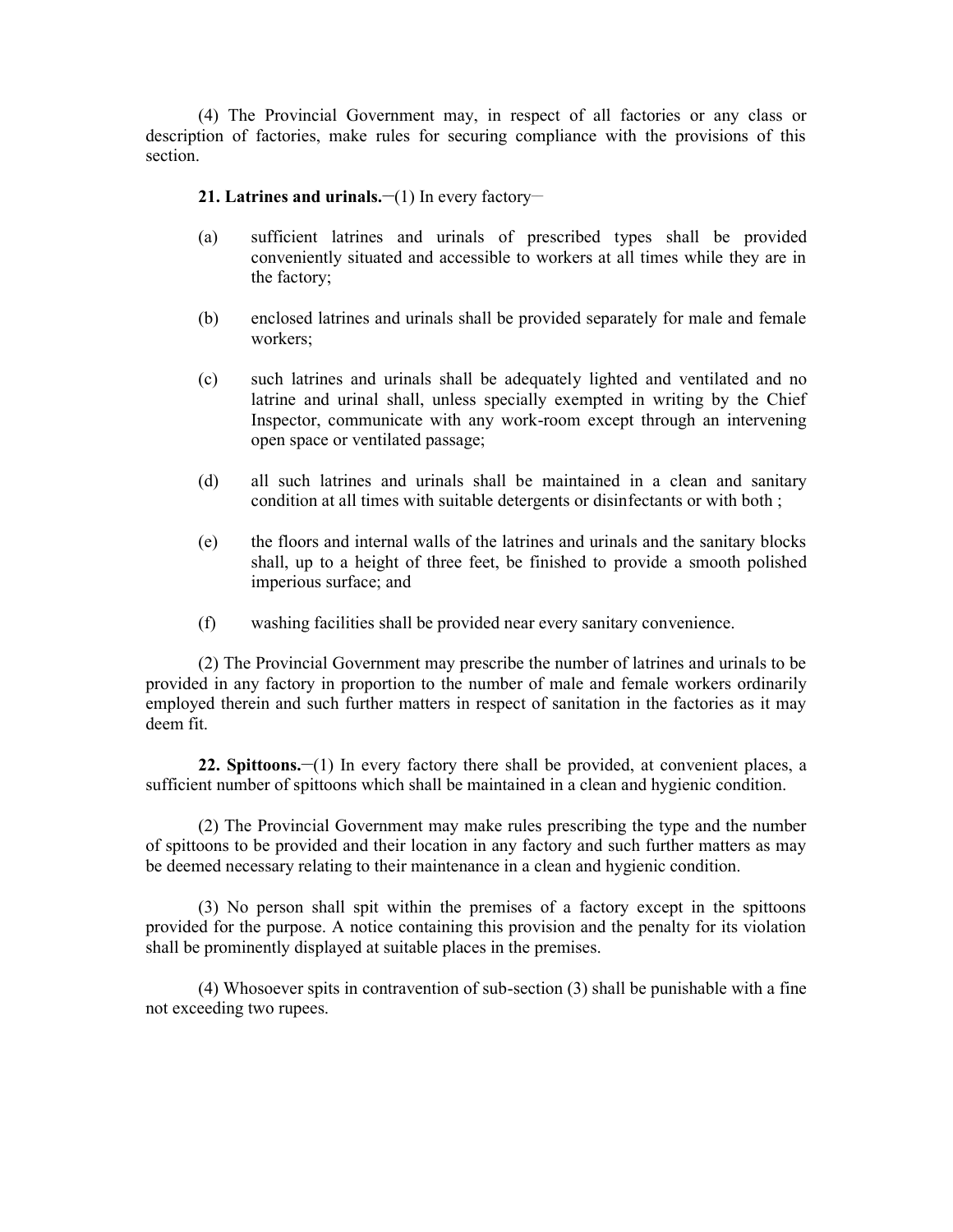**23. Precautions against contagious or infectious disease.**  $(1)$  **Each worker in a** factory shall be provided with a 'Hygiene Card' in which during <sup>1</sup>[the months of January and July every year entries] shall be recorded after examination by appointed factory doctor to the effect that the worker is not suffering from any contagious or infectious disease, the fee of such an examination shall be fixed by the Provincial Government and will be borne by the occupier or manager of the factory.

(2) If a worker is found to be suffering from any contagious or infectious disease on an examination under sub-section (1), he shall not be appointed on work till he is declared free of such a disease.

<sup>2</sup>[23A. Compulsory vaccination and inoculation. – Each worker in a factory shall be vaccinated and inoculated against such diseases and at such intervals as may be prescribed. The expenses, if any, of such vaccination and inoculation shall be borne by the occupier or manager of the factory.]

**24. Power to make rules for provision of canteens.**  $\lnot$  **(1) The Provincial Government** may make rules requiring that in any specified factory wherein more than two hundred and fifty workers are ordinarily employed, an adequate canteen shall be provided for the use of the workers.

(2) Without prejudice to the generality of the foregoing power, such rules may provide for $-$ 

- (a) the date by which such canteen shall be provided;
- (b) the standards in respect of construction, accommodation, furniture and other equipment of the canteen;
- (c) the foodstuffs to be served therein and the charges which may be made, therefor ;
- (d) representation of the workmen in the management of the canteens ;
- (e) enabling, subject to such conditions, if any, as may be specified, the power to make rules under clause (c) to be exercised also by the Chief inspector.

3 **[24A. Welfare Officer.\_\_** In every factory wherein not less than five hundred workers are ordinarily employed, the occupier or manager shall employ such number of welfare Officers, having such qualifications to perform such duties and on such terms and conditions as may be prescribed.]

<sup>1</sup>Subs. by the Factories (Amdt) Act 1973 (16 of 1973), s. 7, for "first fortnight of every calendar month and entry". <sup>2</sup>Ins. *ibid.*, ss. 8 and 9.

 $3$ Ins. by the Factories (Amdt.) Act, 1973 (16 of 1973), ss. 8 and 9.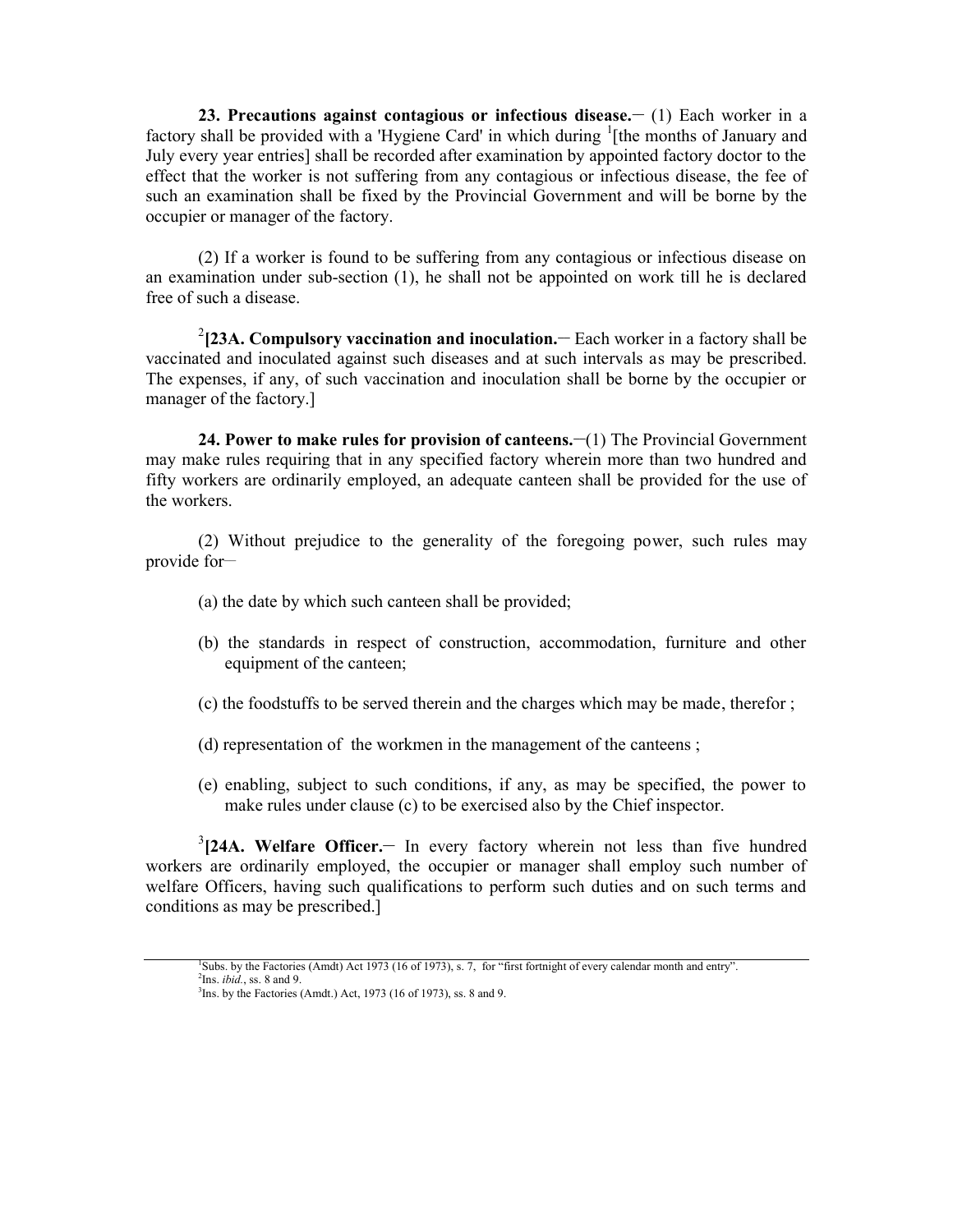**25. Precautions in case of fire.** (1) Every factory shall be provided with such means of escape in case of fire as may be prescribed.

(2) If it appears to the Inspector that any factory is not provided with the means of escape prescribed under sub-section (1) he may serve on the manager of the factory an order in writing specifying the measures which, in his opinion, should be adopted before a date specified in the order.

(3) In every factory the doors affording exit from any room shall not be locked or fastened so that they can be easily and immediately opened from inside while any person is within the room, and all such doors, unless they are of the sliding type, shall be constructed to open outwards or where the door is between two rooms, in the direction of the nearest exit from the building and such door shall not be locked or obstructed while work is being carried on in the room and shall at all times be kept free from any obstruction.

(4) In every factory every window, door, or other exit affording means of escape in case of fire, other than means of exit in ordinary use, shall be distinctively-marked in a language understood by the majority of the workers and in red letters of adequate size or by some other effective and clearly understood sign.

(5) In every factory there shall be provided effective and clearly audible means of giving warning in case of fire to every person employed therein.

(6) A free passage-way giving access to each means of escape in case of fire shall be maintained for the use of all workers in every room of the factory.

(7) In every factory wherein more than ten workers are ordinarily employed in any place above the ground floor, or explosive or highly inflammable materials are used or stored, effective measures shall be taken to ensure that all the workers are familiar with the means of escape in case of fire and have been adequately trained in the routine to be followed in such case.

(8) The Provincial Government may make rules prescribing in respect of any factory, or class or description of factories, the means of escape to be provided in case of fire and the nature and amount of fire fighting apparatus to be provided and maintained.

**26. Fencing of machinery.** (1) In every factory the following shall be securely fenced by the safeguards of substantial construction which shall be kept in position while the parts of machinery required to be fenced are in motion or in use, namely-

- (a) every moving part of a prime mover, and every fly wheel connected to a prime mover ;
- (b) the headrace and tailrace of every water wheel and water turbine ;
- (c) any part of a stock-bar which protects beyond the head stock of a lathe ; and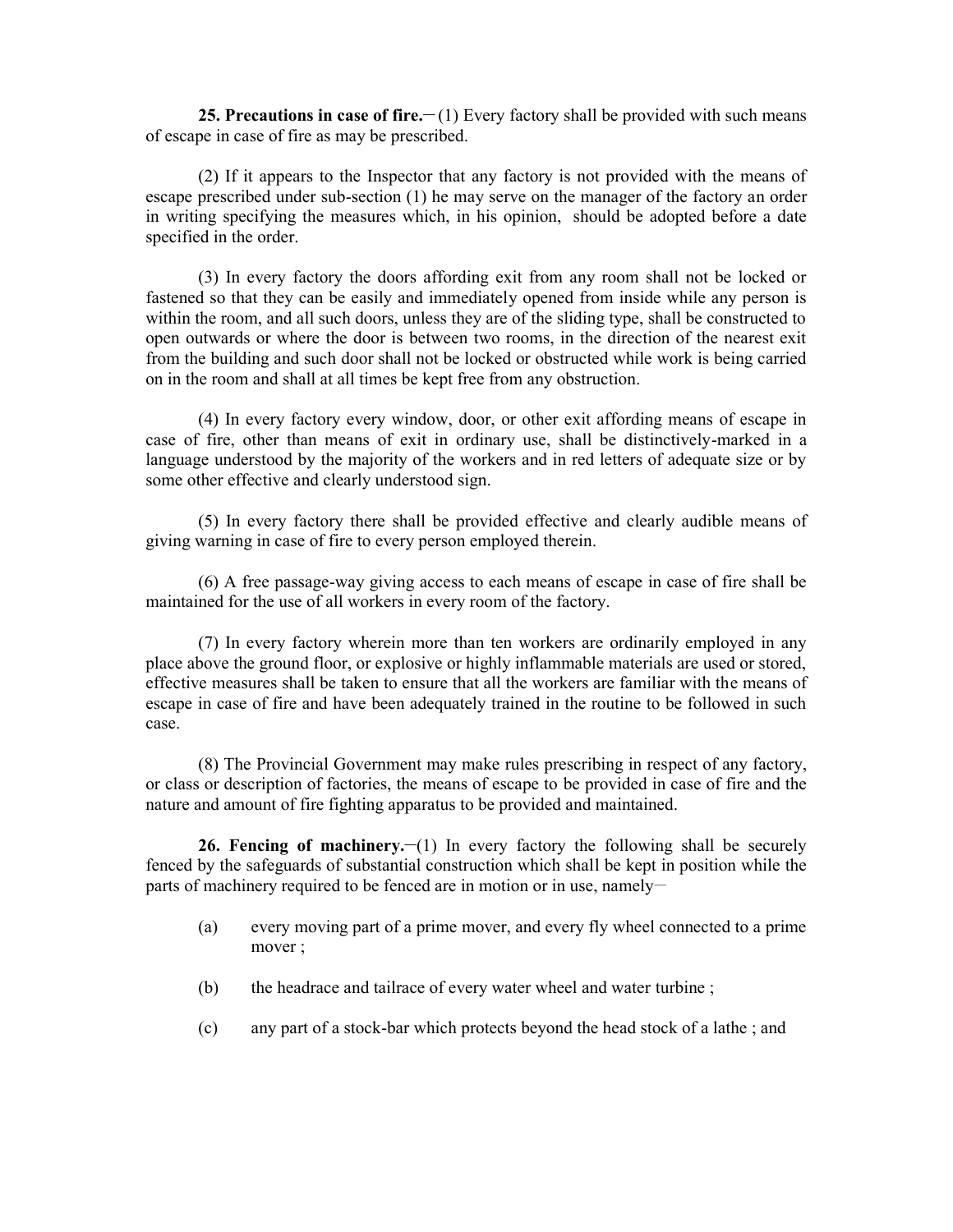- (d) unless they are in such position or of such construction as to be as safe to every person employed in the factory as they would be if they were securely fenced—
	- (i) every part of an electric generator, a motor or rotary convertor;
	- (ii) every part of transmission machinery ; and
	- (iii) every dangerous part of any machinery:

Provided that, in the case of dangerous parts of machinery that cannot be securely fenced by reason of the nature of operation, such fencing may be substituted by other adequate measures, such as-

- (i) devices automatically preventing the operation from coming into contact with the dangerous parts ; and
- (ii) automatic stopping devices:

Provided further that, for the purpose of determining whether any part of machinery is in such position or is of such construction as to be safe as aforesaid, account shall not be taken of any occasion when it being necessary to make as examination of the machinery while it is in motion or, as a result of such examination, to carry out any mounting or shipping of belts, lubrication or other adjusting operation while the machinery is in motion, such examination or operation is made or carried out in accordance with the provisions of section 27.

(2) Without prejudice to any other provisions of this Act relating to the fencing of machinery, every set screw, belt and key on any revolving shaft, spindle wheel or pinion and all spur, worm and other toothed or friction gearing in motion with which such worker would otherwise be liable to come into contact, shall be securely fenced to prevent such contact.

(3) The Provincial Government may exempt, subject to such conditions as may be imposed, for securing the safety of the workers, any particular machinery or part from the provisions of this section.

(4) The Provincial Government may, by rules, prescribe such further precautions as it may consider necessary in respect of any particular machinery or part thereof.

**27. Work on or near machinery in motion.**  $- (1)$  **Where in any factory it becomes** necessary to examine any part of machinery referred to in section 26 while the machinery is in motion, or as a result of such examination, to carry out any mounting or shipping of belts, lubrication or other adjusting operation while the machinery is in motion, such examination or operation shall be made or carried out only by a specially trained adult male worker wearing tight fitting clothing whose name has been recorded in the register prescribed in this behalf and while he is so engaged, such worker shall not handle a belt at a moving pulley unless the belt is less than six inches in width and unless the belt joint is either laced or flush with the belt.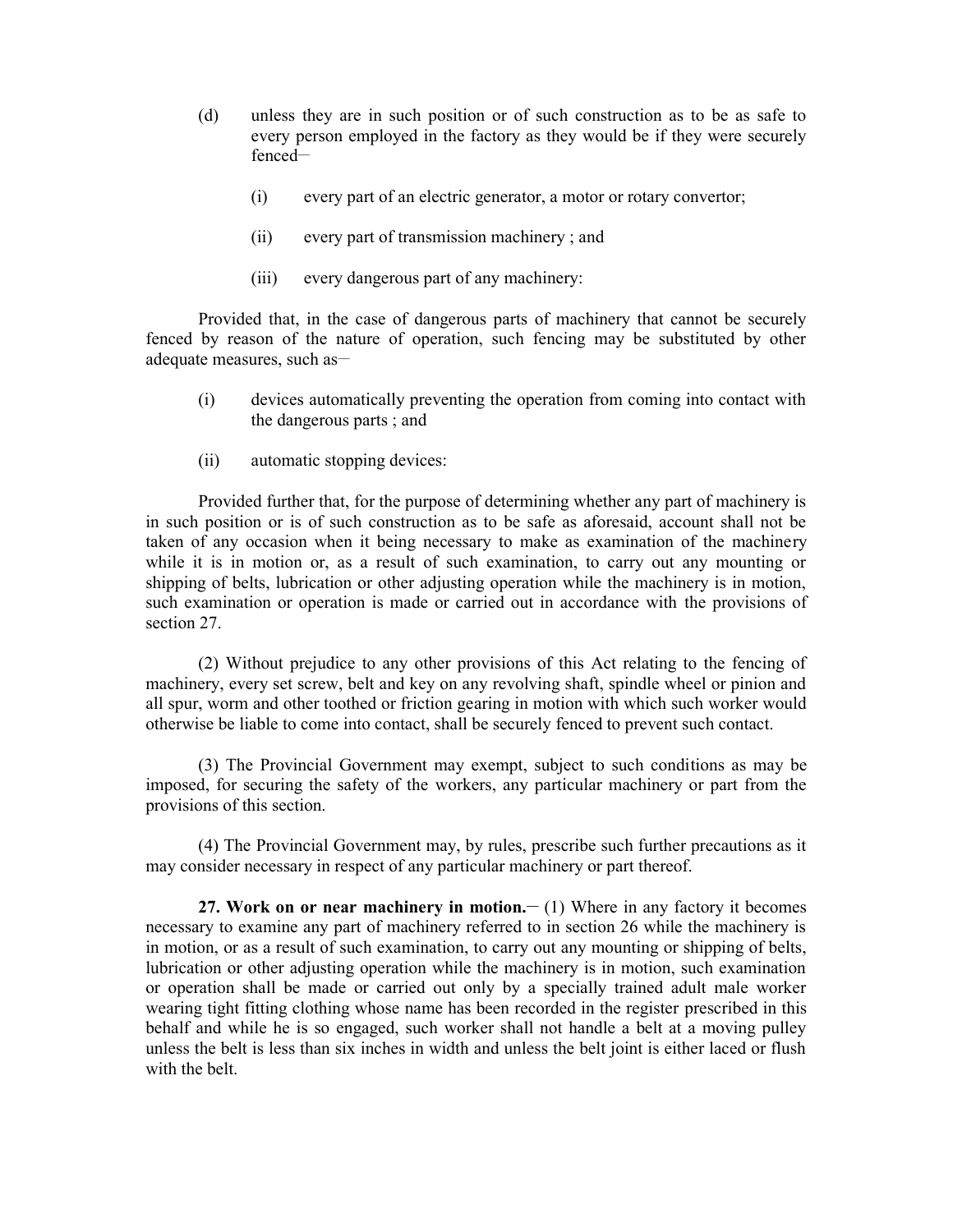(2) No woman or child shall be allowed in any factory to clean, lubricate or adjust any part of machinery while that part is in motion, or to work between moving parts or between fixed and moving parts of any machinery which is in motion.

(3) The Provincial Government may, by notification in the official Gazette, prohibit, in any specified factory or class or description of factories, the cleaning lubricating or adjusting by any person, of specified parts of machinery when those parts are in motion.

**28. Employment of young persons on dangerous machines.**  $\sim$  **(1) No <sup>1</sup>[child or** adolescent] shall work at any machine unless he has been fully instructed as to the dangers arising in connection with the machine and the precautions to be observed and—

- (a) has received sufficient training in work at the machine, or
- (b) is under adequate supervision by a person who has thorough knowledge and experience of the machine.

(2) This section shall apply to such machines as may be notified by the Provincial Government to be of such a dangerous character that  $2$ [children or adolescents] ought not to work at them unless the for-going requirements are complied with.

# **29. Striking gear and devices for cutting off power.—(1) In every factory-**

- (a) suitable striking gear or other efficient mechanical appliances shall be provided and maintained and used to move driving belts to and from fast and loose pulleys which form part of the transmission machinery, and such gear or appliances shall be so constructed, placed and maintained as to prevent the belt from creeping back on the fast pulleys;
- (b) driving belts when not in use shall not be allowed to rest or ride upon shafting in motion.

(2) In every factory suitable devices for cutting off power in emergencies from running machinery shall be provided and maintained in every work-room.

(3) In respect of factories in operation before the commencement of this Ordinance<sup>3</sup> the provisions of sub-section (2) shall apply only to work-rooms in which electricity is used for power.

**30. Self-acting machines.** No traversing part of a self-acting machine in any factory and no material carried thereon shall, if the space over which it runs is a space over which any person is liable to pass whether in the course of his employment or otherwise, be allowed to run on it outward or inward traverse within a distance of eighteen inches from any fixed structure which is not part of the machine:

<sup>&</sup>lt;sup>1</sup>Subs. by the Factories (Amdt.) Act, 1973 (16 of 1973), s. 10 for "young person".<br><sup>2</sup>Subs. *ibid.*, for "young persons".<br><sup>3</sup>*I.e.*, the Labour Laws (Amendment) ordinance, 1972 (9 of 1972).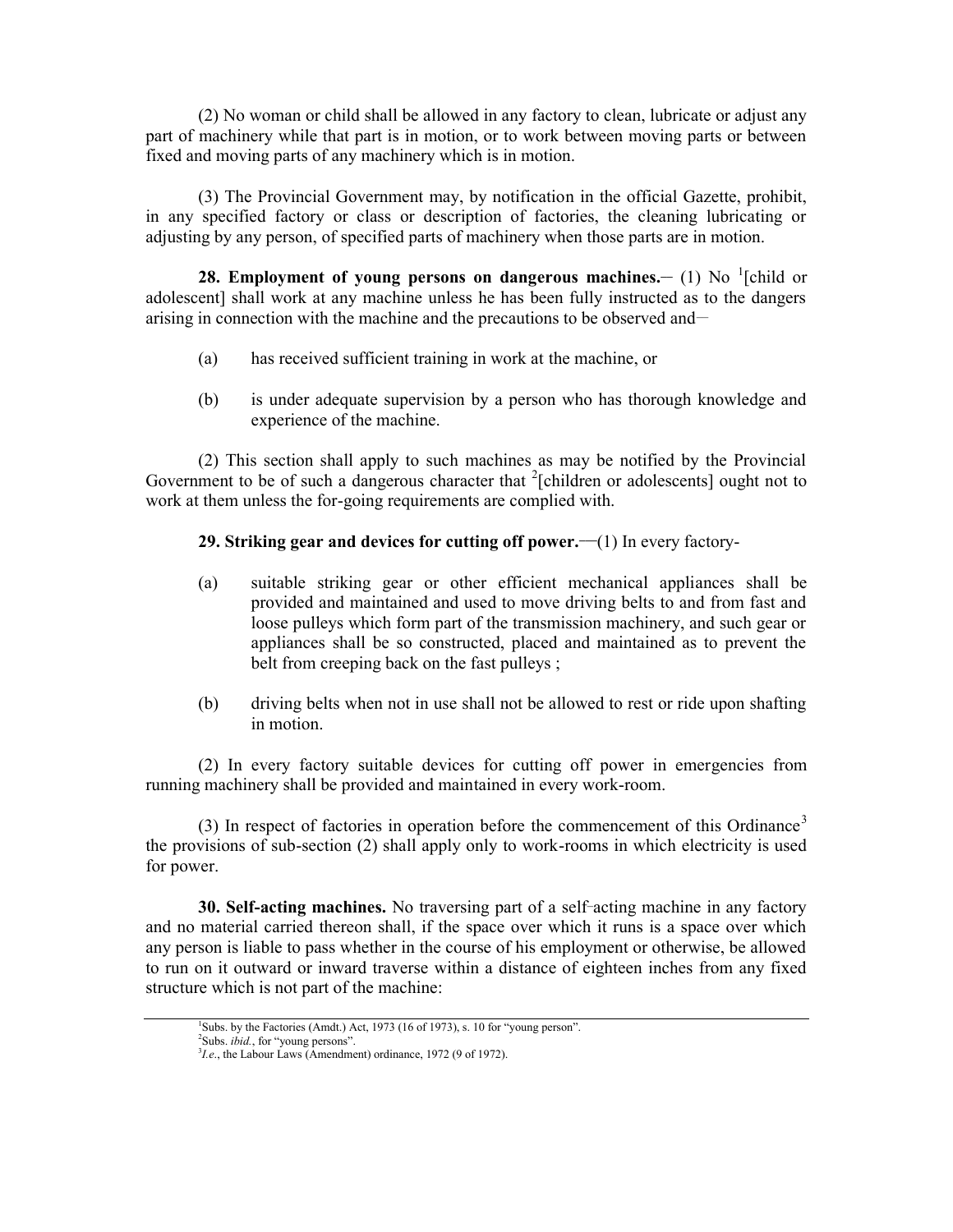Provided that the Chief Inspector may permit the continued use of a machine installed before the commencement of the Labour Laws (Amendment) Ordinance, 1972, which does not comply with the requirements of this section on such conditions for ensuring safety as he may think fit to impose.

**31. Casing of new machinery.** (1) In all machinery driven by power and installed in any factory after the commencement of the Labour Laws (Amendment) Ordinance, 1972–

- (a) every set screw, belt or key on any revolving shaft, spindle, wheel or pinion shall be so sunk, encased or otherwise effectively guarded as to prevent danger; and
- (b) all spur, worm and other toothed or friction gearing which does not require frequent adjustment while in motion shall be completely encased unless it is so situated as to be as safe as it would be if it were completely encased.

(2) Whoever sells or lets on hire or, as agent of a seller or hirer, causes or procures to be sold or let on hire, for use in a factory any machinery driven by power which does not comply with the provisions of sub-section (1), shall be punishable with imprisonment, for a term which may extend to three months, or with fine which may extend to five hundred rupees, or with both.

(3) The Provincial Government may make rules specifying further safeguards to be provided in respect of any other dangerous part of any particular machine or class or description of machines.

**32. Prohibition of employment of women and children near cotton openers.\_\_** No woman or child shall be employed in any part of a factory for pressing cotton in which a cotton opener is at work:

Provided that if the feed end of a cotton opener is in a room separated from the delivery end by a partition extending to the roof or to such height as the Inspector may in any particular case specify in writing, women and children may be employed on the side of the partition where the feed end is situated.

**33. Cranes and other lifting machinery.** (1) The following provisions shall apply in respect of cranes and all other lifting machinery, other than hoists and lifts in any factory-

- (a) every part thereof, including the working gear, whether fixed or moveable, ropes and chains and anchoring and fixing appliances shall be\_\_
	- (*i*) of good construction, sound material and adequate strength ;
	- (*ii*) properly maintained ;
	- (*iii*) thoroughly examined by a competent person at least once in every period of twelve months, and a register shall be kept containing the prescribed particulars of every such examination ;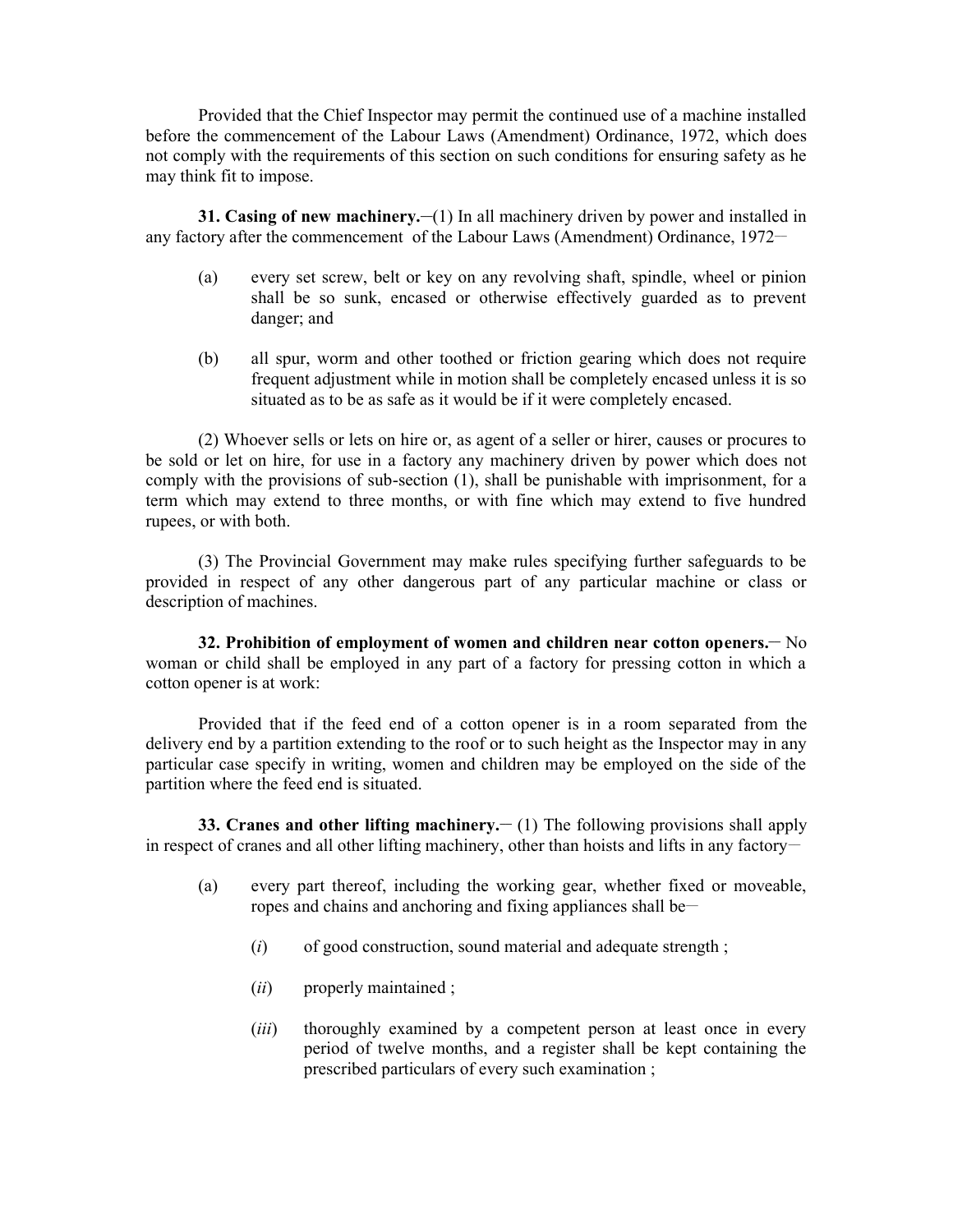- (b) no such machinery shall be loaded beyond the safe working load which shall be plainly marked thereon ;
- (c) while any person is employed or working on or near the wheel tract of a travelling crane in any place where he would be liable to be struck by the crane, effective measures shall be taken to ensure that the crane does not approach within twenty feet of that place or come into accidental contact with live electrical lines ;
- (d) limit switches shall be provided to prevent over running ; and
- (e) jib cranes, permitting the raising or lowering of the jib shall be provided with an automatic safe load indicator or have attached to them a table indicating the safe working load at corresponding inclinations of the jib.

(2) The Provincial Government may make rules in respect of any lifting machinery or class or description of lifting machinery in factories—

- (a) prescribing requirements to be complied with in addition to those set out in this section ; or
- (b) exempting from compliance with all or any of the requirements of this section, where in its opinion such compliance is unnecessary or impracticable.

# **33A. Hoists and lifts.**  $\frac{-(1)}{2}$  **In every factory-**

- (a) every hoist and lift shall be—
	- (*i*) of good mechanical construction, sound material and adequate strength ;
	- (*ii*) properly maintained, and shall be thoroughly examined by a competent person authorised by the Chief Inspector in this behalf at least once in every period of six months, and a register shall be kept containing the prescribed particulars of every such examination of which a copy shall be forwarded to the Chief Inspector;
- (b) every hoist way and lift way shall be sufficiently protected by an enclosure fitted with gates, and the hoist or lift and every such enclosure shall be so constructed as to prevent any person or thing from being trapped between any part of the hoist or lift and any fixed structure or moving part ;
- (c) the maximum safe working load shall be plainly marked on every hoist or lift, and no load greater than such load shall be carried thereon ;
- (d) the cage of every hoist or lift used for carrying persons shall he fitted with a gate on each side from which access is afforded to a landing;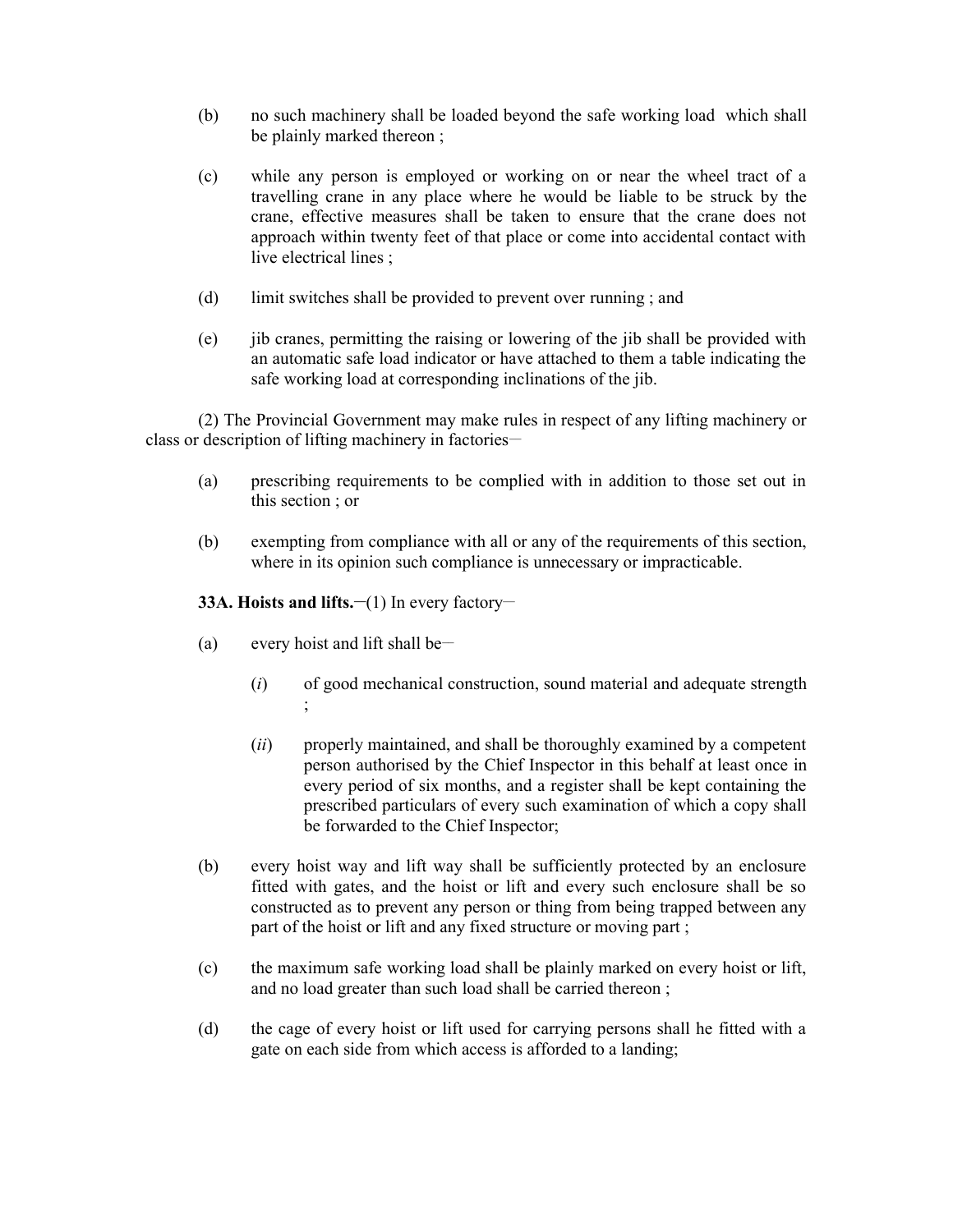(e) every gate referred to in clause (b) or clause (d) shall be fitted with interlocking or other efficient device to secure that the gate cannot be opened except when the cage is at the landing and that the cage cannot be moved unless the gate is closed.

(2) The following additional requirements shall apply to hoists and lift used for carrying persons and installed or reconstructed in a factory after the commencement of the Labour Laws (Amendment) Ordinance, 1972, namely:-

- (a) where the cage is supported by rope or chain there shall be at least two ropes or chains separately connected with the cage and balance weight, and each rope or chain with its attachments shall be capable of carrying the whole weight of the cage together with its maximum load ;
- (b) efficient devices shall be provided and maintained capable of supporting the cage together with its maximum load in the event of breakage of the ropes, chains or attachments ;
- (c) an efficient automatic device shall be provided and maintained to prevent the cage from over-running.

(3) The Chief Inspector may permit the continued use of a hoist or lift installed in a factory before the commencement of this Ordinance<sup>1</sup> which does not fully comply with the provisions of sub-section (1) upon such conditions for ensuring safety as he may think fit to impose.

(4) The Provincial Government may, if, in respect of class or description of hoist or lift, it is of opinion that it would unreasonable to enforce any requirement of sub-sections (1) and (2), by order direct that such requirements shall not apply to such class or description of hoist or lift.

**33-B. Revolving machinery.** (1) In every room in a factory in which the process of grinding is carried on there shall be permanently affixed to, or placed near, each machine in use a notice indicating the maximum safe working peripheral speed of every grind stone or abrasive wheel, the speed of the shaft or spindle upon which the wheel is mounted and the diameter of the pully upon such shaft or spindle necessary to secure such safe working peripheral speed.

(2) The speeds indicated in the notice under sub-section (1) shall not be exceeded.

(3) Effective measures shall be taken in every factory to ensure that the safe working peripheral speed of every revolving vessel, cage basket, flywheel, pulley disc or similar appliance driven by power is not exceeded.

<sup>&</sup>lt;sup>1</sup> I.e.the Labour Laws (Amendment) Ordinance, 1972 (9 of 1972).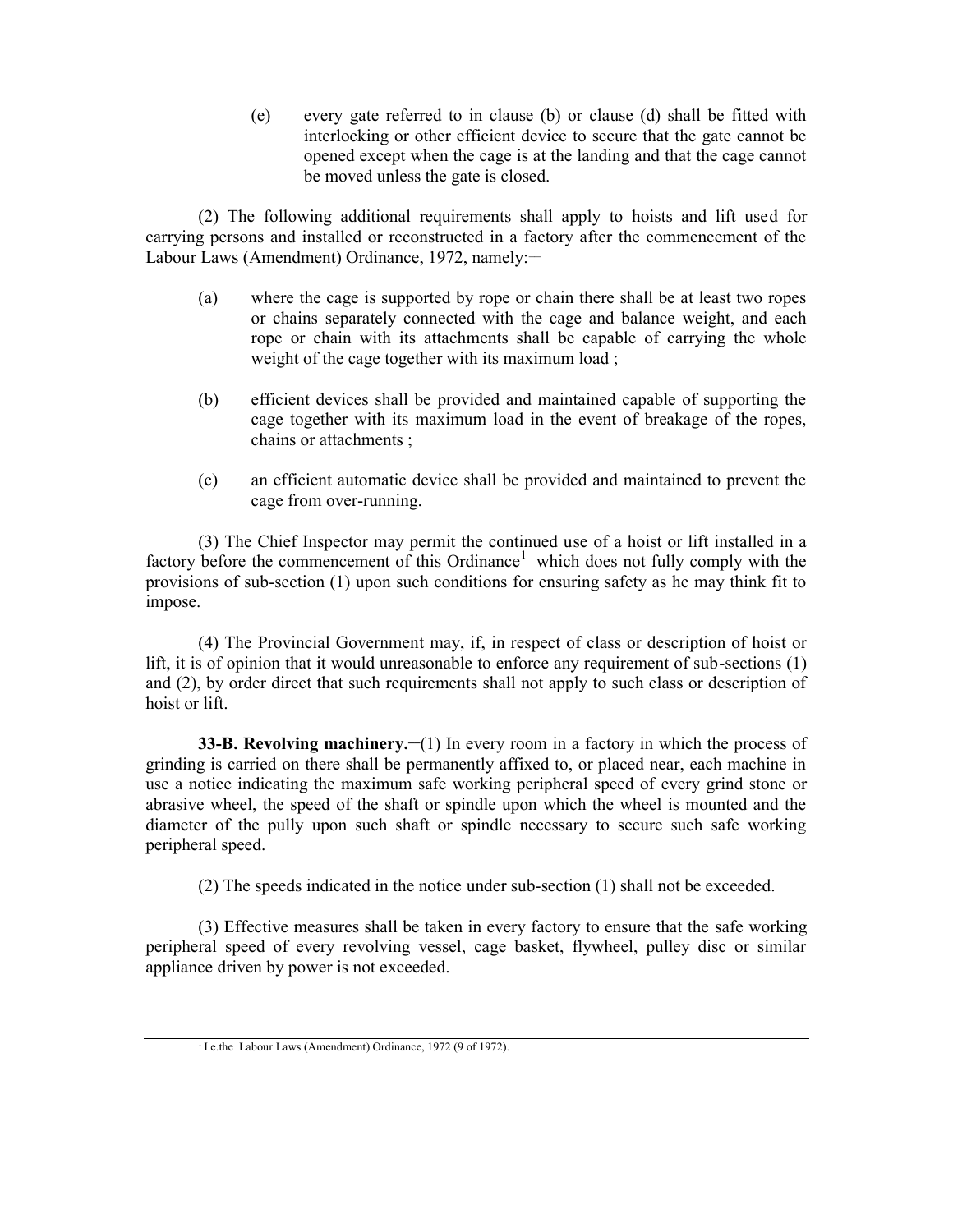**33-C. Pressure plant.** (1) If in any factory any part of the plant or machinery used in a manufacturing process is operated at a pressure above atmospheric pressure, effective measures shall be taken to ensure that safe working pressure of such part is not exceeded.

(2) The Provincial Government may make rules providing for the examination and testing of any plant or machinery such as is referred to in sub-section (1) and prescribing such other safety measures in relation thereto as may, in its opinion, be necessary in any factory or class or description of factories.

# **33-D. Floors, stairs and means of access. In every factory-**

- (a) all floors, stairs, passages and gangways shall be of sound construction and properly maintained and where it is necessary to ensure safety, steps, stairs: ladders, passages and gangways shall be provided with substantial handrails;
- (b) there shall so far as is reasonably practicable be provided and maintained safe means of access to every place at which any person is at any time required to work ;
- (c) all places of work from which a worker may be liable to fall a distance exceeding three feet and six inches shall be provided with fencing or other suitable safeguards ; and
- (d) adequate provision shall be made for the drainage off floors in wet processes and for the use of slatted stands and platforms.

**33-E. Pits, sumps, opening, in floors, etc.—(1)** In every factory, every fixed vessel, sump, tank pit or opening in the ground or in floor which by reason of its depth, situation, construction or contents, is or may be a source of danger, shall be either securely covered or securely fenced.

(2) The Provincial Government may, by order in writing, exempt, subject to such conditions as may be, imposed, any factory or class or description of factories in respect of any vessel, sump, tank pit or opening from compliance with the provisions of this section.

**33-F. Excessive weights.—(1) No person shall be employed in any factory to lift carry** or move any load so heavy as to be likely to cause him injury.

(2) The Provincial Government may make rules prescribing the maximum weights which may be lifted, carried or moved by adult men, adult women, adolescents and children employed in factories or in any class or description of factories or in carrying on any specified process.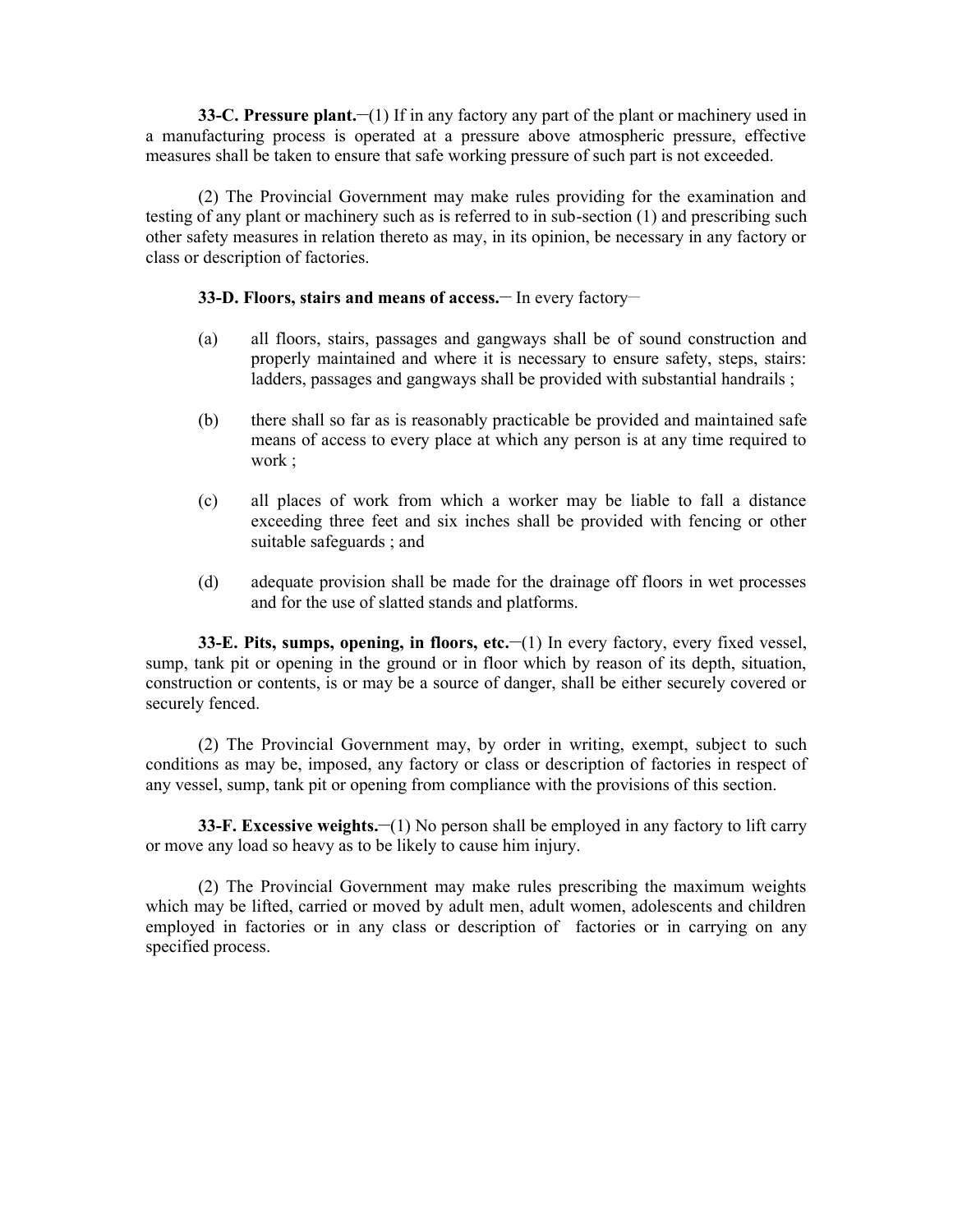**33-G. Protection of eyes.** The Provincial Government may, in respect of any manufacturing process carried on in any factory, by rules require that effective screens or suitable goggles shall be provided for the protection of persons employed on, or in the immediate vicinity of, a process which involves: $-$ 

- (a) risk of injury to the eyes from particles or fragments thrown off in the course of the process, or
- (b) risk to the eyes by reason of exposure to excessive light or heat.

**33-H. Powers to require specifications of defective parts or tests of stability.\_\_** If it appears to the inspector that any building or part of a building, or any part of the ways, machinery or plant in a factory, is in such a condition that it may be dangerous to human life or safety, he may serve on the Manager of the factory an order in writing, requiring him before a specified date-

- (a) to furnish such drawings, specifications and other particulars as may be necessary to determine whether such building, ways, machinery or plant can be used with safety, or
- (b) to carry out such tests as may be necessary to determine the strength or quality of any specified parts and to inform the Inspector of the results thereof.

**33-I. Safety of building, machinery and manufacturing process.**  $- (1)$  **If it appears** to the Inspector that any building or part of a building or any part of the ways, machinery or plant or manufacturing process in a factory is in such a condition that it is dangerous to human health or safety, he may serve on the Manager of the factory an order in writing specifying the measures which, in his opinion, should be adopted, and requiring them to be carried out before a specified date.

(2) If it appears to the Chief Inspector that the requisitions made under sub-section (1) are not satisfactorily fulfilled thereby involving exposure of workers to serious hazards, he may serve on the Manager of the factory an order in writing, containing a statement of the grounds of his opinion, prohibiting until the danger is removed, the employment, in or about the factory or part thereof, of any person whose employment is not in his opinion reasonably necessary for the purpose of removing the danger.

(3) If it appears to the Inspector that the use of any building or part of a building or of any part of the ways, machinery or plant or manufacturing process in a factory involves imminent danger to human health or safety he may serve on the Manager of the factory an order in writing prohibiting, until the danger is removed, the employment, in or about the factory or part thereof, of any person whose employment is not in his opinion reasonably necessary for the purpose of removing the danger.

(4) Nothing in sub-section (2) or (3) shall be deemed to affect the continuance in the employment of the factory of a person whose employment in or about the factory or part thereof is prohibited under that sub-section.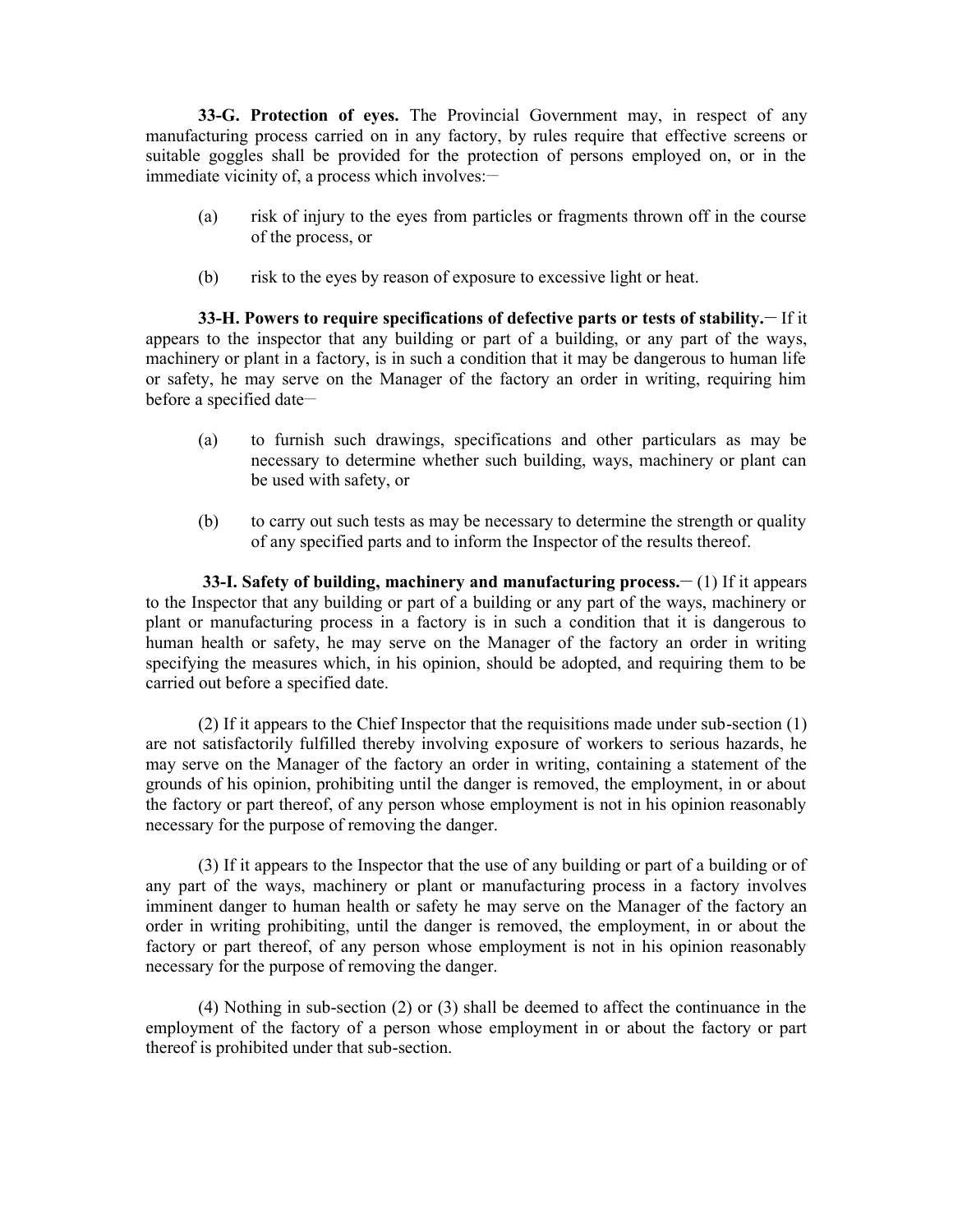**33J. Power to make rules to supplement this Chapter.** The Provincial Government may make rules requiring that—

(1) in any factory or in any class or description of factories, such further devices and measures for securing the safety of the persons employed therein as it may deem necessary shall be adopted ; and

(2) work on a manufacturing process carried on with the aid of power shall not be begun in any building or part of a building erected or taken into use as a factory until a certificate of stability in the prescribed form and signed by a person possessing the prescribed qualifications has been sent to the Chief Inspector.

**33K. Precautions against dangerous fumes. (1) In any factory no person shall** enter or be permitted to enter any chamber, tank, vat, pit, pipe, flue or other confined space in which dangerous fumes are likely to be present to such an extent as to involve risk of persons being overcome thereby, unless it is provided with a manhole of adequate size or other effective means of egress.

(2) No portable electric light of voltage exceeding twenty-four volts shall be permitted in any factory for use inside any confined space such as is referred to in sub-section (1) and, where the fumes present are likely to be inflammable, a lamp or light other than of flame proof construction shall not be permitted to be used in such confined space.

(3) No person in any factory shall enter or be permitted to enter any confined space such as is referred to in sub-section (1) until all practicable measures have been taken to remove any fumes which may be present and to prevent ingress of fumes and unless either—

- (a) a certificate in writing has been given by a competent person, based on a test carried out by himself, that the space is free from dangerous fumes and fit for persons to enter, or
- (b) the worker is wearing suitable breathing, apparatus and a belt securely attached to a rope, the free end of which is held by a person standing outside the confined space.

(4) Suitable breathing apparatus, reviving apparatus and belts and ropes shall in every factory be kept ready for instant use beside any such confined space as aforesaid which any person has entered, and all such apparatus shall be periodically examined and certified by a competent person to be fit for use; and a sufficient number of persons employed in every factory shall be trained and practiced in the use of all such apparatus and in the method of restoring respiration.

(5) No person shall be permitted to enter in any factory, any boiler furnace, boiler flue, chamber, tank; vat, pipe or other confined space for the purpose of working or making any examination therein until it has been sufficiently cooled by ventilation or otherwise to be safe for persons to enter.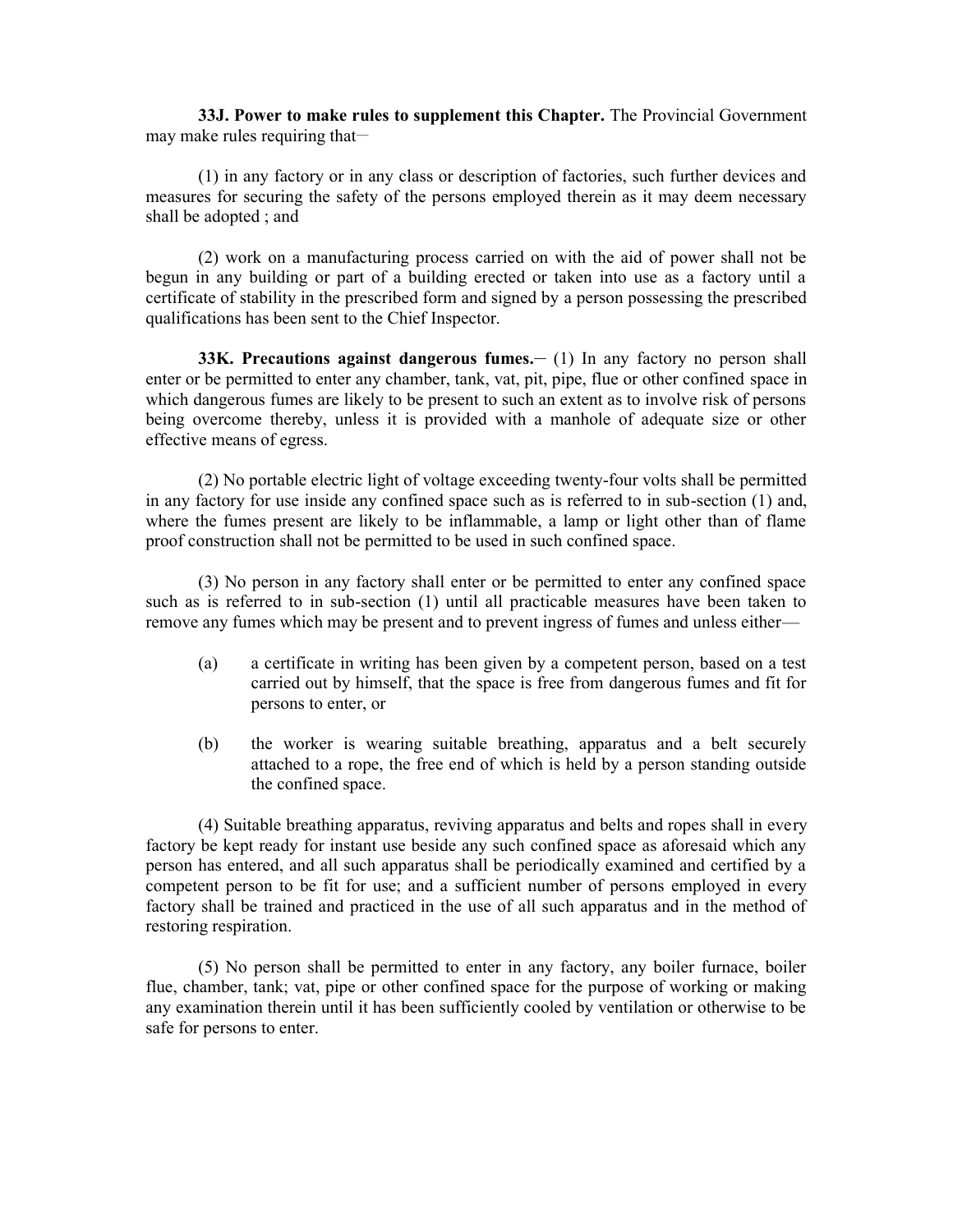(6) The Provincial Government may make rules prescribing the maximum dimensions of the main holes referred to in sub-section (1) and may, by order in writing, exempt, subject to such conditions as it may think fit to impose, any factory or class or description of factories from compliance with any of the provisions of this section.

**33-L. Explosive or inflammable dust, gas, etc.—(1)** Where in any factory any manufacturing process produces dust, gas, fume or vapour of such character and to such extent as to be likely to explode on ignition, all practicable measures shall be taken to prevent any such explosion by-

- (a) effective enclosure of the plant or machinery used in the process;
- (b) removal or prevention of the accumulation of such dust, gas, fume or vapour;
- (c) exclusion or effective enclosure of all possible sources of ignition.

(2) Where in any factory the plant or machinery used in a process such as is referred to in sub-section (1) is not so constructed as to withstand the probable pressure which such an explosion as aforesaid would produce, all practicable measures shall be taken to restrict the spread and effects of the explosion by the provision in the plant or machinery of chokes, Baffles, vents or other effective appliances.

(3) Where any part of the plant or machinery in a factory contains any explosive or inflammable gas or vapour under pressure greater than atmospheric pressure, that part shall not be opened except in accordance with the following provisions, namely:

- (a) before the fastening of any joint of any pipe connected with the part of the fastening of the cover of any opening into the part is loosened. any flow of the gas or vapour into the part or any such pipe shall be effectively stopped by a stop-valve or other means ;
- (b) before any such fastening as aforesaid is removed all practicable measures shall be taken to reduce the pressure of the gas or vapour in the part or pipe to atmospheric pressure ;
- (c) where any such fastening as aforesaid has been loosened or removed, effective measures shall be taken to prevent any explosive or inflammable gas or vapour from entering the part or pipe until the fastening has been secured or, as the case may be, securely replaced:
- (d) Provided that the provisions of this sub-section shall not apply in the case of plant or machinery installed in the open air.

(4) No plant, tank or vessel which contains or has contained any explosive or inflammable substance shall be subjected in any factory to any welding, brazing, soldering or cutting operation which involves the application of heat or to any drilling or other operation which is likely to create heat or sparks, unless adequate measures have first been taken to remove such substance and any fumes arising therefrom or to render such substance and fumes non-explosive or non-inflammable and no such substance shall be allowed to enter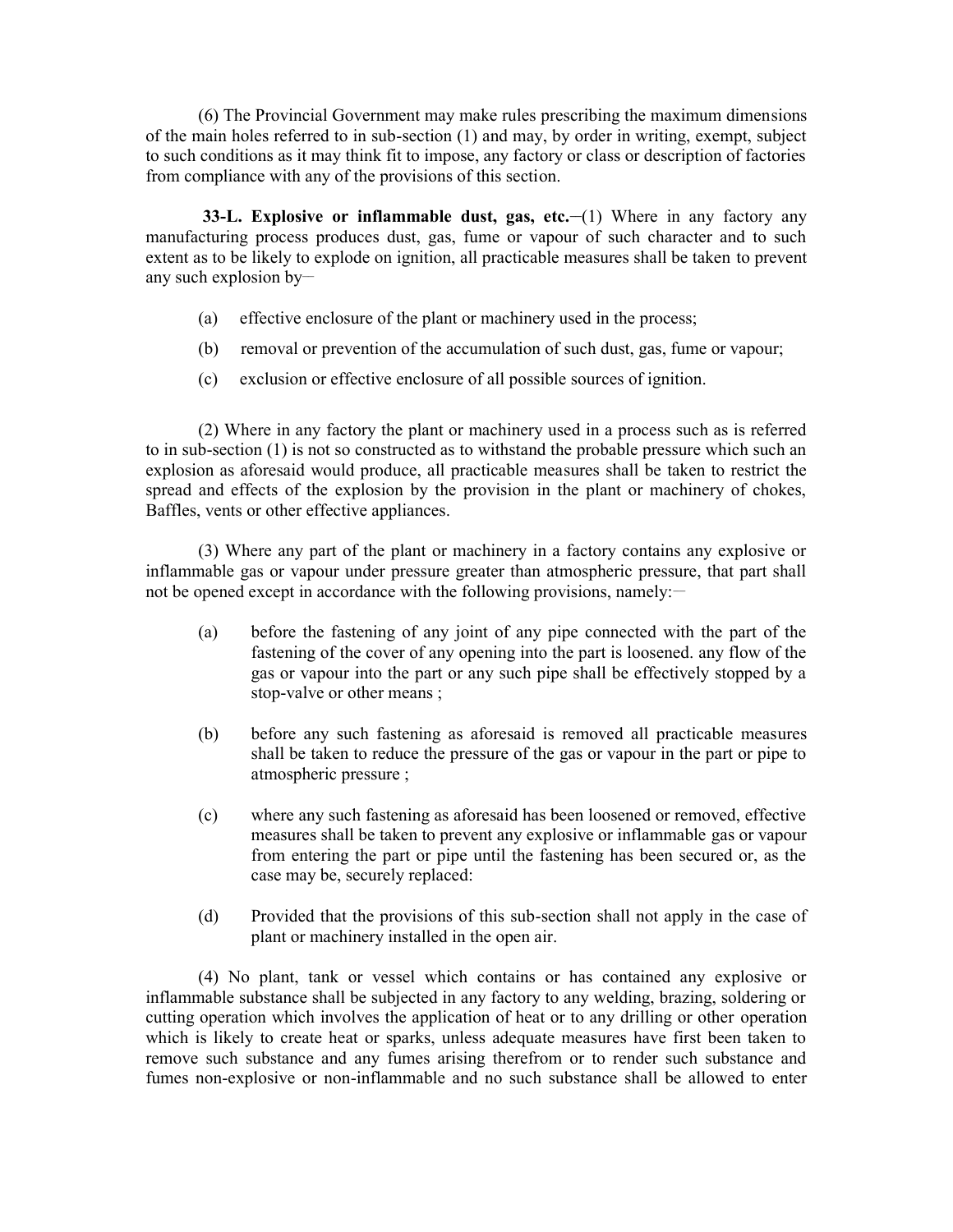such plant, tank or vessel after any such operation until the metal has cooled sufficiently to prevent any risk of igniting the substance.

(5) The Provincial Government may by rules exempt, subject to such conditions as may be prescribed, any factory or class or description of factories from compliance with all or any of the provisions of this section.

**33-M. Power to exclude children.** (1) The Provincial Government may make rules prohibiting the admission to any specified class of factories, or to specified parts thereof, of children who cannot be lawfully employed therein.

(2) If it appears to the Inspector that the presence in any factory or part of a factory of children who cannot be lawfully employed therein may be dangerous to them or injurious to their health, he may serve on the manager of the factory an order in writing directing him to prevent the admission of such children to the factory or any part of it.

**33-N. Notice of certain accidents.** Where in any factory an accident occurs which causes death, or which causes any bodily injury whereby any person injured is prevented from resuming his work in the factory during the forty-eight hours after the accident occurred, or which is of any nature which may be prescribed in this behalf, the manager of the factory shall send notice thereof to such authorities, and in such form and within such time, as may be prescribed.

**33-P. Appeals.\_\_** (1) The manager of a factory on whom an order in writing by an Inspector has been served under the provisions of this Chapter, or the occupier of the factory, may, within thirty days of service of the order, appeal against it to the Provincial Government, or to such authority as the Provincial Government may appoint in this behalf, and the Provincial Government or appointed authority may, subject to rules made in this behalf by the Provincial Government, confirm modify or reverse the order.

(2) The appellate authority may, and if so required in the petition or appeal shall, hear the appeal with the aid of assessors, one of whom shall be appointed by the appellate authority and the other by such body representing the industry concerned as the Provincial Government may prescribe in this behalf:

 Provided that if no assessor is appointed by such body, or if the assessor so appointed fails to attend at the time and place fixed for hearing the appeal, the appellate authority may, unless satisfied that the failure to attend is due to sufficient cause, proceed to hear the appeal without the aid of such assessor, or if it thinks fit, without the aid of any assessor.

(3) Except in the case of an appeal against an order under sub-section (3) of section 33 or sub-section (2) of section 33M, the appellate authority may, suspend the order appealed against pending the decision of the appeal, subject however to such conditions as to partial compliance or the adoption of temporary measures as it may choose to impose in any case.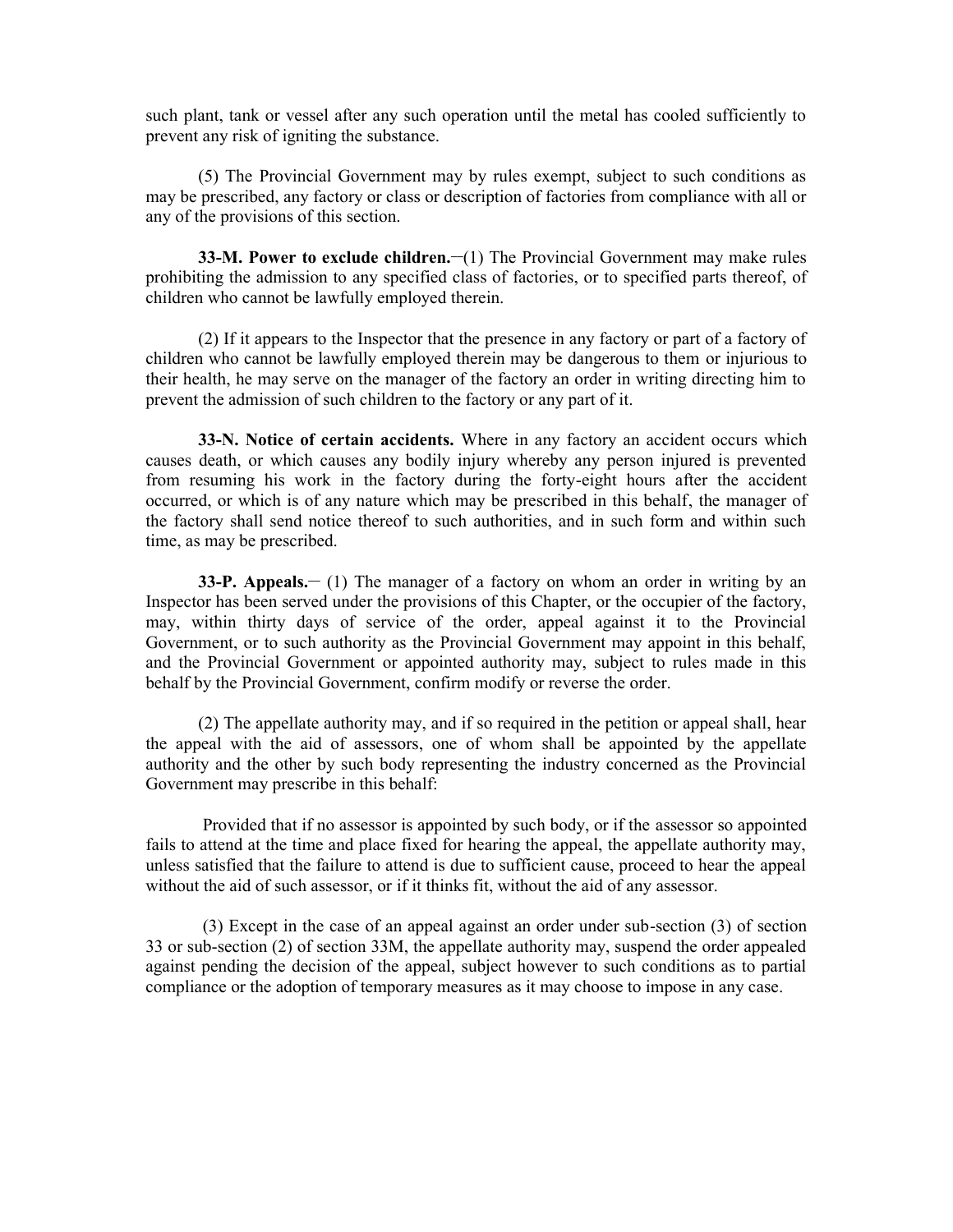**33-Q. Additional power to make health and safety rules relating to shelters during rest.\_\_** (1) The Provincial Government may make rules requiring that in any specified factory wherein more than one hundred and fifty workers are ordinarily employed, an adequate shelter shall be provided for the use of workers during periods of rest, and such rules may prescribe the standards of such shelters.

**(2)** *rooms for children.* The Provincial Government may also make rules—

- (a) requiring that in any specified factory, wherein more than fifty women workers are ordinarily employed, a suitable room shall be reserved for the use of children under the age of six years belonging to such women, and
- (b) prescribing the standards for such rooms and the nature of the supervision a exercised over the children therein.

**(3)** *certificates of stability*. The Provincial Government may also make rules, for any class of factories and for the whole or any part of the Province, requiring that work on a manufacturing process carried on with the aid of power shall not be begun in any building or part of a building erected or taken into use as a factory after the commencement of this Act, until a certificate of stability in the prescribed form, signed by a person possessing the prescribed qualifications, has been sent to the Inspector.

**(4)** *hazardous operations.***\_\_** Where the Provincial Government is satisfied that any operation in a factory exposes any persons employed upon it to a serious risk of bodily injury, .poisoning or disease, it may make rules applicable to any factory or class of factories in which the operation is carried on-

- (a) specifying the operation and declaring it to be hazardous,
- (b) prohibiting or restricting the employment of women, adolescents or children upon the operation,
- (c) providing for the medical examination of persons employed or seeking to be employed upon the operation and prohibiting the employment of persons not certified as fit for such employment, and
- (d) providing for the protection of all persons employed upon the operation or in the vicinity of the places where it is carried on.".

 $\frac{1}{1}$ [(5) The Provincial Government may also make rules requiring the occupiers or managers of factories to maintain stores of first aid appliances and provide for their proper custody and use.]

 $<sup>1</sup>$  Added by the Factories (Amdt.) Act, 1973 (16 of 1973), s. 11.</sup>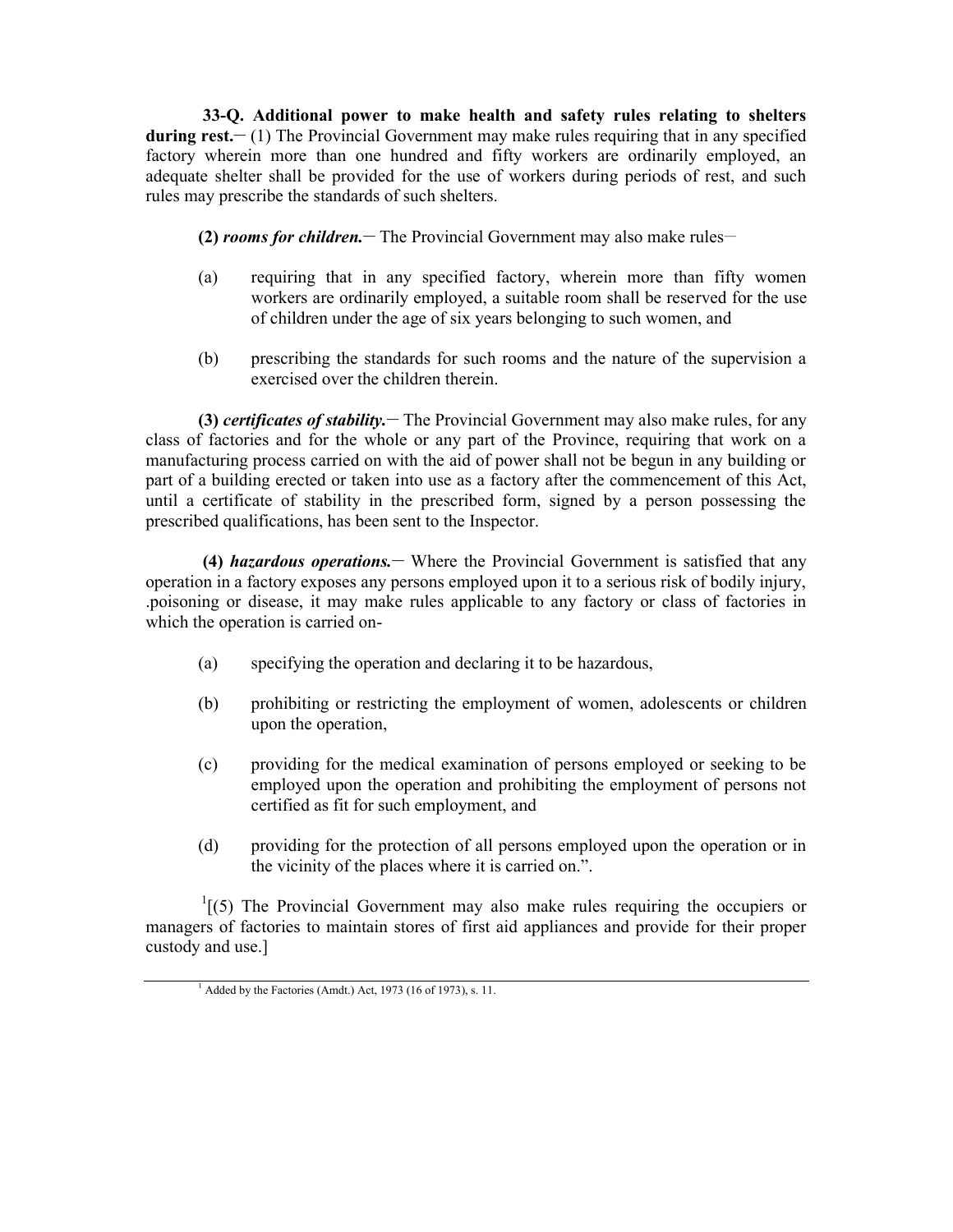## **CHAPTER IV**

### **RESTRICTIONS ON WORKING HOURS OF ADULTS**

**<sup>1</sup>34. Weekly hours.** No adult worker shall allowed or required to work in a factory for more than <sup>2</sup>[forty-eight] hours in any week, or, where the factory is a seasonal one, for more than <sup>3</sup> [fifty] hours in any week:

Provided that an adult worker in a  $4*$  factory engaged in work which for technical reasons must be continuous throughout the day may work for fifty-six hours in any week.

**35. Weekly holiday.** (1) No adult worker shall be allowed to work in a factory on a Sunday unless-

- (a) he had or will have a holiday for a whole day on one of the three days immediately before or after that Sunday, and
- (b) the manager of the factory has, before that Sunday or the substituted day, whichever is earlier, $-$ 
	- (i) delivered a notice to the office of the Inspector of his intention to require the worker to work on the Sunday and of the day which is to be substituted, and
	- (ii) displayed a notice to that effect in the factory :

Provided that no substitution shall be made which will result in and worker working for more than ten days consecutively without a holiday for a whole day.

(2) Notice given under sub-section (1) may be cancelled by a notice delivered to the office of the Inspector and a notice displayed in the factory not later than the day before the Sunday or the holiday to be cancelled, whichever is earlier.

(3) Where, in accordance with the provisions of sub-section (1), any worker works on a Sunday and has had a holiday on one of the three days immediately before it, that Sunday shall, for the purpose of calculating his weekly hours of work, be included in the preceding week.

<sup>3</sup>Subs.*ibid*. for "sixty".

<sup>1</sup>For Notifin under this section, *see* Gazette of Karachi, 1958, Pt. II, p. 52.

<sup>2</sup>Subs by the Factories (Amdt.) Act 1946 (10 of 1946), s. 2 (*with effect from the Ist August 1946*), for "fifty four"

<sup>&</sup>lt;sup>4</sup> The word "non-seasonal" omitted by the Factories (Amdt.) Act, 1947 (5 of 1947), s. 3.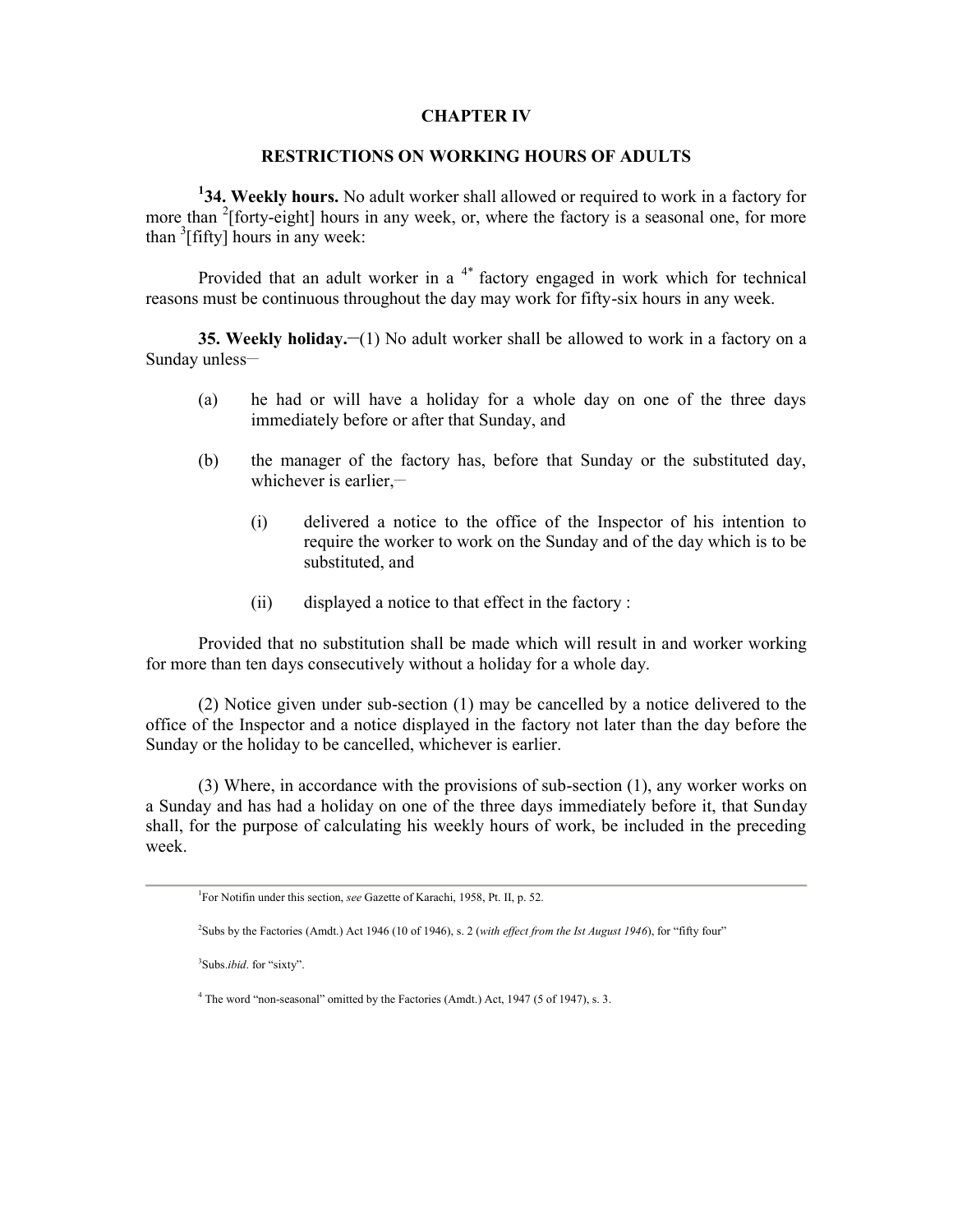<sup>1</sup>[35-A. Compensatory holidays.—(1) Where as a result of the passing of an order or the making of a rule under the provisions of this Act exempting a factory or the workers therein from the provisions of section 35, a worker is deprived of any of the weekly holidays for which provision is made by sub-section (1) of that section, he shall be allowed, as soon as circumstances permit, compensatory holidays of equal number to the holidays so lost.

(2) The Provincial Government may make rules prescribing the manner in which the holidays, for which provision is made in sub-section (1), shall be allowed.]

<sup>2</sup>36. Daily hours. No adult worker shall be allowed to work in a factory for more than <sup>3</sup>[nine] hours in any day:

Provided that, a male adult worker in a seasonal factory may work for <sup>4</sup>[ten] hours in any day.

**37. Intervals for rest.** The periods of work of adult workers in a factory during each day shall be fixed either-

- (a) so that no period shall exceed six hours and so that no worker shall work for more than six hours before he has had an interval for rest of at least one hour; or
- (b) so that no period shall exceed five hours, and so that no worker shall work for more than five hours before he has had an interval for rest of at least half an hours, or for more than eight and a half hours before he has had at least two such intervals.

**<sup>1</sup>**S.35A ins. by the Factories (Amdt.) Act, 1945 (3 of 1945) s. 2. , (*with effect from 1st January, 1946*). <sup>2</sup>For Notifn., under this section, *see* Gazette of Karachi, 1958, Pt. II, p. 52.

<sup>3</sup>Subs. by the Factories (Amdt.) Act 1946 (10 of 1946), s. 3 (*with effect from the Ist August, 1946*), for "ten"

<sup>4</sup>Subs. *Ibid.*, for "eleven".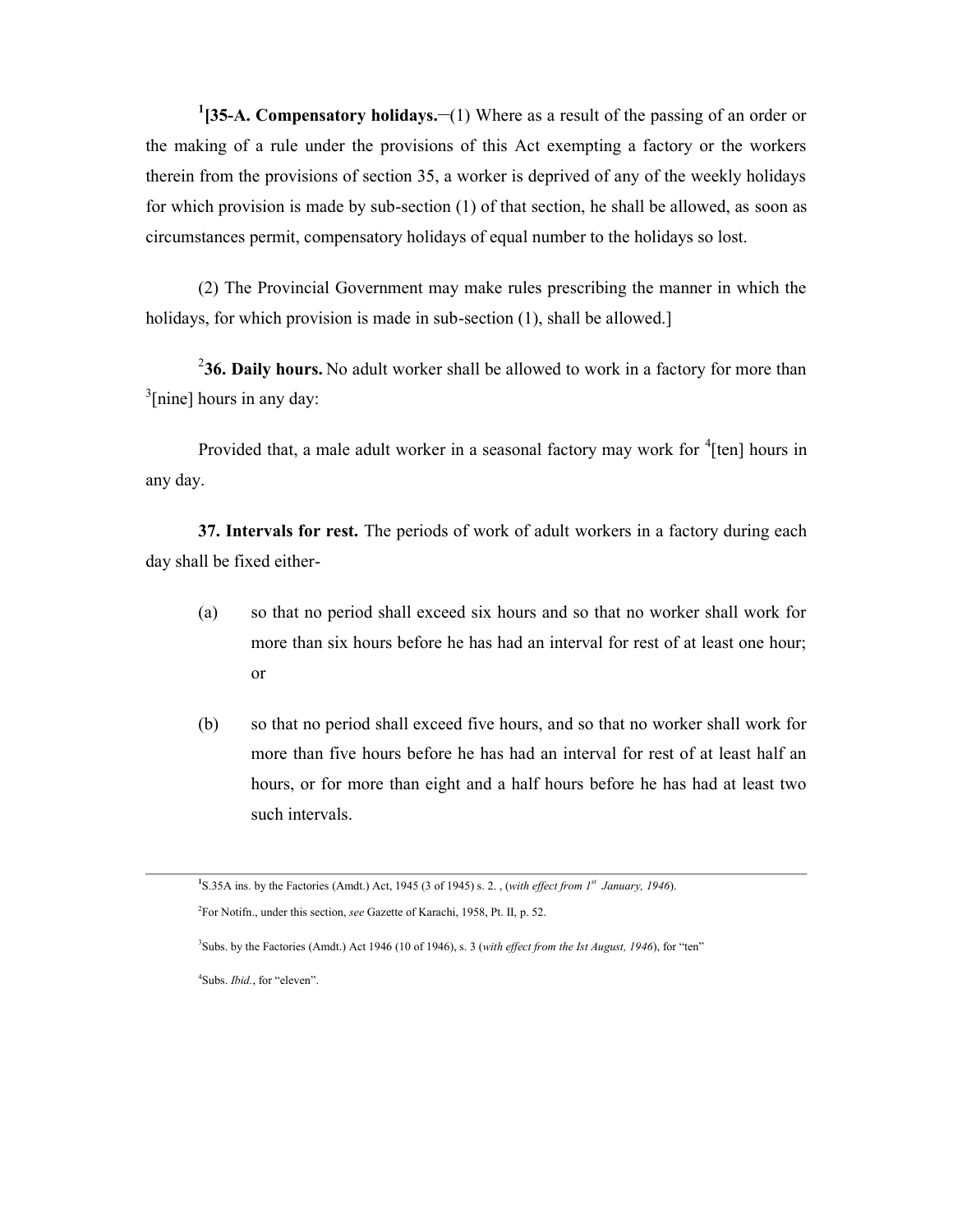**<sup>1</sup>38. Spread over.** The periods of work of an adult worker in a factory shall be so arranged that along with his intervals for rest under section 37, they shall not spread over more than  $2$ [twelve] hours in any day, save with the permission of the  ${}^{3}$ [Provincial Government] and subject to such conditions as it may impose, either generally or in the case of any particular factory.

**39. Notice of periods for Work for Adults and preparation thereof.\_\_** (1) There shall be displayed and correctly maintained in every factory in accordance with the provisions of sub-section (2) of section 76 a Notice of Periods for Work for Adults showing clearly the periods within which adult workers may be required to work.

(2) The periods shown in the notice required by sub-section (1) shall be fixed before hand in accordance with the following provisions of this section and shall be such that workers working for these periods would not be working in contravention of any of the provisions of sections 34, 35, 36, 37 and 38.

(3) Where all the adult workers in a factory are required to work within the same periods, the manager of the factory shall fix those periods for such workers generally.

(4) Where all the adult workers in a factory are not required to work within the same periods, the manager of the factory shall classify them into groups according to the nature of their work.

(5) For each group which is not required to work on a system of shifts, the manager of the factory shall fix the periods within which the group may be required to work.

(6) Where any group is required to work on a system of shifts and the relays are not to be subject to predetermined periodical changes of shift, the manager of the factory shall fix the periods within which each relay of the group may be required to work.

(7) Where any group is to work on a system of shifts and the relays are to be subject to predetermined periodical changes of shifts, the manager of the factory shall draw up a scheme of shifts where under the periods within which any relay of the group may be required to work and the relay which will be working at any time of the day shall be known for any day.

(8) The <sup>4</sup>[Provincial Government] may make rules prescribing forms for the Notice of Periods for Work for Adults and the manner in which it shall be maintained.

**40. Copy of Notice of Periods for Work to be sent to Inspector.\_**(1) A copy of the Notice referred to in sub-section (1) of section 39 shall be sent in duplicate to the Inspector within fourteen days after the commencement of this Act, or, if the factory begins work after the commencement of this Act, before the day on which it begins work.

(2) Any proposed change in the system of work in a factory which will necessitate a change in the Notice shall be notified to the Inspector in duplicate before the change is made, and except with the previous sanction of the Inspector, no such change shall be made until one week has elapsed since the last change.

<sup>1</sup>For Notifn., under this section, *see* Gazette of Karachi, 1958, Pt. II, p. 52.  $2$ Subs. by Act III of 06, s. 3.  $3$ Subs. by A. O., 1937, for "L. G.".<br> $4$ Subs. by A. O., 1937, for "L.G.".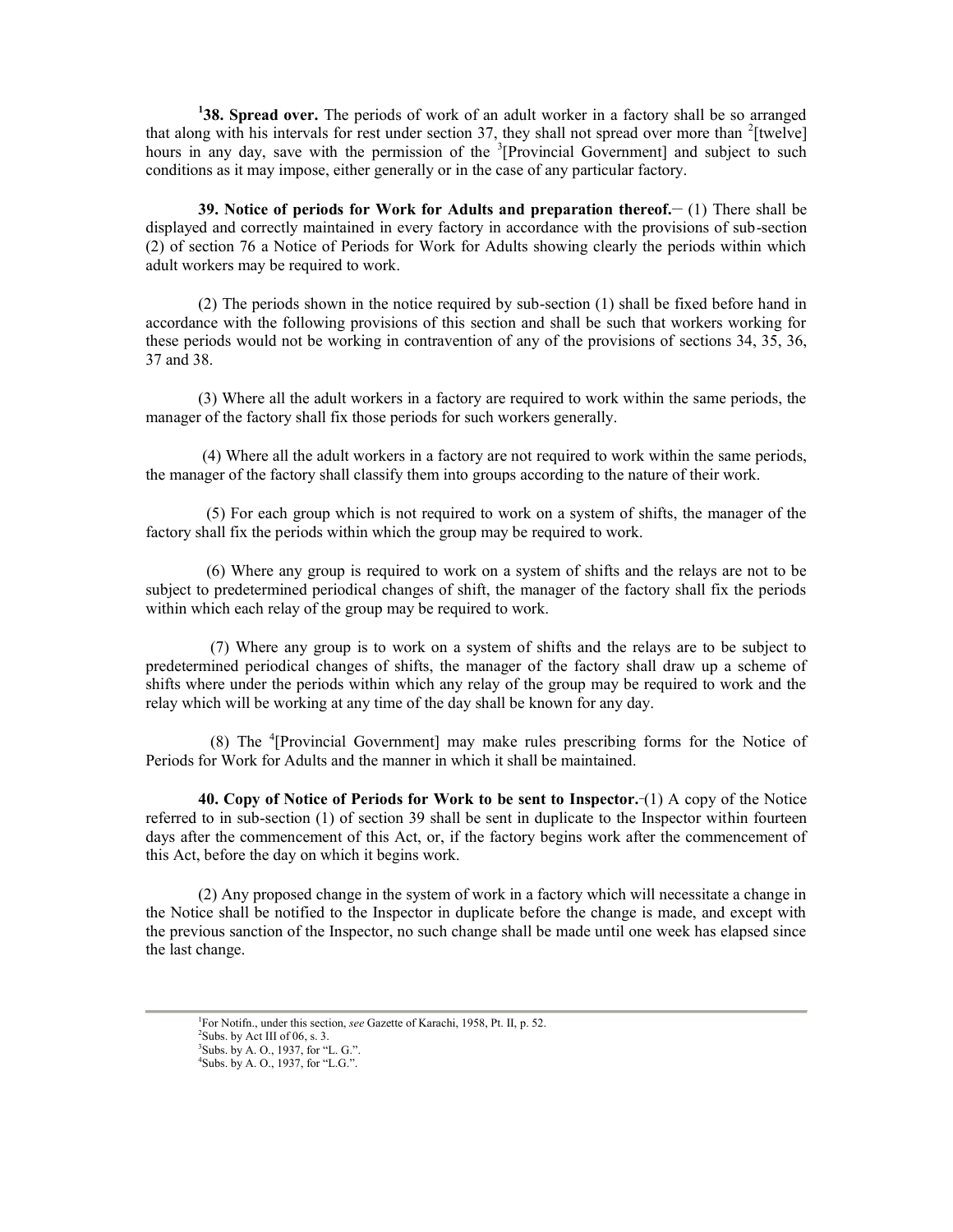**41**. R**egister of Adult Workers.\_\_** (1) The manager of every factory shall maintain a Register of Adult Workers, showing-

- (a) the name  $\frac{1}{2}$  the name  $\frac{1}{2}$  of each adult worker in the factory,
- (b) the nature of his work,
- (c) the group, if any, in which he is included,
- (d) where his group works on shifts, the relay to which he is allotted, and
- (e) such other particulars as may be prescribed:

Provided that, if the Inspector is of opinion that any muster roll or register maintained as part of the routine of a factory gives in respect of any or all of the workers in the factory the particulars required under this section, he may, by order in writing, direct that such muster roll or register shall, to the corresponding extent be maintained in place of and be treated as the Register of Adult Workers in that factory:

Provided further that, where the  $2$ <sup>2</sup>[Provincial Government] is satisfied that the conditions of work in any factory or class of factories are such that there is no appreciable risk of contravention of the provisions of this Chapter in the case of that factory or factories of that class, as the case may be, the  $2$ [Provincial Government] may, by written order, exempt, on such conditions as it may impose, that factory or all factories of that class, as the case may be, from the provisions of this section.

(2) The <sup>2</sup>[Provincial Government] may make rules prescribing the form of the Register of Adult Workers, the manner in which it shall be maintained and the period for which it shall be preserved.

**42. Hours of work to correspond with Notice under section 39 and Register under section 41.** No adult worker shall be allowed to work otherwise than in accordance with the Notice of Periods for Work for Adults displayed under sub-section (1) of section 39 and the entries made beforehand against his name in the Register of Adult Workers maintained under section 41.

<sup>&</sup>lt;sup>1</sup>Ins. by the Factories (Amdt.) Act, 1973(16 of 1973), s.12.

 $2$ Subs. by A. O., 1937, for "L.G.".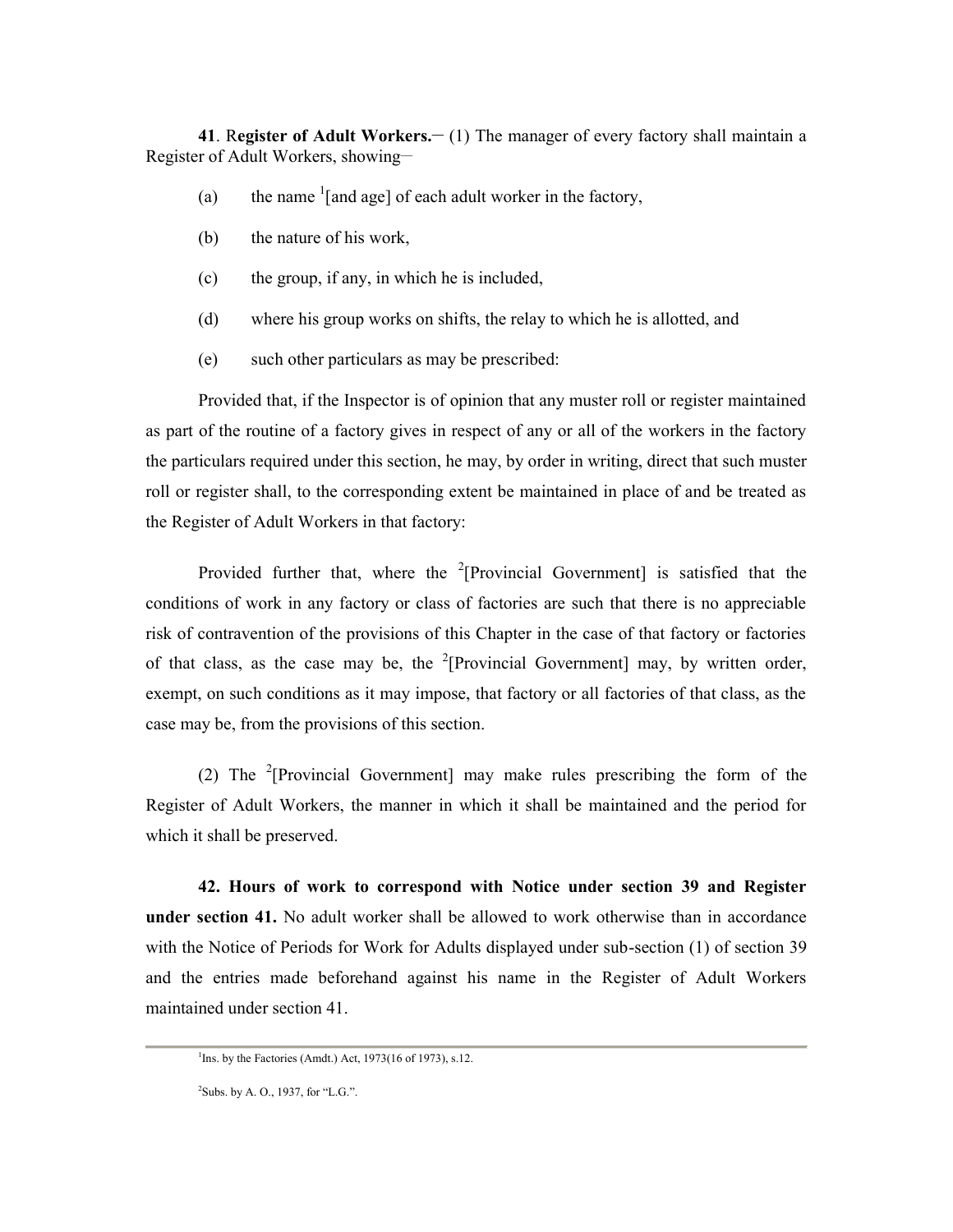**43. Powers to make rules exempting from restrictions. (1) The <sup>1</sup>[Provincial Government)** may make rules defining the persons who hold positions of supervision or management or are employed in a confidential position in a factory, and the provisions of this Chapter,  $^{2}$ [other than the provisions of clause (b) of sub-section (1) of section 45 and of the provisos to that subsection], shall not apply to any person so defined.

(2) The  $\frac{1}{2}$ [Provincial Government] may make rules for adult workers providing for the exemption<sup>3</sup> to such extent and subject to such conditions as may be prescribed in such rules,—

- (a) of workers engaged on urgent repairs— from the provisions of sections 34, 35, 36, 37 and 38 ;
- (b) of workers engaged in work in the nature of preparatory or complementary work which must necessarily be carried on outside the limits laid down for the general working of the factory–from the provisions of sections 34, 36, 37 and 38 ;
- (c) of workers engaged in work which is necessarily so intermittent that the intervals during which they do not work while on duty ordinarily amount to more than intervals for rest required under section 37 from the provisions of sections 34, 36, 37 and 38;
- (d) of workers engaged in any work which for technical reasons must be carried on continuously throughout the day–from the provisions of sections 34, 35, 36, 37 and 38;
- (e) of workers engaged in making or supplying articles of prime necessity which must be made or supplied every day—from the provisions of section 35;
- (f) of workers engaged in a manufacturing process which cannot be carried on except during fixed seasons—from the provisions of section  $35$ ;
- (g) of workers engaged in a manufacturing process which cannot be carried on except at times dependent on the irregular action of natural forces—from the provisions of section 35 and section 37; and
- (h) of workers engaged in engine-rooms or boiler-houses-from the provisions of section 35.

(3) Rules made under sub-section (2) providing for any exemption may also provide for any consequential exemption from the provisions of sections  $39$  and  $40$  which the <sup>1</sup>[Provincial] Government] may deem to be expedient, subject to such conditions as it may impose.

(4) In making rules under this section the  ${}^{1}[Provincia$  Government] shall prescribe the maximum limits for the weekly hours of work for all classes of workers, and any exemption given, other than an exemption under clause (a) of sub-section (2), shall be subject to such limits.

(5) Rules made under this section shall remain in force for not more than three years.

 ${}^{1}$ Subs. by A. O., 1937, for "L.G.".<br> ${}^{2}$ Ins. by the Factories (Amdt.) Act, 1935, (11 of 1935), s. 2.

<sup>&</sup>lt;sup>3</sup>For the Karachi Factories (Adult Exemption) Rules, 1958, see Gazette of Karachi, 1959, Pt. II, pp. 83-90.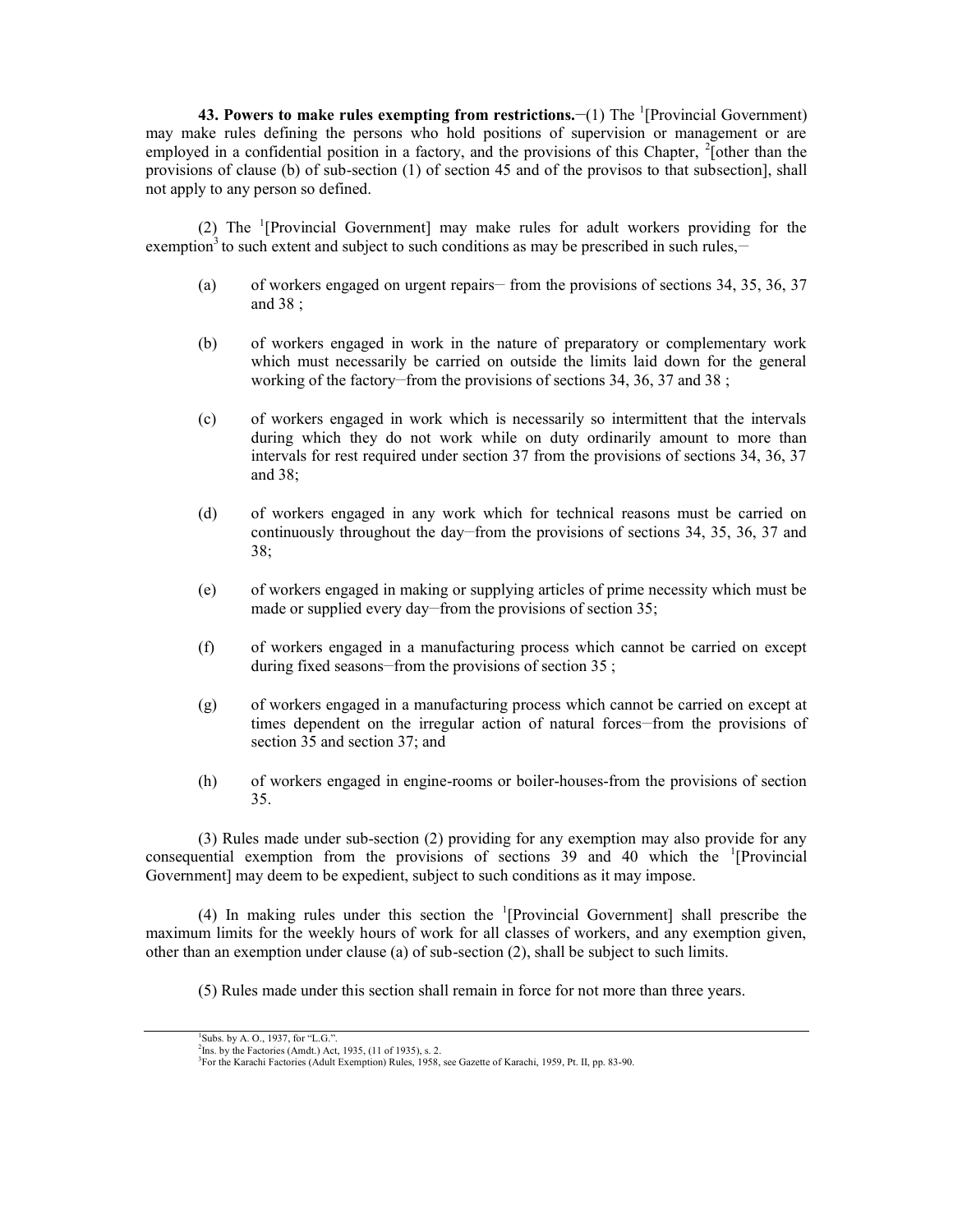**44. Power to make orders exempting from restrictions.\_\_** (1) Where the <sup>1</sup>[Provincial Government] is satisfied that, owing to the nature of the work carried on or to other circumstances, it is unreasonable to require that the periods of work of any adult workers in any factory or class of factories should be fixed beforehand, it may, by written order, relax or modify the provisions of sections 39 and 40 in respect of such workers to such extent and in such manner as it may think fit, and subject to such conditions as it may deem expedient to ensure control over periods of work.

(2). The <sup>1</sup>[Provincial Government], or subject to the control of the <sup>1</sup>[Provincial Government] the Chief inspector, may, by written order<sup>2</sup>, exempt, on such conditions as it or he may deem expedient, any or all of the adult –workers in ally factory, or group or class of factories, from any or all of the provisions of sections 34, 35, 36, 37, 38, 39 and 40, on the ground that the exemption is required to enable the factory or factories to deal with an exceptional press of work.

(3) Any exemption given under sub-section (2) in respect of weekly hours of work shall be subject to the maximum limits prescribed under sub-section (4) of section 43.

 $3(4)$  An order under sub-section (2) shall remain in force for such period, not exceeding two months from the date on which notice thereof is given to the manager of the factory, as may be specified in the order:

Provided that if in the opinion of the Provincial Government the public interest so requires, the Provincial Government may from time to time, by notification in the official Gazette, extend the operation of any such order for a period, not exceeding six months at any one time, as may be specified in the notification.]

**45. Further restrictions on the employment of women.**  $\left(\begin{array}{c} -1 \end{array}\right)$  **The provisions of this** Chapter shall, in their application to women workers in factories, be supplemented by the following further restrictions, namely-

- (a) no exemption from the provisions of section 36 may be granted in respect of any woman; and
- (b) no woman shall be allowed to work in a factory except between 6 A. M. and 7 P.M. :

 $1$ Subs. by A. O. 1937, for "L.G.".

<sup>2</sup>For an instances of such Order, *see* the Punjab Gazette, 1951, Pt.I,p. 87

<sup>3</sup>Subs. by the Factories (Amdt.) Act 1946 (10 of 1946), s. 5 (*with effect from 1st August, 1946*), for original sub-section (4).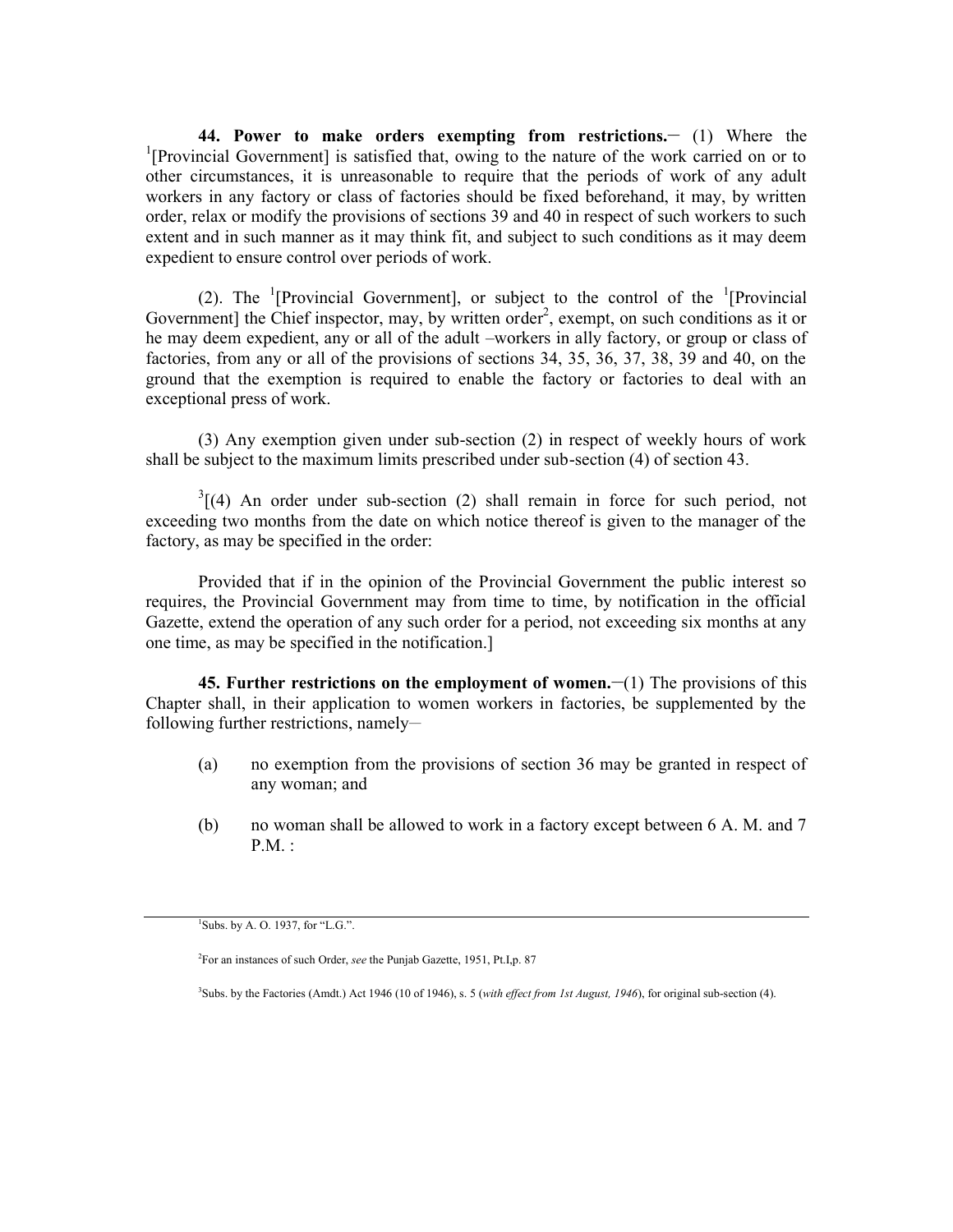<sup>1</sup>[Provided that if the employer arranges for the transport facilities, a woman with her consent may work up to 10.00 p.m. in two shifts.]

(2) The  $2$ [Provincial Government] may make rules providing for the exemption from the above restrictions, to such extent and subject to such conditions as it may prescribe, of women working in fish-curing or fish-canning factories where the employment of women beyond the said hours is necessary to prevent damage to or deterioration in any raw material,

(3) Rules made under sub-section (2) shall remain in force for not m ire than three year.

**46. Special provision for night-shifts.** Where a worker works on a shift which extends over midnight, the ensuing day for him shall be deemed to be the period of twentyfour hours beginning when such shift ends, and the hours he has worked after midnight shall be counted towards the previous day:

Provided the <sup>2</sup>[Provincial Government] may, by order in writing, direct that in the case of any specified factory or any specified class of workers therein the ensuing day shall be deemed to be the period of twenty-four hours beginning when such shift begins and that the hours worked before midnight shall be counted towards the ensuing day.

**47. Extra pay for overtime.—**  $\frac{1}{1}(1)$  **Where a worker—** 

- (a) in a non-seasonal factory works for more than nine hours in any day or for more than forty-eight hours in any week, or
- (b) in a seasonal factory works for more than nine hours in any day or for more than fifty hours in any week,-

he shall be entitled in respect of the overtime worked to pay at the rate of twice his ordinary rate of pay.]

<sup>2</sup>[*Explanation*.- In this sub-section, 'ordinary rate of pay' means all remuneration capable of being expressed in terms of money which would, if the terms of the contract of employment, express or implied, were fulfilled, be payable to a worker in respect of his employment or of work done in such employment, but does not include-

- (i) the value of any house-accommodation, supply of light, water, medical attendance or other amenity ;
- (ii) any contribution paid by the employer to any pension fund or provident fund ;
- (iii) any travelling allowance or the value of travelling concession ; or
- (iv) any gratuity, bonus or share in the profits of the factory.]

<sup>&</sup>lt;sup>1</sup>Subs. by Act III of 06, s. 3.<br><sup>2</sup> Subs. by A. Q., 1937, for "L.G.".

<sup>&</sup>lt;sup>3</sup>Subs. by the Factories (Amdt.) Act, 1946 (10 of 1946). s. 7, for the original sub-sections (1) and (2) (*with effect from 1st August, 1946*).

<sup>&</sup>lt;sup>4</sup>Explanation added the Factories (Amdt.) Act, 1973 (16 of 1973), s. 13.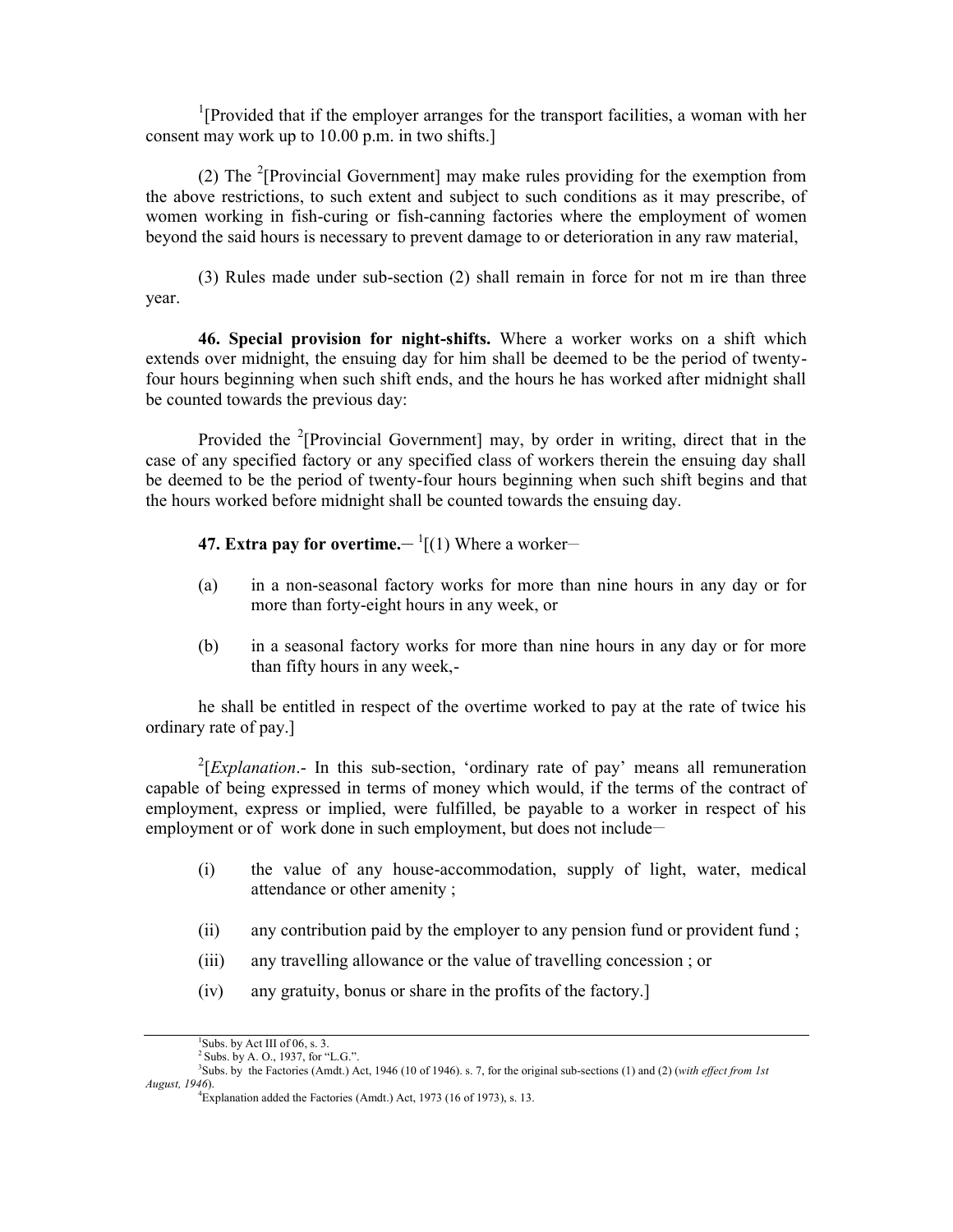(3) Where any workers are paid on a piece rate basis, the  $\Gamma$ [Provincial] Government] in consultation with the industry concerned may for the purposes of this section fix time rates as nearly as possible equivalent to the average rate of earnings of those workers, and the rates so fixed shall be deemed to be the ordinary rates of those workers for the purposes of this section.

(4) The  $\frac{1}{2}$ [Provincial Government) may prescribe the registers that shall be maintained in a factory for the purpose of securing compliance with the provisions of this section.

**48. Restriction on double employment.** No adult worker shall be allowed to work in any factory on any day on which he has already been working in any other factory, save in such circumstances as may be prescribed.

**49. Control of overlapping shifts**. The <sup>1</sup>[Provincial Government] may make rules providing that in any specified class or classes of factories work shall not be carried on by a system of shifts so arranged that more than one relay of workers is engaged in work for the same kind at the same time save with the permission of the <sup>1</sup>[Provincial Government] and subject to such conditions as it may impose, either generally or in the case of any particular factory.

# **2 [CHAPTER IV A**

# **HOLIDAYS WITH PAY**

 $\frac{1}{2}$  ,  $\frac{1}{2}$  ,  $\frac{1}{2}$  ,  $\frac{1}{2}$  ,  $\frac{1}{2}$  ,  $\frac{1}{2}$  ,  $\frac{1}{2}$  ,  $\frac{1}{2}$  ,  $\frac{1}{2}$  ,  $\frac{1}{2}$ 

**49-A. Application of Chapter.—(1) The provisions of this Chapter shall not** apply to a seasonal factory.

(2) The provisions of this Chapter shall not operate to the prejudice of any rights to which a worker may be entitled under any other enactment, or under the terms of any award, agreement or contract of service.

 $1$  Subs. by A.O., 1937, for "L.G.". <sup>2</sup>Chapter IV A ins. by the Factories (Amdt.) Act, 1945 (3 of 1945), s. 3 (*with effect from the 1st January, 1946*).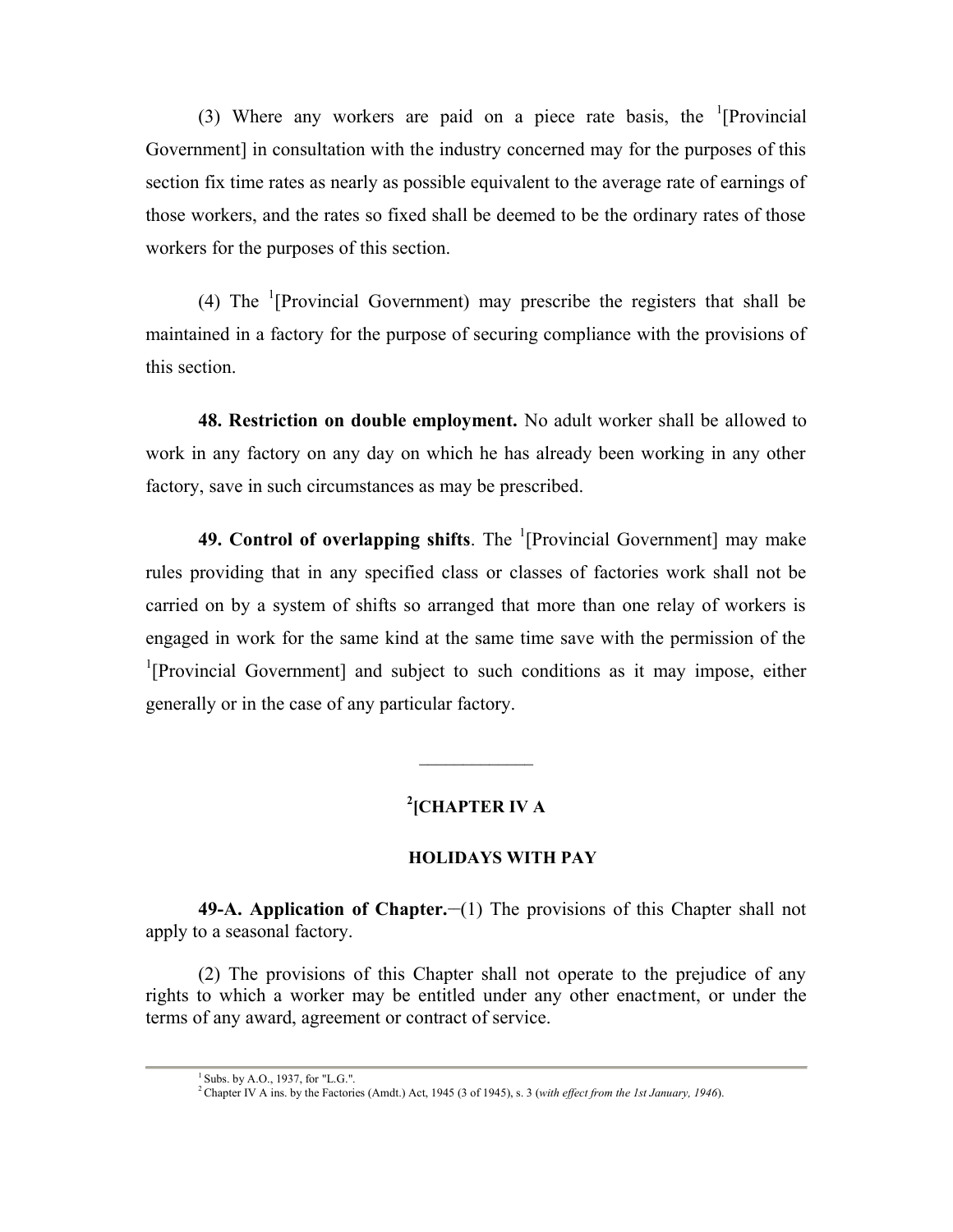**49-B. Annual holidays.\_\_** (1) Every worker who has completed a period of twelve months continuous service in a factory shall be allowed, during the subsequent period of twelve months, holidays for a period of  $1$ \* \* \* fourteen consecutive days, inclusive of the day or days, if any, on which he is entitled to a holiday under sub-section (1) of section 35.

(2) If a worker fails in any one such period of twelve months to take the whole of the holidays allowed to him under sub-section (1), any holidays not taken by him shall be added to the holidays to be allowed to him under sub-section (1) in the succeeding period of twelve months, so however that the total number of days holidays which may be carried forward to a succeeding period shall not exceed  $1* * *$  fourteen.

(3) If a worker entitled to holidays under sub-section (1) is discharged by his employer before he has been allowed the holidays, or if, having applied for and having been refused the holidays, he quits his employment before he has been allowed the holidays, the employer shall pay him the amount payable under section 49C in respect of the holidays.

*Explanation.\_\_* A worker shall be deemed to have completed a period of twelve months continuous service in a factory notwithstanding any interruption in service during those twelve months brought about by sickness, accident of authorised leave not exceeding ninety days in the aggregate for all three, or by a lock-out, or by a strike which is not an illegal strike, or by intermittent periods of involuntary unemployment not exceeding thirty days in the aggregate; and authorised leave shall be deemed not to include any weekly holiday allowed under section 35 which occurs at beginning or end of an interruption brought about by the leave.

**49C. Pay during annual holidays.** Without prejudice to the conditions governing the day, or days, if any, on which the worker is entitled to a holiday under subsection (1) of section 35, the worker shall, for the remaining days of the holidays allowed to him under section 49B, be paid at a rate equivalent to the daily average of his wages as defined in the Payment of Wages Act, 1936, for the days on which he actually worked during the preceding three months, exclusive of any earning in respect of overtime.

**49D. Payment when to be made.** A worker who has been allowed holidays under section 49B shall, before his holidays begin, be paid half the total pay due for the period of holidays.

**49E. Power of Inspector to act for worker.** Any Inspector may institute proceedings on behalf of any worker to recover any sum requited to be paid under this Chapter by an employer which the employer has not paid.

**49F. Power to make rules.**  $\text{– (1)}$  The Provincial Government may make rules<sup>2</sup> to carry into effect the provisions of this Chapter.

(2) Without prejudice to the generality of the foregoing power rules may be made under this section prescribing the keeping by employers of registers showing such particulars as may be prescribed and requiring such registers to be made available for examination by Inspectors.

 $3*$  \* \* \* \* \* \* \* \*

<sup>3</sup>Sub-section (3) omitted by A. O. 1964, Art. 2 and Sch.

<sup>&</sup>lt;sup>1</sup>Certain words omitted by the Factories (Amdt.) Act, 1973 (16 of 1973), s. 14.

<sup>2</sup>For the Karachi Factories (Holidays) Rules, *see* Gazette of Karachi, 1960, Pt. II, pp. 239-245.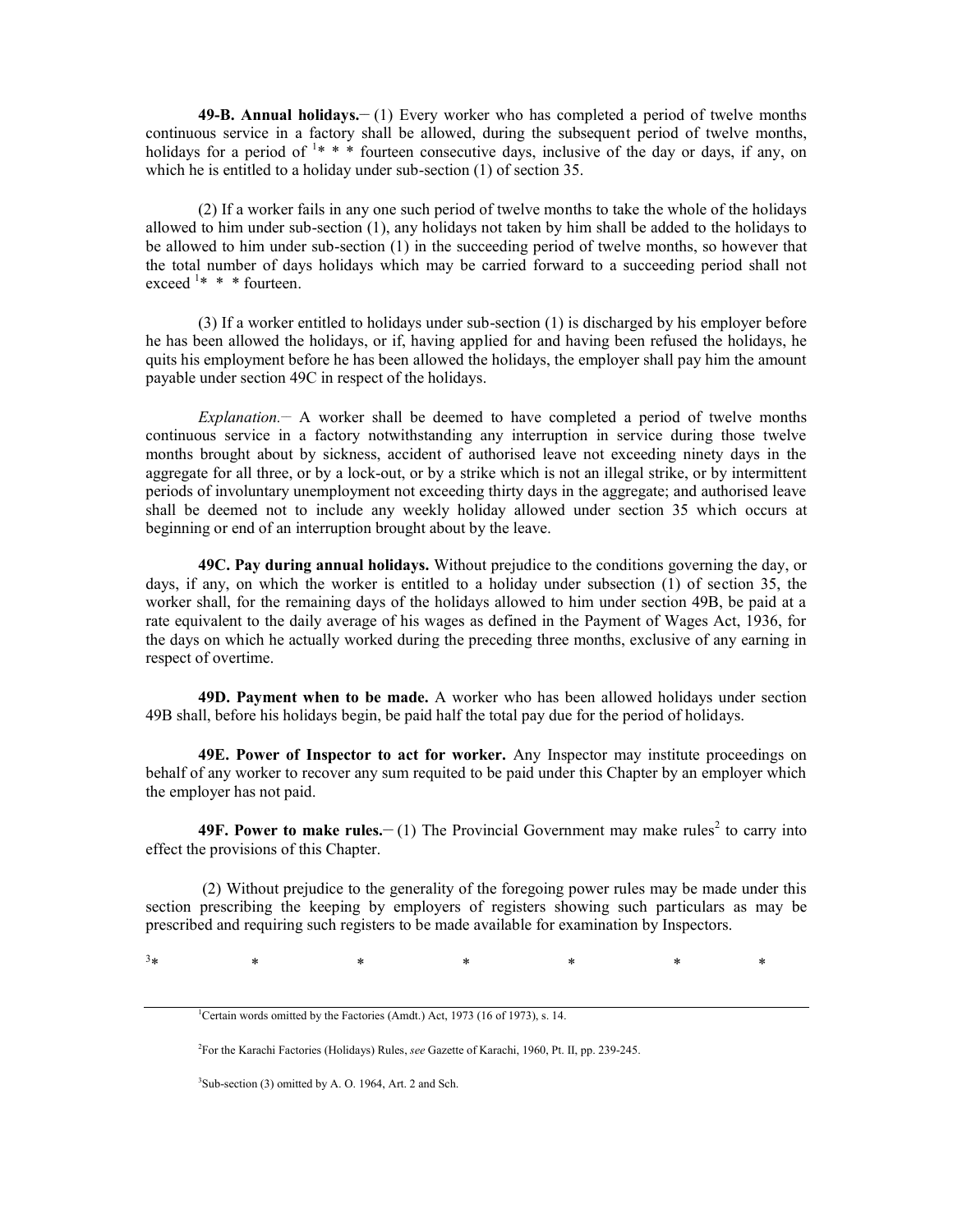**49G. Exemption of factories from the provisions of this Chapter.** Where the Provincial Government is satisfied that the leave rules applicable to workers in a factory provide benefits substantially similar to those for which this Chapter makes provision, it may, by written order, exempt the factory from the provisions of this Chapter.]

<sup>1</sup>[49H. Casual leave and sicks leave.<sup>1</sup> (1) Every worker shall entitled to casual leave with full pay for ten days in a year.

(2) Every worker shall be entitled to sixteen days, sick leave on half average pay in a year.

**49I. Festival holidays.—(1)** Every worker shall be allowed holidays with pay on all days declared by the Provincial Government to be festival holidays.

(2) A worker may be required to work on any festival holiday but one days additional compensatory holiday with full pay and a substitute holiday shall be allowed to him in accordance with the provisions of section 35.]

### **CHAPTER V**

**\_\_\_\_\_\_\_\_\_\_\_**

## **SPECIAL PROVISIONS FOR ADOLESCENTS AND CHILDREN**

**50. Prohibition of employment of young children.** No child who has not completed his <sup>2</sup>[fourteenth] year shall be allowed to work in any factory.

**51. Non-adult workers to carry tokens giving reference to certificates of fitness.**

No child who has completed his  $2$ [fourteenth] year and no adolescent shall be allowed to work in any factory unless-

- (a) a certificate of fitness granted to him under section 52 is in the custody of the manager of the factory, and
- (b) he carries while he is at work a token giving a reference to such certificate.

<sup>&</sup>lt;sup>1</sup>Added by the Factories (Amdt.) Act,  $\overline{1973}$  (16 of 1973), s. 15.<br><sup>2</sup>Subs. by the Labour Laws (Amdt.), Act, 1977 (17 of 1977), s. 2 and First Schedule for "twelfth".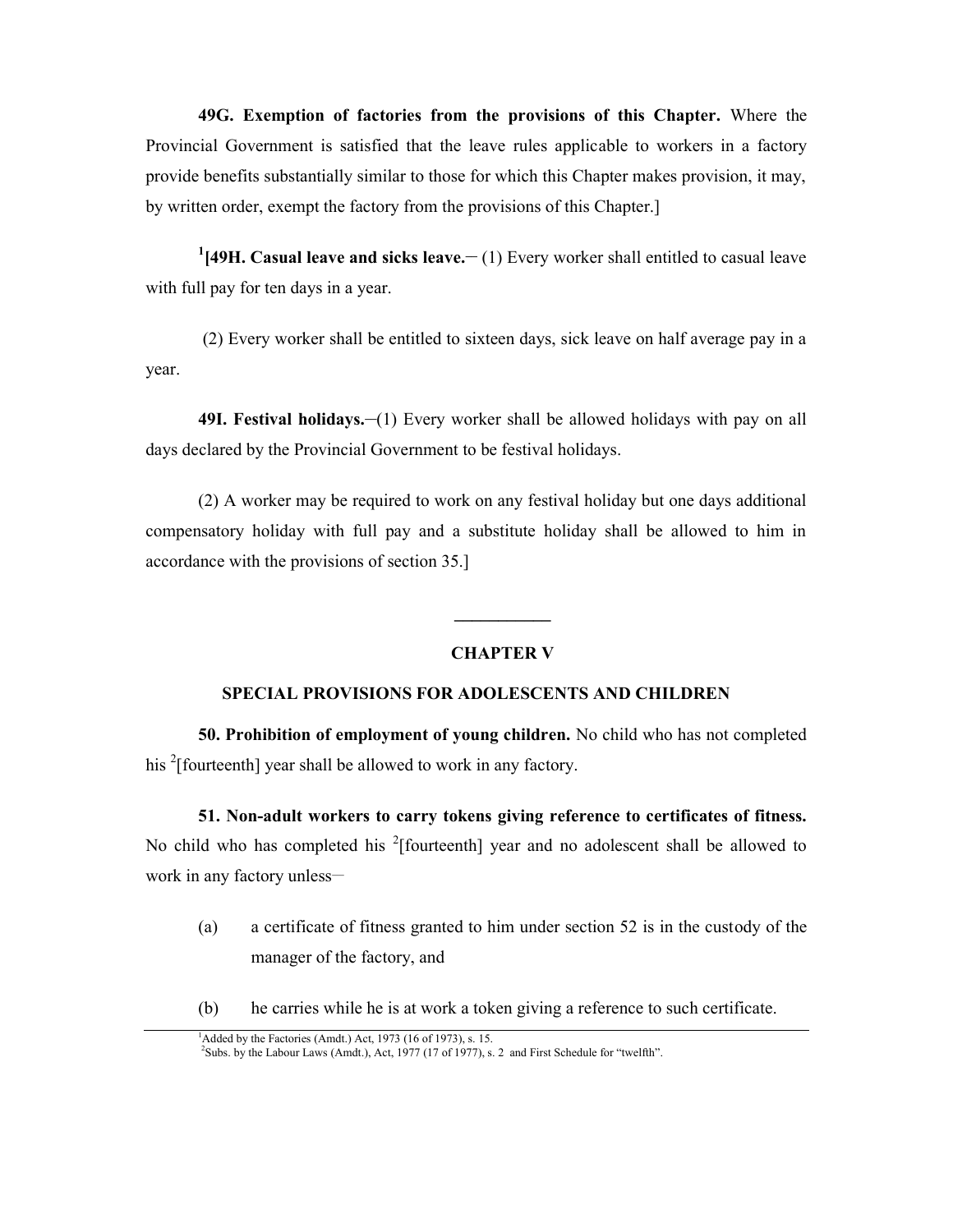**52. Certificates of fitness.**—(1) A certifying surgeon shall, on the application of any <sup>1</sup>[child or adolescent] who wishes to stork in a factory, or, of the parent or guardian of such person, or of the manager of the factory in which such person wishes to work, examine such person and ascertain his fitness for such work.

(2) The certifying surgeon, after examination, may grant to such person, in the prescribed form, $-$ 

- (a) a certificate of fitness to work in a factory as a child, if he is satisfied that such person has completed his  $2$ [fourteenth] year, that he has attained the prescribed physical standards (if any), and that he is fit for such work; or
- (b) a certificate of fitness to work in a factory as an adult, if he is satisfied that such person has completed his fifteenth year and is fit for full day's work in a factory.

(3) A certifying surgeon may revoke any certificate granted under sub-section (2) if, in his opinion, the holder of it is no longer fit to work in the capacity stated therein in a factory.

(4) Where a certifying surgeon or a practitioner authorised under sub-section (2) of section 12 refuses to grant a certificate or a certificate of the kind requested, or revokes a certificate, he shall, if so requested by any person who could have applied for the certificate, state his reasons in writing for so doing.

**53. Effect of certificate granted to adolescent.**  $\qquad$  **(1) An adolescent who has been** granted a certificate of fitness to work to a factory as an adult, under clause (b) of sub-section (2) of section 52, and who, while at work in a factory, carries a token giving reference to the certificate, shall be deemed to be an adult for all the purposes of Chapter IV.

(2) An adolescent who has not been granted a certificate of fitness work in a factory as an adult under sub-section (2) of section 52 shall, notwithstanding his age, be deemed to be a child for the purposes of this Act.

**54. Restrictions of the working hours of a child.** (1) No child shall be allowed to work in a factory for more than five hours in any day.

(2) The hours of work of a child shall be so arranged that they shall not spread over more than seven-and-a-half hours in any day.

 $1$ Subs. by Act 16 of 1973, s. 16. for "young person".

<sup>&</sup>lt;sup>2</sup>Subs. by the Labour Laws (Amdt.), Act, 1977 (17 of 1977), s. 2 and First Schedule for "twelfth".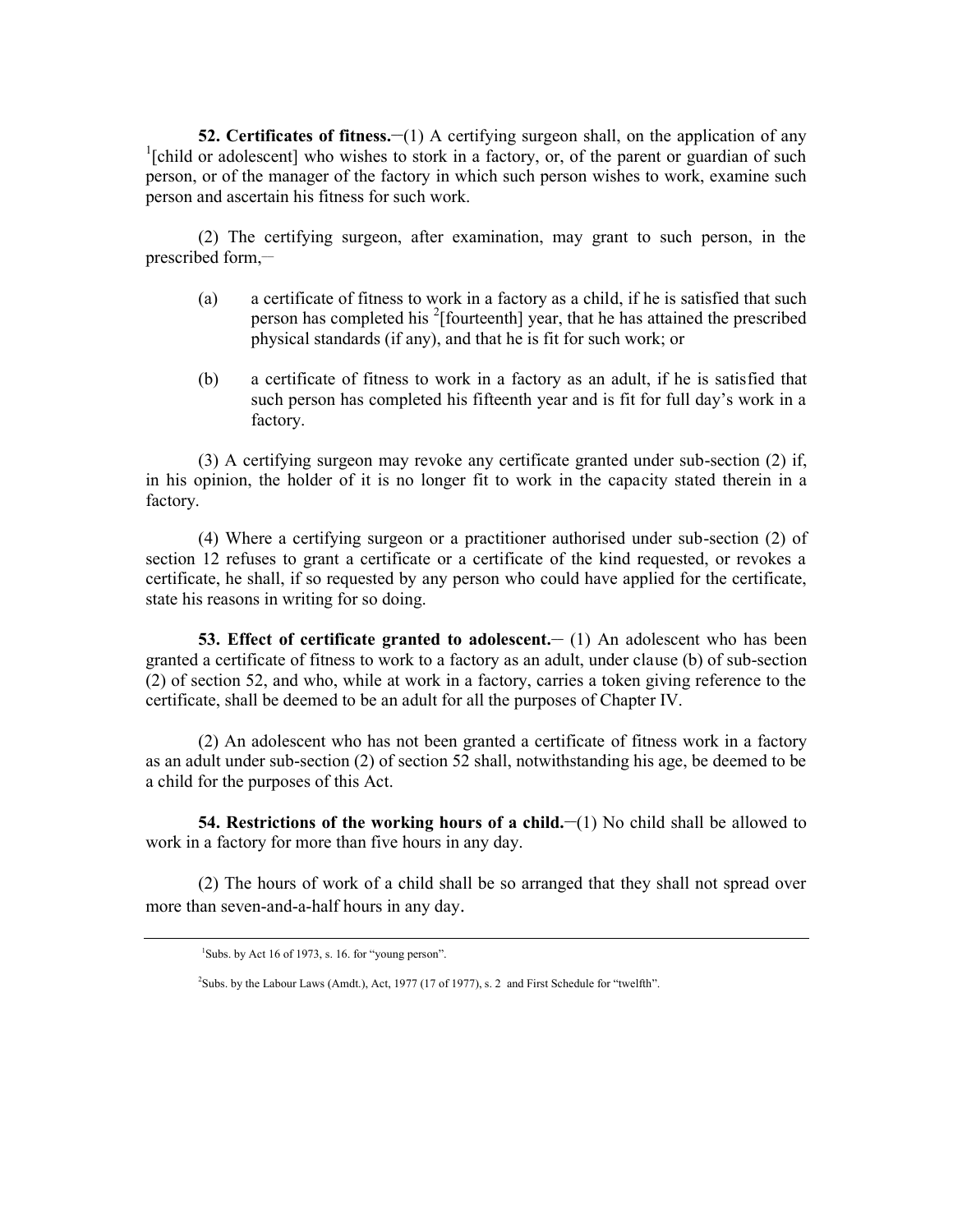(3) No child  $\frac{1}{1}$  [or adolescent] shall be allowed to work in a factory except between 6 A. M. and 7 P.M. :

Provided that the <sup>2</sup>[Provincial Government] may, by notification in the <sup>3</sup>[official Gazette], in respect of any class or classes of factories and for the whole year or any part of it, vary these limits to any span of thirteen hours between 5 A. M. and  $\textsuperscript{4}[7-30 \text{ P.M.}]$ .

 (4) The provisions of section 35 shall apply also to child workers, but no exemption from the provisions of that section may be granted in respect of any child.

(5) No child shall be allowed to work in any factory on any day on which he has already been working in another factory.

**55. Notice of Periods for Work for Children.** (1) There shall be displayed and correctly maintained in every factory in accordance with the provisions of sub-section (2) of section 76, a Notice of Periods for Work for Children, showing clearly the periods within which children may be required to work.

(2) The periods shown in the Notice required by sub-section (1) shall be fixed beforehand in accordance with the method laid down for adults in section 39 and shall be such that children working for those periods would not be working in contravention of section 54.

(3) The provisions of section 40 shall apply also to the Notice of Periods for Work for Children.

(4) The  $2$ [Provincial Government] may make rules prescribing forms for the Notice of Periods for Work for Children and the manner in which it shall be maintained.

**56. Register of Child Workers.—(1) The manager of every factory in which children** are employed shall maintain a Register of Child Workers showing-

- (a) the name  $\frac{5}{2}$  the name  $\frac{5}{2}$  of each child worker in the factory
- (b) the nature of his work,
- (c) the group, if any, in which he is included,

 $2$ Subs by A. O. 1937, for "L. G.".

<sup>3</sup>Subs *ibid.*, for "local official Gazette".

<sup>4</sup>For these figures and letters the figures and letters "8-30 P.M" were temporarily subs, for the duration of the war by the Factories (Amdt.), Act, 1944 (14 of 1944), s. 5.

 ${}^{5}$ Ins. by the Labour Laws (Amdt), Act, 1973 (16 of 1973), s. 18.

<sup>&</sup>lt;sup>1</sup>Ins. by the Factories (Amdt.) Act. 1973 (16 of 1973), s. 17.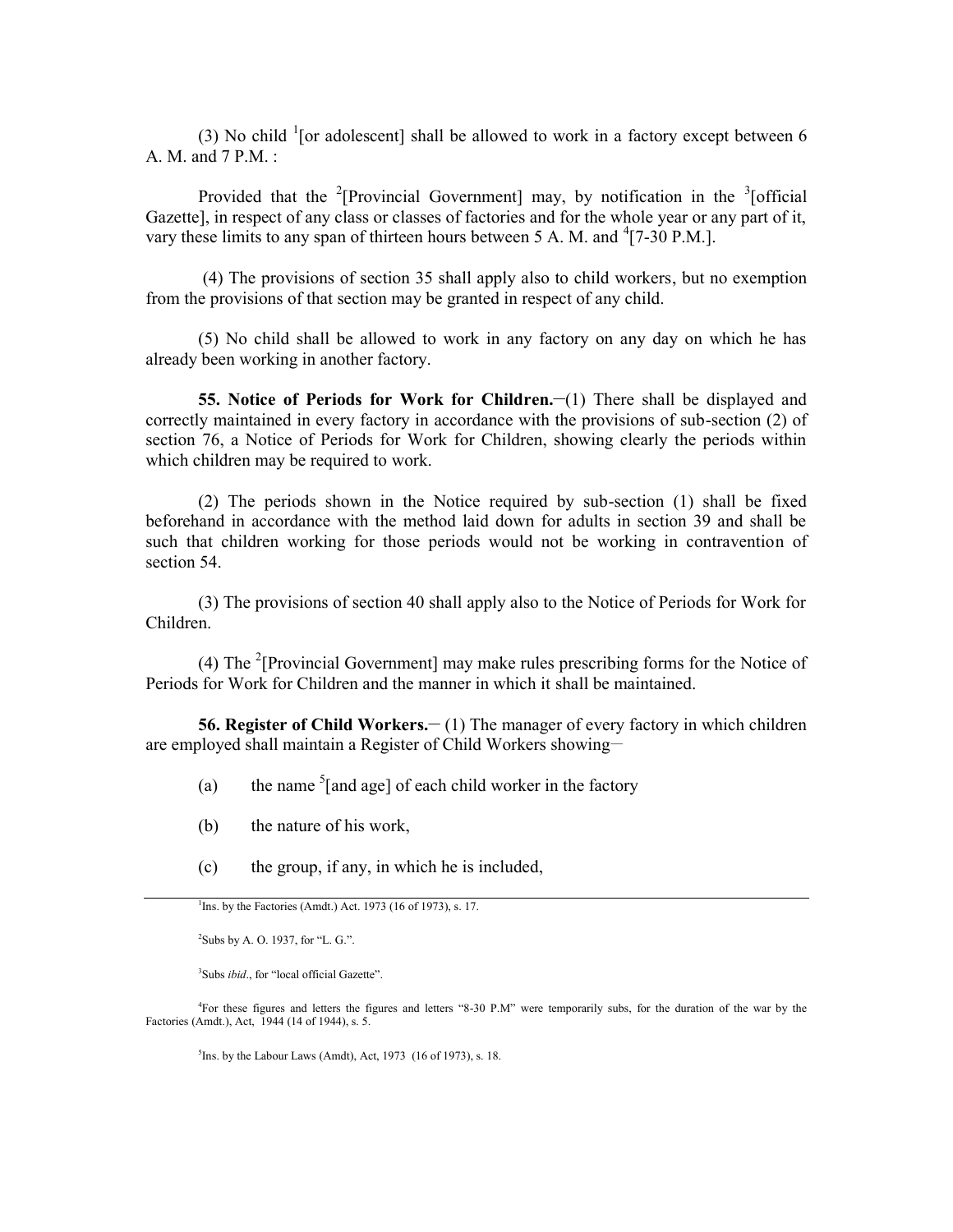- (d) where his group works on shifts, the relay to which he is allotted.
- (e) the number of his certificate of fitness granted under section 52, and
- (f) such other particulars as may be prescribed.

(2) The  $\frac{1}{2}$  [Provincial Government] may make rules prescribing the form of the Register of Child Workers, the manner in which it shall be maintained and the period for which it shall be preserved.

**57. Hours of work to correspond with Notice and Register.** No child shall be allowed to work otherwise than in accordance with the Notice of Periods for Work for Children displayed under sub-section (1) of section 55 and the entries made before hand against his name in the Register of Child Workers maintained under sub-section (1) of section 56.

**58. Power to require medical examination.** Where an Inspector is of opinion—

- (a) that any person working in a factory without a certificate of fitness is a child or an adolescent, or
- (b) that a child or adolescent working in a factory with a certificate is no longer fit to work in the capacity stated therein,

he may serve on the manager of the factory a notice requiring. that such person, or that such child or adolescent, as the case may be, shall be examined by a certifying surgeon or by a practitioner authorised under sub-section (2) of section 12, and such person, child or adolescent shall not, if the Inspector so directs, be allowed to work in any factory until he has been so examined and has been granted a certificate of fitness or a fresh certificate of fitness, as the case may be.

**59. Power, to make rules.** The <sup>1</sup>[Provincial Government] may make rules—

- (a) prescribing the forms of certificates of fitness to be granted under section 52, providing for the grant of duplicates in the event of loss of original certificates, and fixing the fees which may be charged for such certificates and such duplicates;
- (b) prescribing the physical standards to be attained by children and adolescents ;
- (c) regulating the procedure of certifying surgeons under this Chapter, and specifying other duties which they may be required to perform in connection with the employment of children and adolescents in factories; and
- (d) providing for any other matter which may be expedient in order to give effect to the provisions of this Chapter.

 $1$ Subs, by A.O. , 1937, for "L. G.".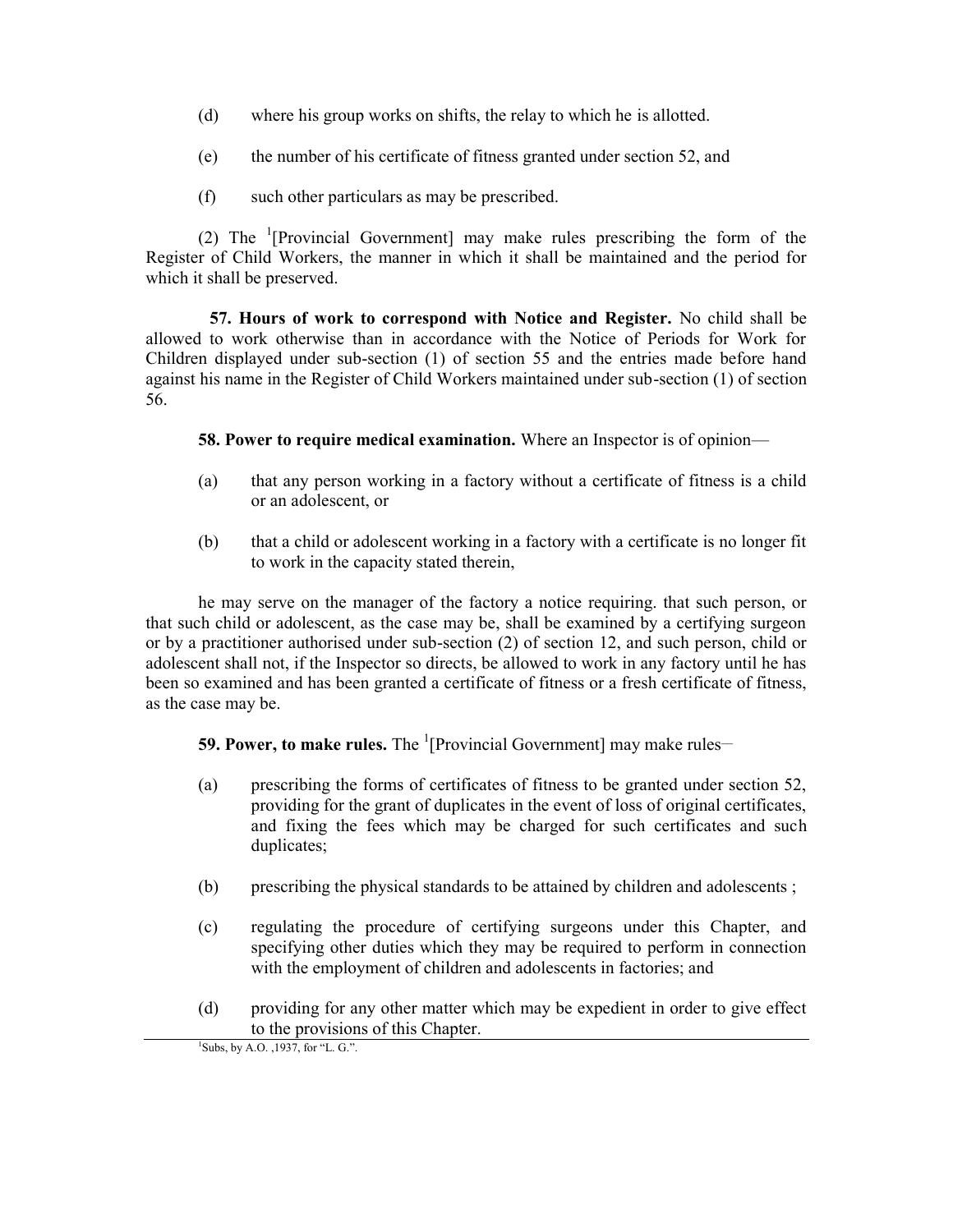<sup>1</sup>(59-A. Provisions to be in addition to Act XXVI of 1938. The provisions of this Chapter shall be in addition to, and not in derogation of the provisions of, the Employment of Children Act, 1938 (XXVI of 1938)] .

# **CHAPTER VI**

## **PENALTIES AND PROCEDURE**

 $\frac{1}{2}$  ,  $\frac{1}{2}$  ,  $\frac{1}{2}$  ,  $\frac{1}{2}$  ,  $\frac{1}{2}$  ,  $\frac{1}{2}$  ,  $\frac{1}{2}$  ,  $\frac{1}{2}$ 

#### **60. Penalty for contraventions of Act and rules.** If in any factory—

(a) there is any contravention—

- (i) of any of the provisions of sections 13 to  $2$ [32] inclusive, or
- (ii) of any order made under any of the said sections, or
- (iii) of any of the said sections read with rules made in pursuance thereof under  $\frac{3}{5}$ [section 33J] or
- (iv) of any rules made under any of the said sections or under  $\frac{4}{3}$  [sections 33J and 33Q], or
- (v) of any condition imposed under sub-section (3) of section  ${}^{5}$ [33P], or

(b) any person is allowed to work in, contravention-

- (i) of any of the provisions of sections 34 to 38 inclusive, 47, 45,  $^{6}[48,$ 49H and 49I], or
- (ii) of any rule made under any of the said sections, or under section 49, or
- (iii) of any condition attached or any exemption granted under section 43 or section 44 or section 45 or to any permission granted under section 38 or section 49, or
- (c) there is any contravention of any of the provisions of sections 39 to 41 inclusive or of any rule made under section 39, section 41 or section 47, or of any condition attached to any exemption granted under section 41 or to any modification. or relaxation made under section 44, or

<sup>&</sup>lt;sup>1</sup>Subs. by the Labour Laws (Amdt.), Act, 1977 (17 of 1977), s. 2 and First Schedule for "twelfth".<br><sup>2</sup>Subs. by the Labour Laws (Amdt.) Ordinance, 1972 (9 of 1972), s. 2 and First Schedulefor "29".

<sup>3</sup>Subs. *ibid.,* for "clause (a) of section 32".

<sup>&</sup>lt;sup>4</sup>Subs. *ibid.*, for "clause (b), clause (c) or clause (g) of section 32 or section "33". <sup>5</sup>Subs. *ibid.*, for "31".

<sup>&</sup>lt;sup>6</sup>Subs. by the Laboure Laws (Amdt.) Act. 1975 (11 of 1975) s.2 and Sch. (*w. e. f 25<sup>th</sup> January, 1975*), for the word and figures "and 48".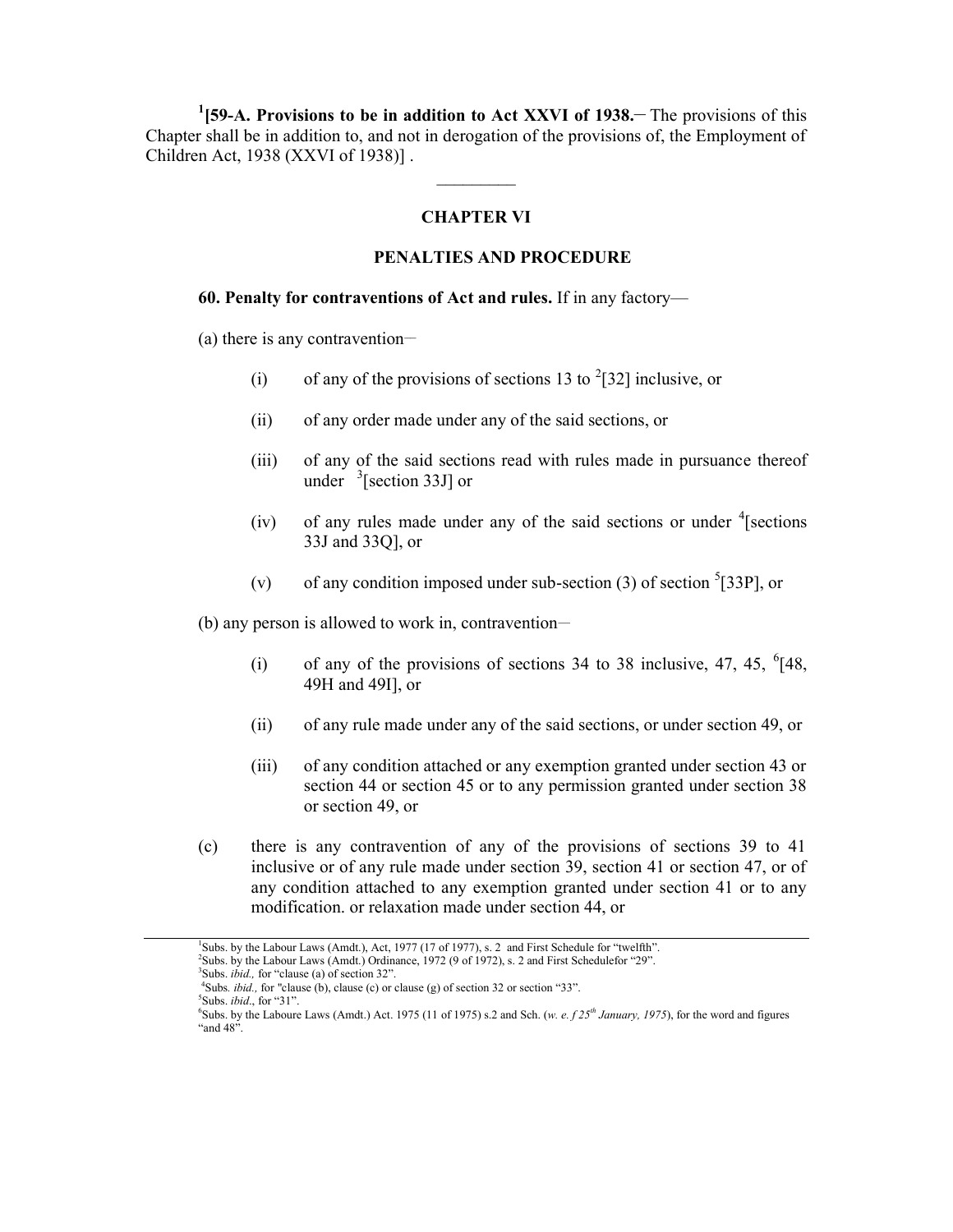- (d) any person is not paid any extra pay to which he is entitled under the provisions of section 47, or
- (e) any adolescent or child. is allowed to work in contravention of any of the provisions of sections 50, 51, 54, 55, 57 and 58, or
- (f) there is any contravention of section 55 or section 56 or of any rules made under either of these sections, or under clause (d) of section 59,  $\frac{1}{2}$ [or]
- $^{2}$ [(g) there is any contravention of section 49B, 49C, or 49D, or of any rule made under section 49F,]

the manager and occupier of the factory shall each be punishable with fine which may extend to five hundred rupees :

Provided that if both the manager and the occupier are convicted, the aggregate of the fines inflicted in respect of the same contravention shall not exceed this amount.

**61. Enhanced penalty in certain cases after previous conviction.** If any Person who has been convicted at any offence punishable under clauses (b) to  $\frac{3}{2}$ [(g)] inclusive of section 60 is again guilty of an offence Involving a contravention of the same provision, he shall be punishable on the second conviction with fine which may extend to seven hundred and fifty rupees and shall not be less than one hundred rupees, and if he is again so guilty, shall be punishable, on the, third or any subsequent conviction with fine which may extend to one thousand rupees and shall not be less than two hundred and fifty rupees:

Provided that for the purposes of this section no cognizance shall be taken of any conviction made more than two years before the commission of the offence which is being punished :

Provided further that the Court, if it is satisfied that there are exceptional circumstances warranting such a course, may, after recording its reasons writing, impose a smaller fine than is required by this section.

**62. Penalty for failure to give notice of commencement of work or of change of manager.** An occupier of a factory who fails to required by sub-section (1) <sup>4</sup>[,sub section (1A)] or sub-section (2) of section 9 shall be punishable with fine which may extend to five hundred rupees.

<sup>2</sup>Cl. (g) ins *ibid.*

<sup>4</sup>Ins. by the Factories (Amdt.) Act, 1973 (16 of 1973), s.20.

<sup>1</sup>The word "or" added by the Factories (Amdt.) Act, 1945 (3 of 1945), s. 4 (*with effect from 1st January, 1946*).

<sup>&</sup>lt;sup>3</sup>Subs. by the the Factories (Amdt.) Act, 1945 (3 of 1945), s.5, for the brackets and the letter "(f)".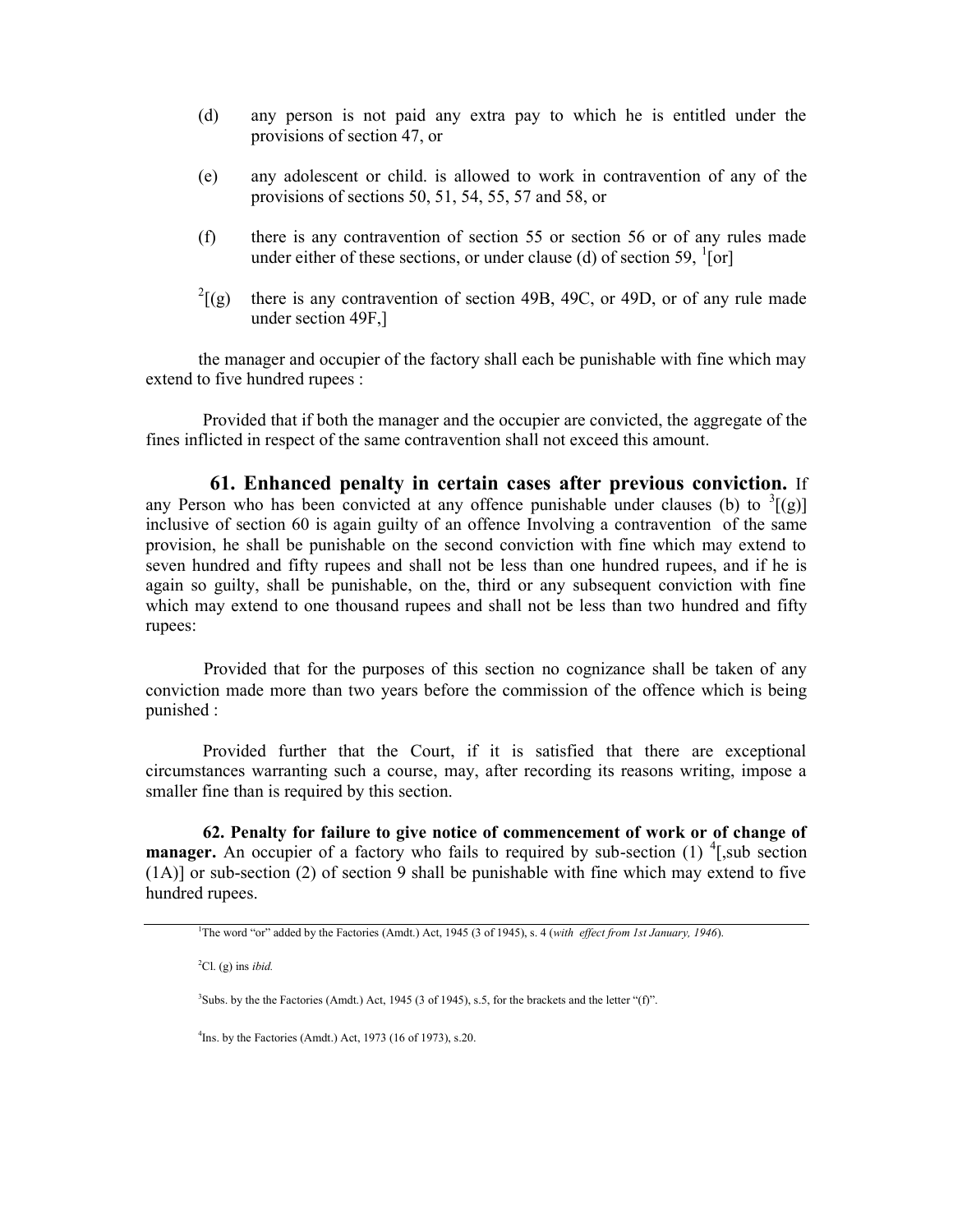**63. Penalty for obstructing Inspector.** Whoever willfully obstructs an Inspector in the exercise of any power under section 11, or fails to produce on demand by an Inspector any registers or other documents in his custody kept in pursuance of this Act or of any of the rules made there-under, or conceals or prevents any worker in a factory from appearing before or being examined by an Inspector, shall be punishable with fine which may extend to five hundred rupees.

**64. Penalty for failure to give notice of accidents.** A manager of a factory who fails to give notice of an accident as required under section  $\frac{1}{33-N}$  shall be punishable with fine which may extend to five hundred rupees.

**65. Penalty for failure to make returns.** If in respect of any factory any return is not furnished as required under section 77, the manager and the occupier of the factory shall each be liable to fine which may extend to five hundred rupees :

Provided that if both the manager and the occupiers are convicted, the aggregate of the fines inflicted shall not exceed this amount.

**66. Penalty for smoking or using naked light in vicinity of inflammable material.** Whoever smokes, or uses a naked light or causes or permits any such light to be used in the vicinity of any inflammable material in a factory shall be punishable with fine which may extend to five hundred rupees.

 $Exception$ — This provision does not extend to the use, in accordance with such precautions as may be prescribed, of a naked light in the course of a manufacturing process.

**67. Penalty for using false certificate.** Whoever knowingly uses or attempts to use, as a certificate granted to himself under section 52, a certificate granted to another person under that section, or who, having procured such a certificate, knowingly allows it to be, used or an attempt to use it to be made, by another person, shall be punishable with fine which may extend to twenty rupees.

**68. Penalty on guardian for permitting double employment of a child.** lf a child works in a factory on any day on which he has already been working in another factory, the parent or guardian of the child or the person having, custody of or control over him, or obtaining any direct benefit from his wages, shall be punishable with fine which may extend to twenty rupees, unless it appears to the Court that the child so worked without the consent, connivance or wilful default of such parent, guardian or person.

**69. Penalty for failure to display certain notices.** A manager of a factory who fails to display the notice required under sub-section (1) of section 76 or by any rule made under this Act, or to display or maintain any such notice as required by sub-section (2) of that section, shall be punishable with fine which may extend to five hundred rupees.

<sup>&</sup>lt;sup>1</sup>Subs. by the Labour Laws (Amdt.), Ordinance, 1972 (9 of 1972), s. 2 and First Schedule, for "30".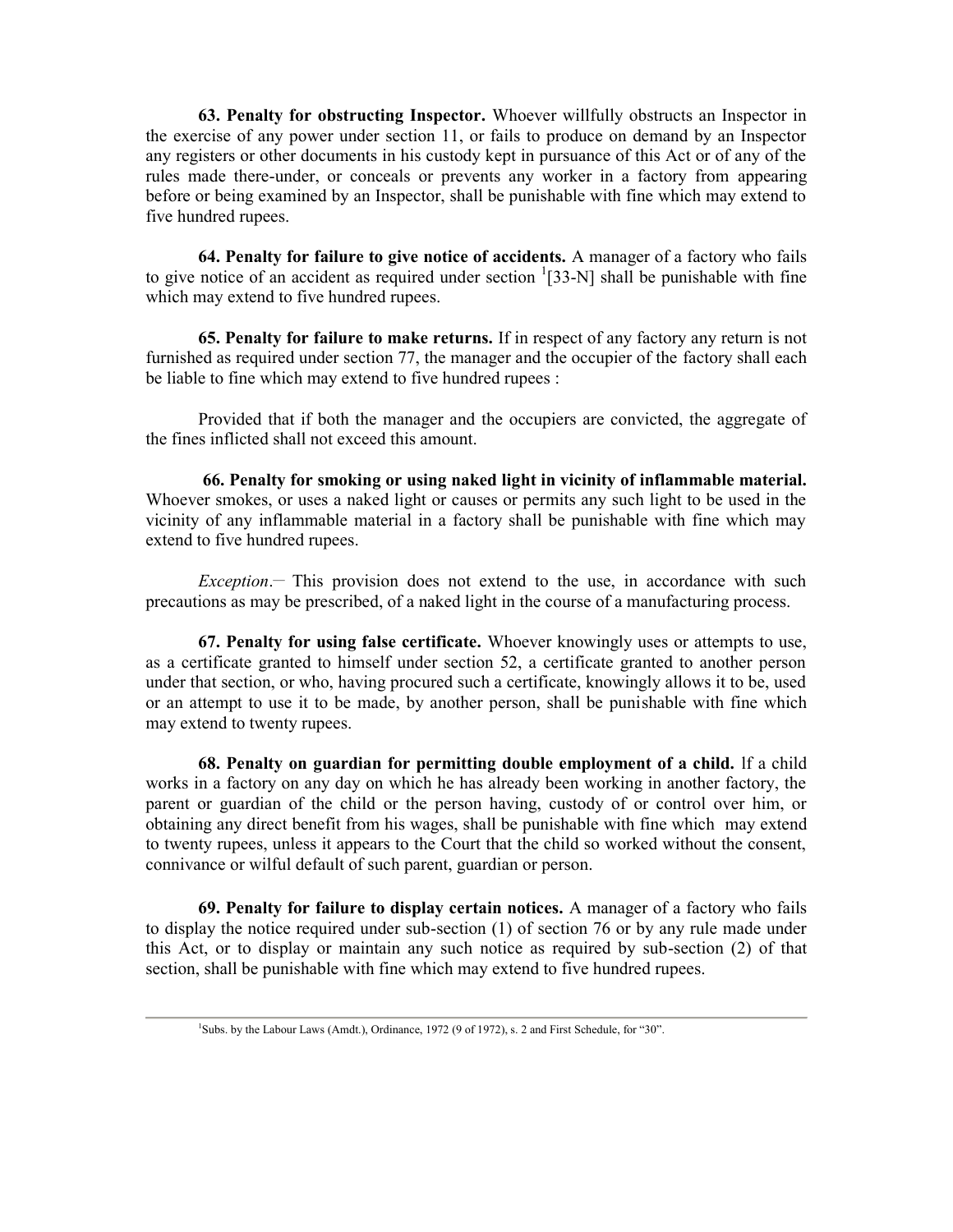**70 Determination of "occupier" for purposes of this Chapter.\_\_** (1) Where the occupier of a factory is a firm or other association of individuals, any one of the individual partners or members thereof may be prosecuted and punished under this Chapter for any offence for which the occupier of the factory is punishable:

Provided that the firm or association may give notice to the Inspector that it has nominated one of its members who is resident in  $\frac{1}{2}$ [Pakistan] to be the occupier of the factory for the purposes of this Chapter, and such individual shall, so long as he is so resident be deemed to be the occupier for the purposes of this Chapter until further notice cancelling his nomination is received by the Inspector or until he ceases to be a partner or member of the firm or association.

(2) Where the occupier of a factory is a company, any one of the directors thereof, or, in the case of a private company, any one of the shareholders thereof, may be prosecuted and punished under this Chapter for any offence for which the occupier of the factory is punishable:

Provided that the company may give notice to the Inspector that it has nominated a director, or, in the case of a private company, a shareholder, who is resident in either case in <sup>1</sup>[Pakistan] to be the occupier of the factory for the purposes of this Chapter, and such director or shareholder shall so long as he is so resident be deemed to be the occupier of the factory for the purposes of this Chapter until further notice cancelling his nomination is received by the Inspector or until he ceases to be director or shareholder.

**71. Exemption of occupier or manager from liability in certain cases.\_\_** (1) Where the occupier or manager of a factory is charged with an offence against this Act, he shall be entitled upon complaint duly made by him to have any other person whom he charges as the actual offender brought before the Court at the time appointed for hearing the charge; and if, after the commission of the offence has been proved, the occupier or manager of the factory proves to the satisfaction of the Court-

(a) that he has used due diligence to enforce the execution of this Act, and

(b) that the said other person committed the offence in question without his knowledge, consent or connivance,

that other person shall be convicted of the offence and shall be liable to the like fine as if he were the occupier or manager, and the occupier or manager shall be discharged from any liability under this Act.

(2) When it is made to appear to the satisfaction of the Inspector at any time prior to the institution of the proceedings—

- (a) that the occupier of manager of the factory has used all due diligence to enforce the execution of this Act, and
- (b) by what person the offence has been committed, and

<sup>1</sup>Subs. by the Central Laws (Statue Reform) Ordinance, 1960 (21 of 1960), s. 3 and 2nd Sch. (*with effect from 14th October, 1955*), for "the Provinces and the Capital of the Federation" which had been subs. by A. O., 1949, for "British India".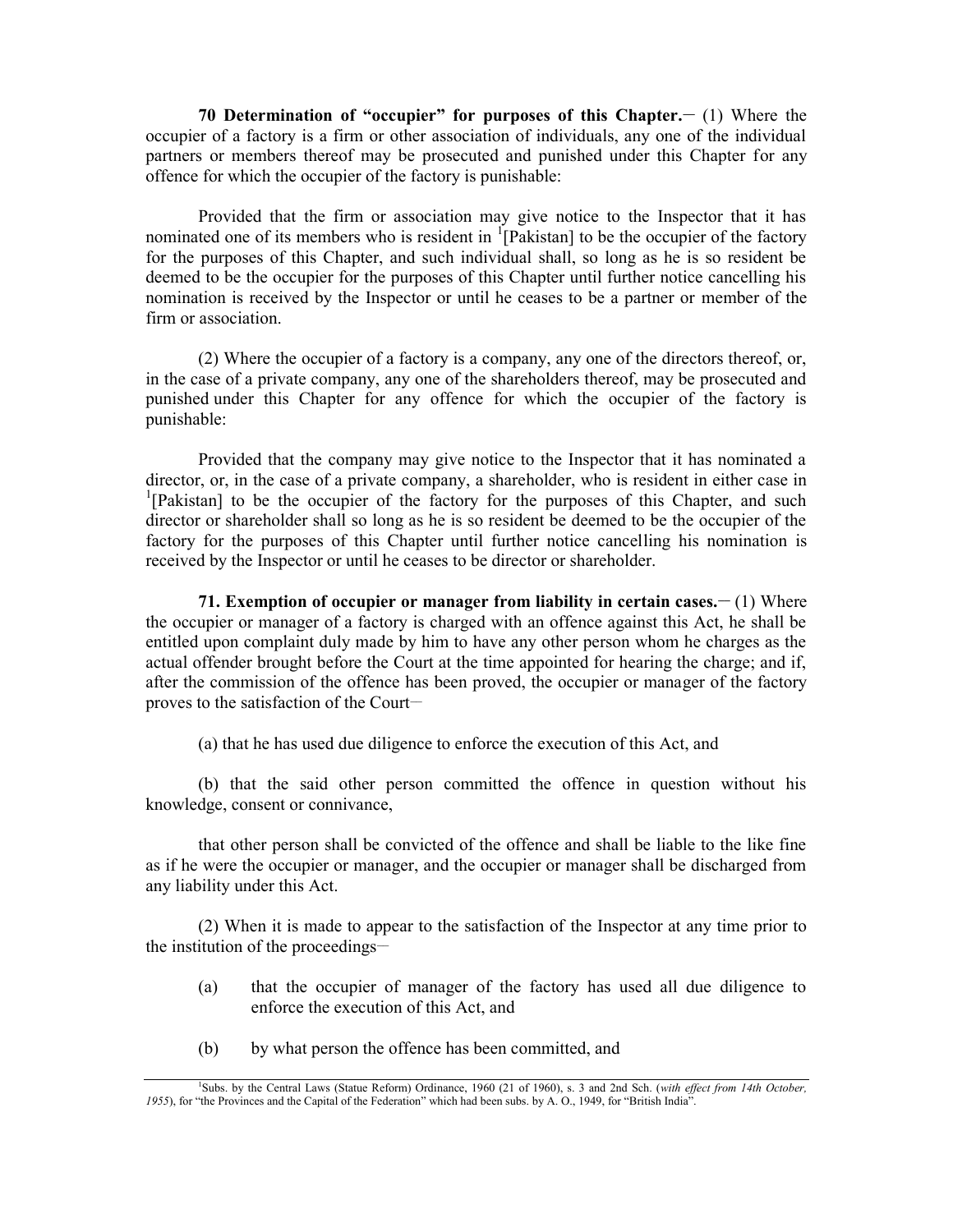(c) that it has been committed without the knowledge, consent or connivance of the occupier or manager, and in contravention of his orders,

the Inspector shall proceed against the person whom be believes to be the actual offender without first proceeding against the occupier or manager of the factory, and such person shall be liable to the like fine as if he were the occupier or manager.

**72. Presumption as to employment.** If a child over the age of six years is found inside any part of a factory in which children are working, he shall, until the contrary is proved, be deemed to be working in the factory.

**73. Evidence as to age.—(1)** When an act or omission would, if a person were under or over a certain age, be an offence punishable under this Act, and such person is in the opinion of Court apparently under or over such age, the burden shall be on the accused to prove that such person is not under or over such age.

(2) A declaration in writing by a certifying surgeon relating to a worker that he has personally examined him and believes him to be under or over the age set forth in such declaration shall, for the purposes of this Act, be admissible as evidence of the age of that worker.

**74. Cognizance of offences.— (1) No prosecution under this Act, except a prosecution** under section 66, shall be instituted except by or with the previous sanction of the Inspector.

(2) No Court inferior to that  $1** *$  of a Magistrate of the firs class shall try any offence against this Act or any rule or order made thereunder, other than an offence under section 66 or section 47.

 $2*$  \* \* \* \* \* \* \* \*

**75. Limitation of prosecution.** No Court shall take cognizance of any offence under this Act or any rule or order there under, other than an offence under section 62 or section 64, unless complaint thereof is made within six months of the data on which the offence is alleged to have been committed:

Provided that when the offence consists of disobeying a written order made by an Inspector, complaint thereof may be made within twelve months of the date on which the offence is alleged to have been committed.

<sup>&</sup>lt;sup>1</sup>The Words "of a Presidency Magistrate or" omitted by Federal Laws (Revision and Declaration) Act, 1951 (26 of 1951). s. 3 and Sch.II.

<sup>2</sup>Sub-section (3) omitted by the Factories (Amdt.) Act, 1973 (16 of 1973), s.21, which was previously added by Ordinance 9 of 1972, s. 2 and First Schedule.